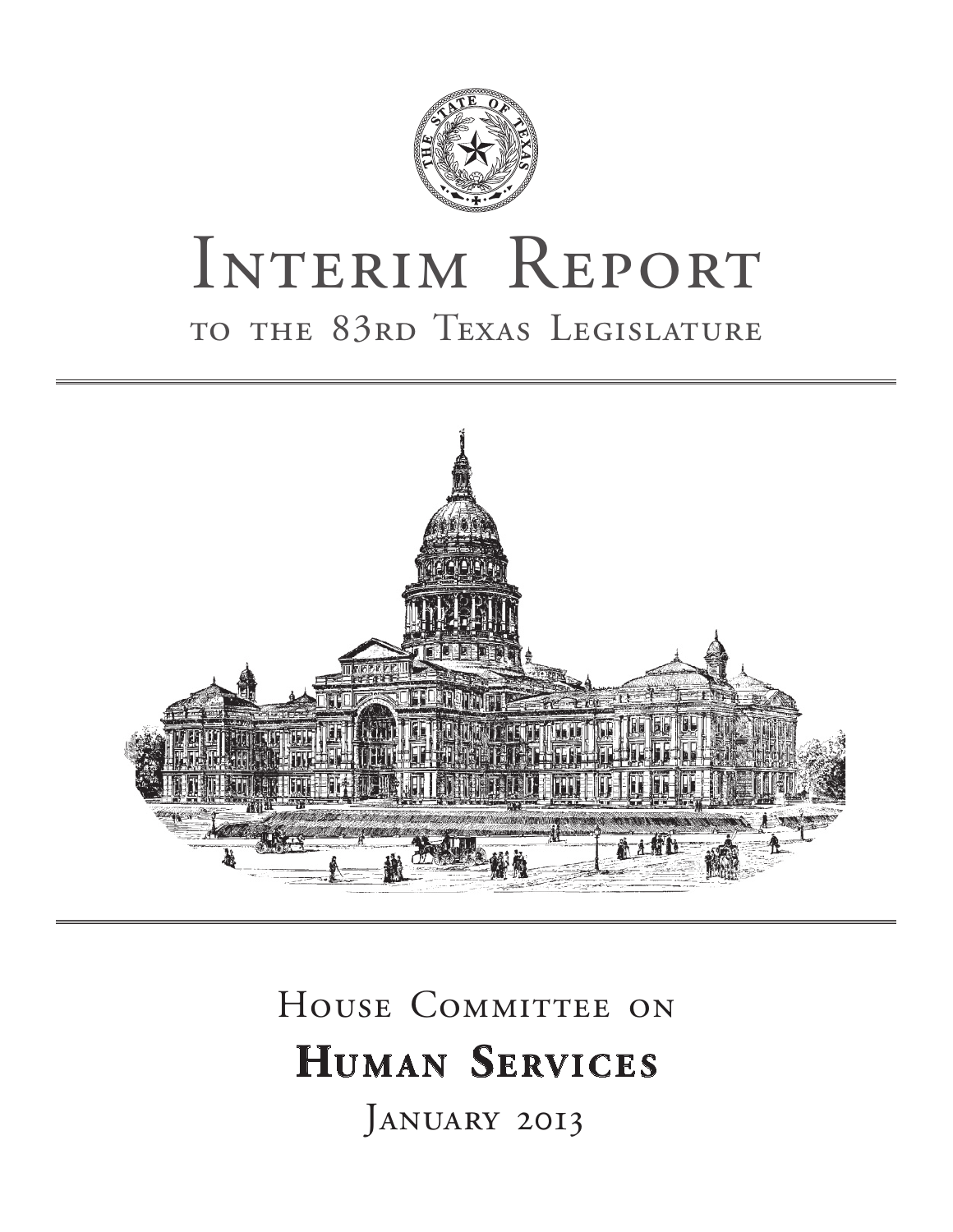# **HOUSE COMMITTEE ON HUMAN SERVICES TEXAS HOUSE OF REPRESENTATIVES INTERIM REPORT 2012**

# **A REPORT TO THE HOUSE OF REPRESENTATIVES 83RD TEXAS LEGISLATURE**

# **RICHARD PEÑA RAYMOND CHAIRMAN**

**COMMITTEE CLERK JIM TERRELL**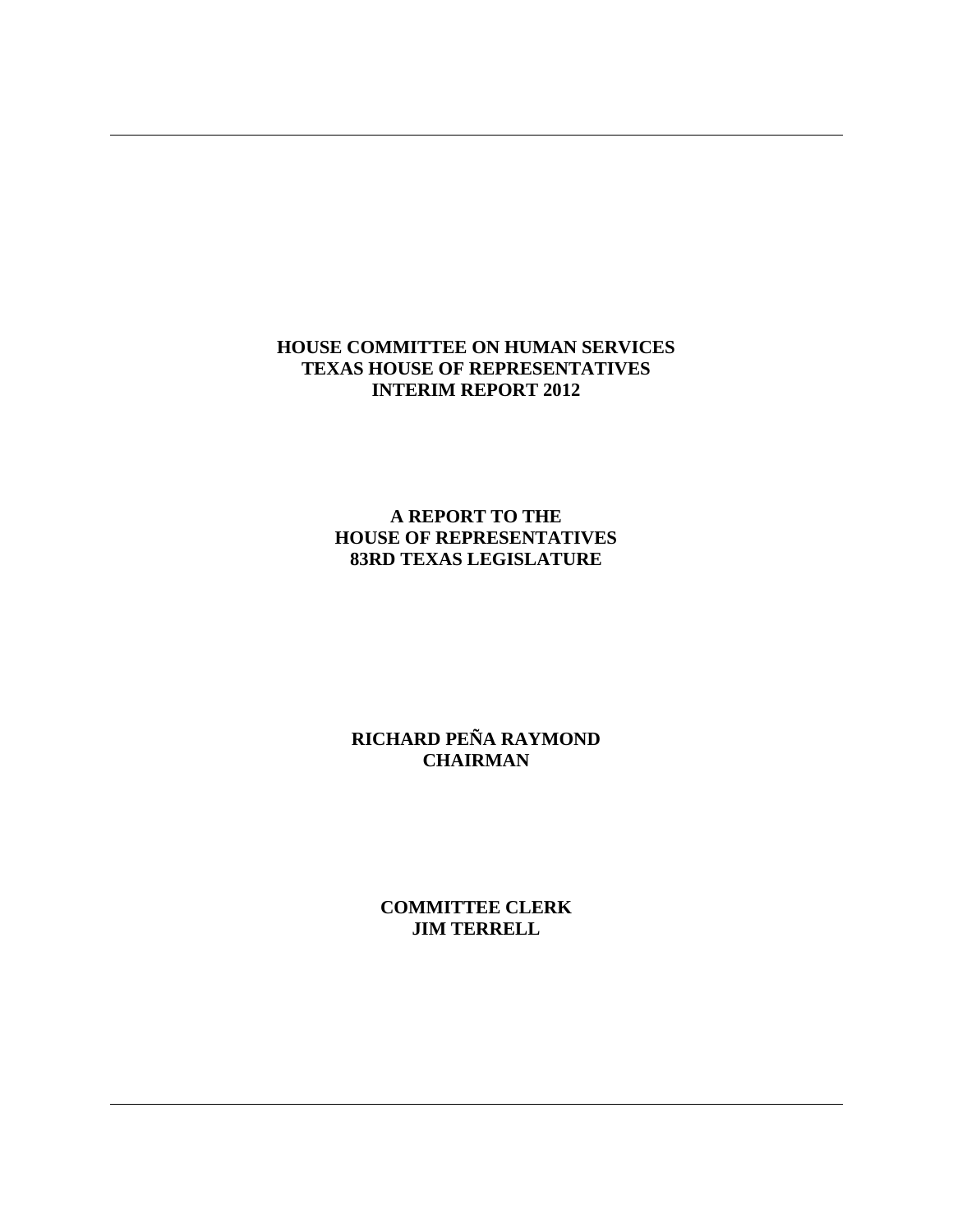

Committee On Human Services

January 3, 2013

Richard Peña Raymond P.O. Box 2910 Chairman Austin, Texas 78768-2910

The Honorable Joe Straus Speaker, Texas House of Representatives Members of the Texas House of Representatives Texas State Capitol, Rm. 2W.13 Austin, Texas 78701

Dear Mr. Speaker and Fellow Members:

The Committee on Human Services of the Eighty-second Legislature hereby submits its interim report including recommendations for consideration by the Eighty-third Legislature.

Respectfully submitted,

fictional Laymond

Richard Peña R<sup>u</sup>aymond

Deanie 21, Francisar Geanie W. Morrison, Vice-Chair **Elliott Naishtat** Elliott Naishtat

Chuck Hopson Todd Hunter

\_\_\_\_\_\_\_\_\_\_\_\_\_\_\_\_\_\_\_\_\_\_\_ \_\_\_\_\_\_\_\_\_\_\_\_\_\_\_\_\_\_\_\_\_\_ Bryan Hughes Jodie Laubenberg

 $\nu$  above  $\lambda$  -  $\Delta$  above  $\lambda$  -  $\Delta$  above  $\lambda$ Van Taylor Naomi Gonzalez

Geanie W. Morrison Vice-Chairman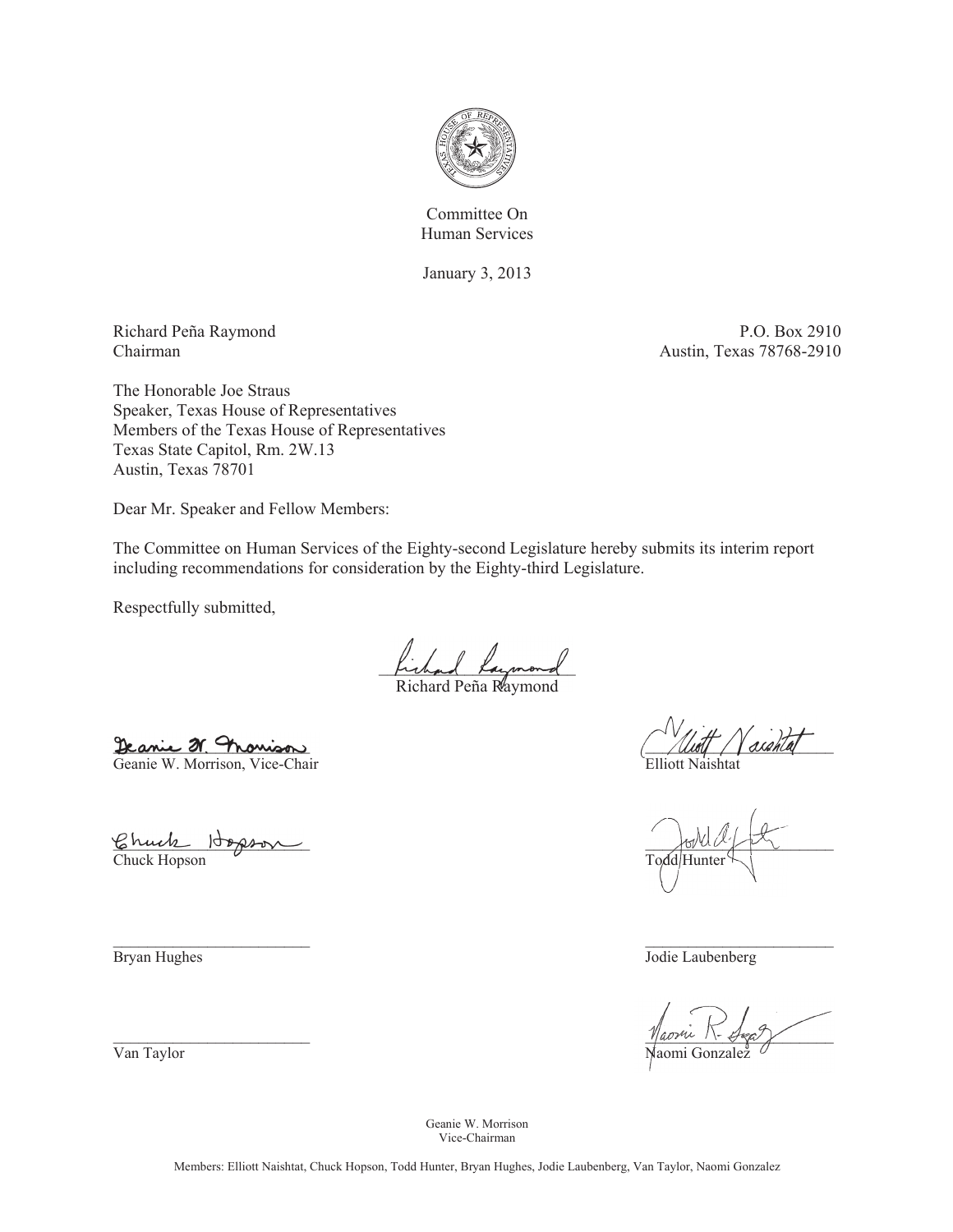# **TABLE OF CONTENTS**

| CHARGE III. |  |
|-------------|--|
|             |  |
|             |  |
|             |  |
|             |  |
|             |  |
|             |  |
|             |  |
|             |  |
|             |  |
|             |  |
|             |  |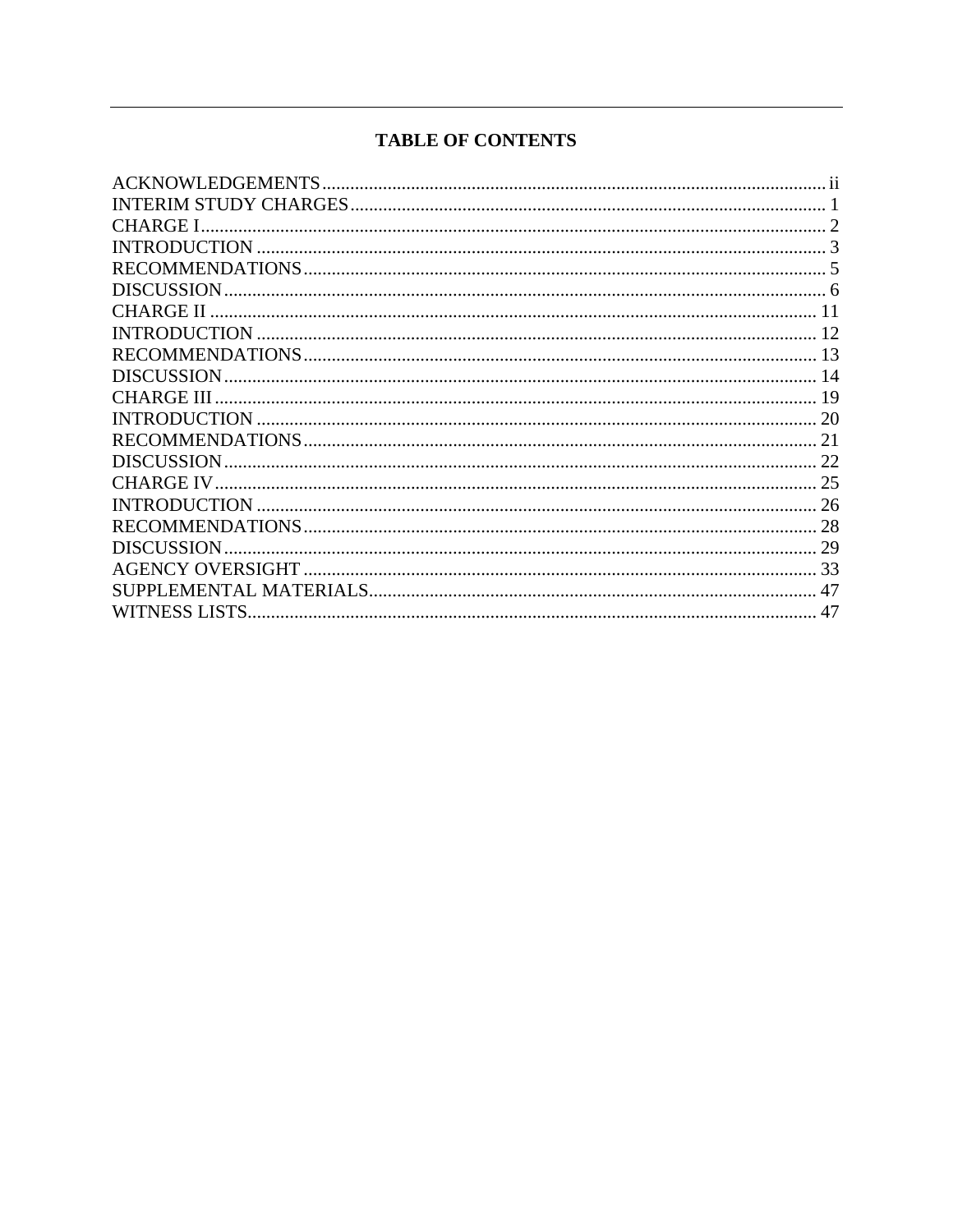# **ACKNOWLEDGEMENTS**

The House Committee on Human Services would like to thank the legislative members and staffers who invested their time and energy into the development of this interim report.

The committee also extends gratitude to all the expert witnesses, state agency representatives, organizations and members of the public who provided invaluable testimony to the committee that helped to shape the content of this report.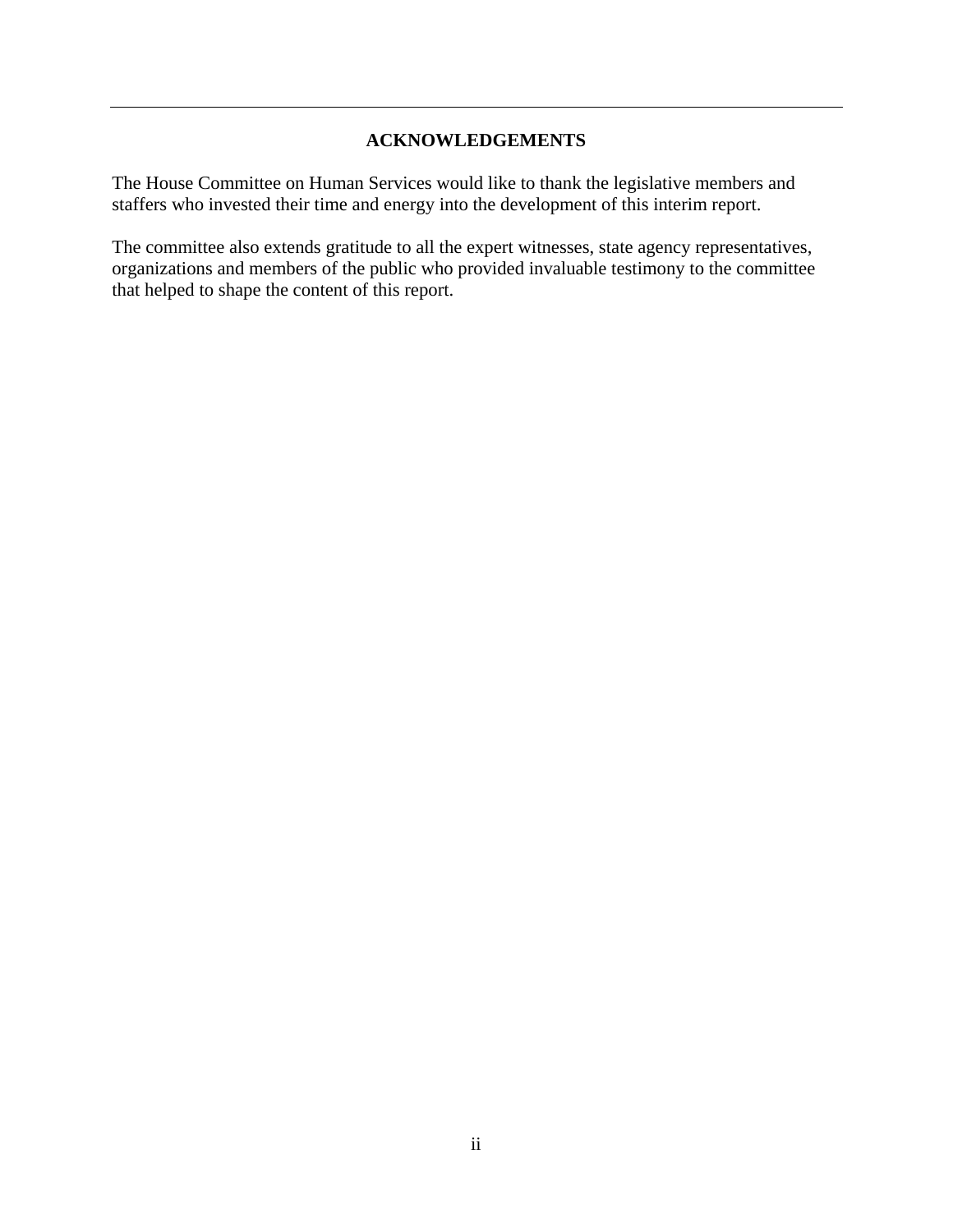# **INTERIM STUDY CHARGES**

- 1. Monitor the implementation of Foster Care Redesign. Evaluate the mechanisms for monitoring and oversight, including rates, contracts, and client outcomes.
- 2. Identify policies to alleviate food insecurity, increase access to healthy foods, and incent good nutrition within existing food assistance programs. Consider initiatives in Texas and other states to eliminate food deserts and grocery gaps, encourage urban agriculture and farmers' markets, and increase participation in the Summer Food Program. Evaluate the desirability and feasibility of incorporating nutritional standards in the Supplemental Nutrition Assistance Program (SNAP). Monitor congressional activity on the 2012 Farm Bill and consider its impact on Texas. (Joint with the House Committee on Public Health)
- 3. Explore strategies, including those in other states, to support the needs of aging Texans, including best practices in nursing home diversion, expedited access to community services, and programs to assist seniors and their families in navigating the long-term care system, with the goal of helping seniors remain in the community. Assess the feasibility of leveraging volunteer-supported initiatives using existing infrastructure to enhance the ability of seniors to remain active and involved.
- 4. Monitor the agencies and programs under the committee's jurisdiction and the implementation of relevant legislation passed by the 82nd Legislature, including the implementation of managed care in South Texas.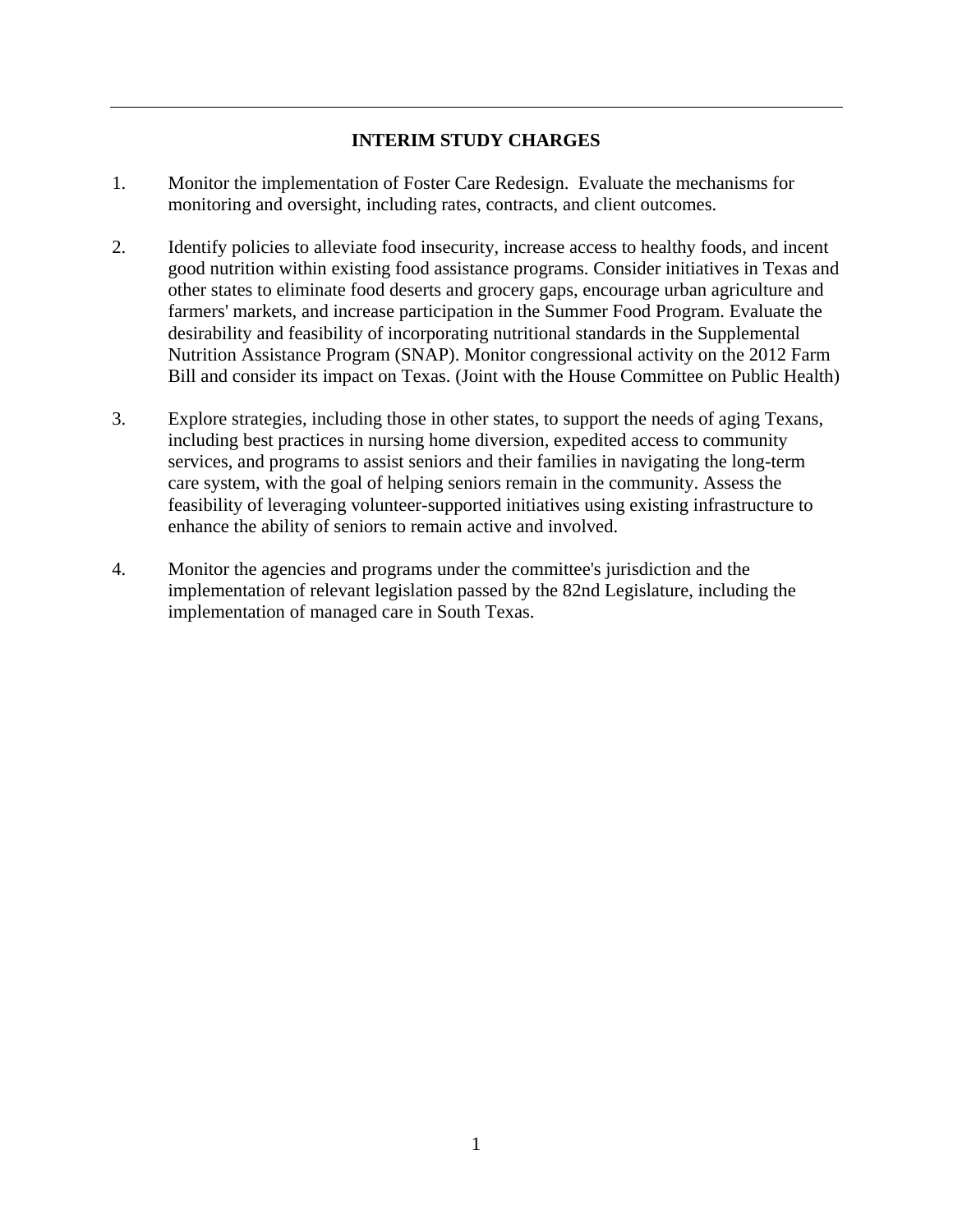# **CHARGE I**

Monitor the implementation of Foster Care Redesign. Evaluate the mechanisms for monitoring and oversight, including rates, contracts, and client outcomes.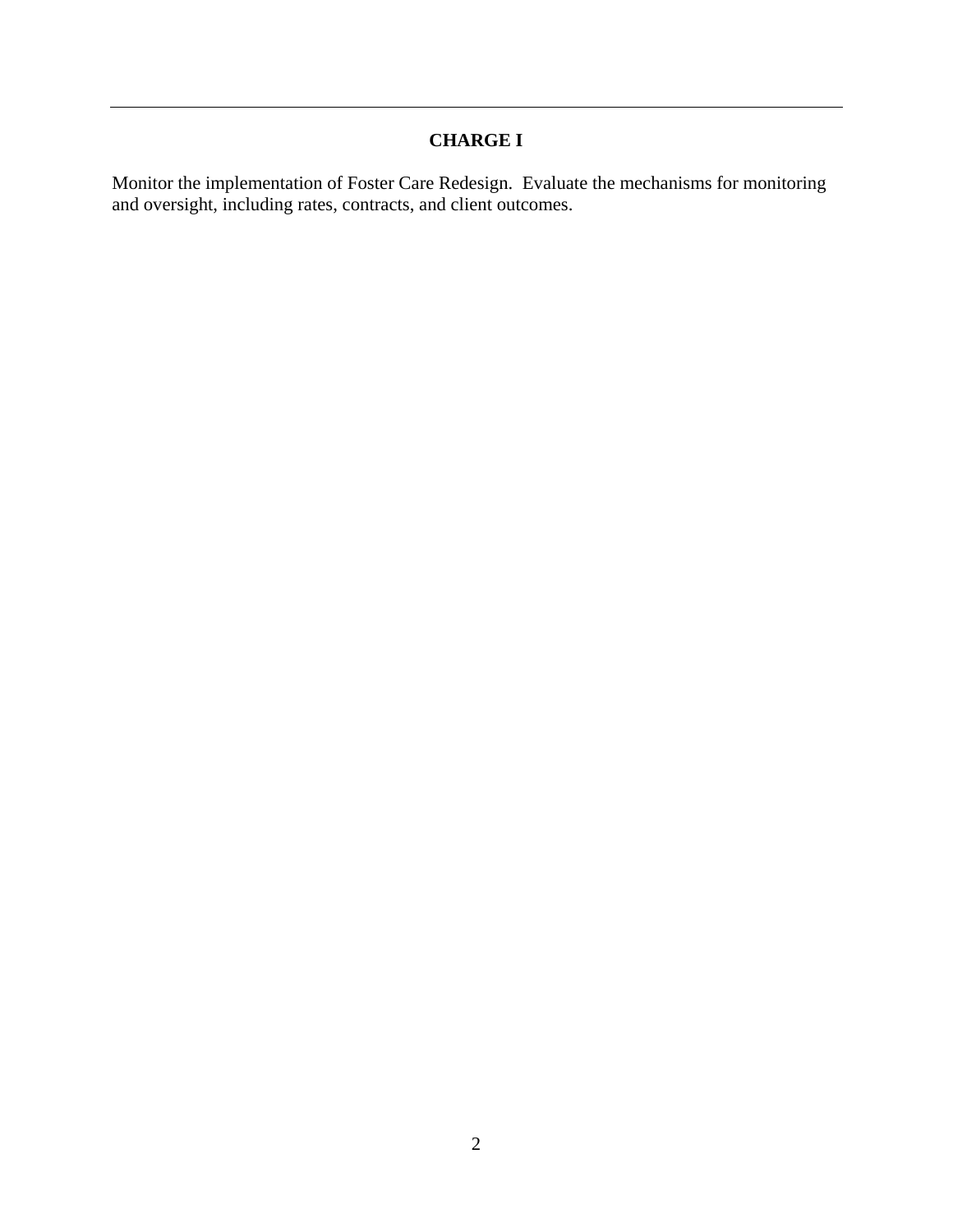# **INTRODUCTION**

The House Human Services Committee met in Austin on July 16, 2012 to consider the charge. The committee heard from a large number of stakeholders representing various organizations, state entities and self. The following recommendations and discussions are the result of witness testimony, stakeholder input, staff research and data compilation.

In January 2010, the Department of Family and Protective Services (DFPS) joined other child welfare stakeholders in a united effort to develop recommendations for a redesigned foster care system to address the problems with the current Legacy System and support improved outcomes for children, youth and families. SB 218, 82R, requires DFPS to implement a redesign of the state's foster care system in accordance to the Foster Care Redesign Report.

The proposed redesigned system does not include privatization of case management; casework responsibilities will remain the role of the Child Protective Services (CPS) caseworker. Additionally, the proposed redesigned system does not preclude nor require additional foster care funding, with the exception of funding for normal entitlement caseload growth.

DFPS will contract with a Single Source Continuum Contractor (SSCC). Redesign will give the SSCC flexibility in choosing the type of foster care placement for the child, and instead of paying different rates for children based on their level of need, DFPS will pay one rate for all children the SSCC serves. The rate will be a blended foster care payment based on an average of what DFPS is currently paying for children in foster care in the designated geographic area. Eventually, as part of a staged implementation, the SSCC will provide services to the family as well as the child. At the same time, the SSCC will have performance measures it has to meet with remedies DFPS can pursue if the SSCC falls short.

Twenty-six individuals representing various stakeholder groups were selected for a Public Private Partnership (PPP) Committee that served as the guiding body to develop recommendations for a redesigned foster care system. The PPP includes foster youth alumni, members of the judiciary, foster care providers, child and family advocates, provider associations, a DFPS Advisory Council member, and DFPS staff. In December of 2010, members of the PPP reached consensus on recommendations for a redesigned foster care system geared toward improving outcomes for children, youth and families, increasing accountability, and improving the availability, quality and coordination of services in communities where services are needed.

The recommendations were based upon several contingencies:

- The transfer of DFPS resources commensurate with tasks that are transferred to the SSCC; noting that the amount of administrative resources to be transferred may be unknown until catchment areas are designated through the RFP process.
- Staged implementation and an evaluation of early implementation sites showing positive results prior to expanding roll-out.
- Increased provider authority/participation in making placements within the continuum.
- Increased collaboration and cooperation between DFPS and stakeholders.
- Provider authority/ability to impact outcomes for which they are held accountable.
- Maintaining, at a minimum, current foster funding levels.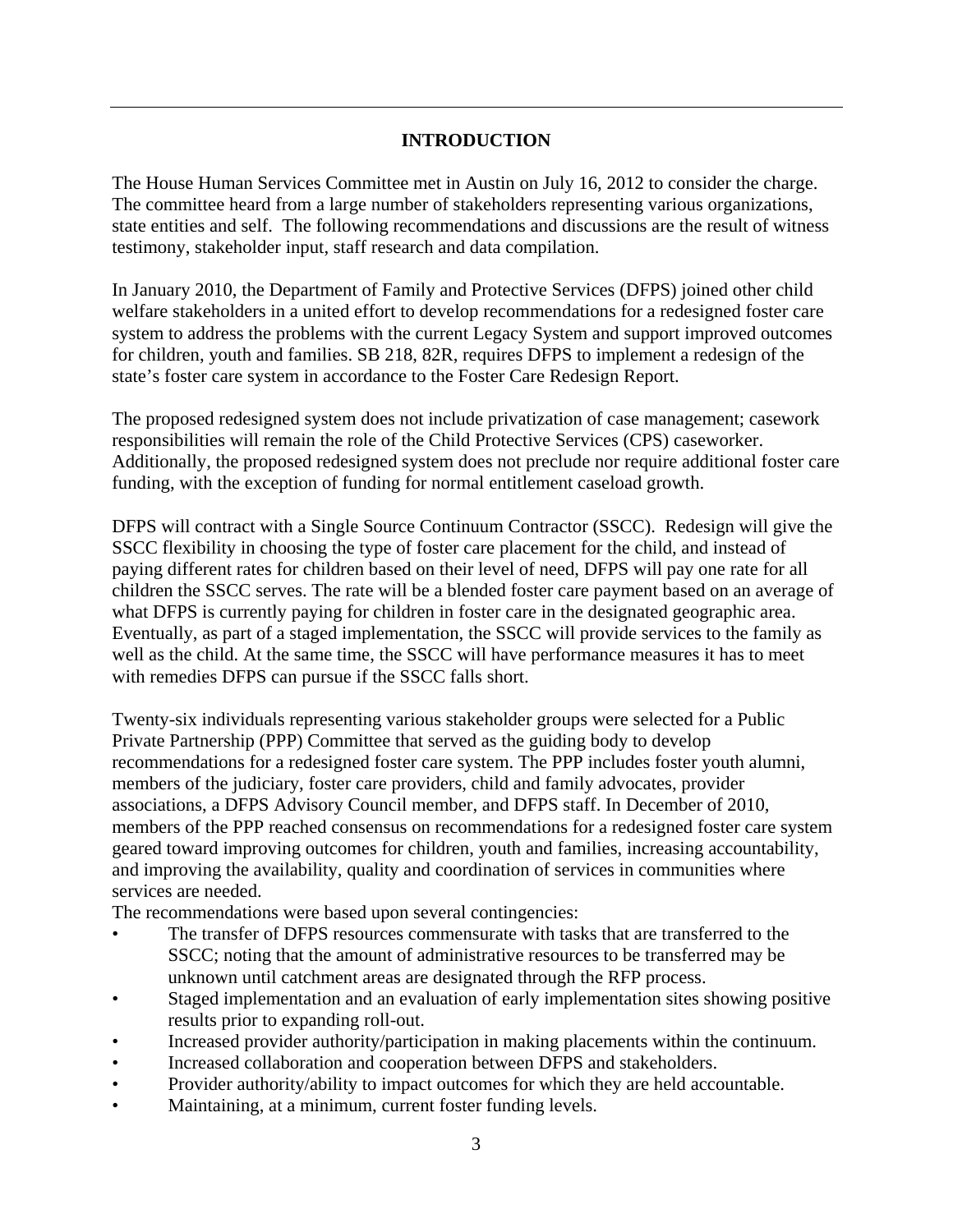In addition, eight quality indicators, as adopted by the PPP, serve as a foundation for the development of a redesigned foster care system. The quality indicators include:

- First and foremost, children are safe in their placements.
- Children are placed in their home communities.
- Children are appropriately served in the least restrictive environment that supports minimal moves for the child.
- Connections to family and others important to the child are maintained.
- Children are placed with siblings.
- Services respect the child's culture.
- To be fully prepared for successful adulthood, children and youth are provided opportunities, experiences and activities similar to those experienced by their non-foster care peers.
- Children and youth are provided opportunities to participate in decisions that impact their lives.

DFPS Commissioner Tom Baldwin testified during the committee's March 21, 2012 public hearing that redesign will be implemented in a three stage, phased-in manner: Stage I includes implementing performance based contracting for a continuum in specific geographic areas and blended rates across all service levels, eliminating the connection between billing and authorized service levels. During Stage II DFPS will seek to increase the providers' role with family and children in their care and address provider allocation for services to family of children in their care. Stage III will include the implementation of a case rate to include a length of stay incentive, a hold harmless clause in regard to financial remedies during first year and the reinvestment of incentives to further improve outcomes for children in foster care.

On August 9, 2012, DFPS announced that it will not award a single source continuum contract (SSCC) for a metropolitan catchment area (DFPS Region 11-Corpus Christi, Valley) as a part of the initial Request for Proposal. The agency intends to move forward with procuring for an SSCC to serve a metropolitan area in the future. DFPS continues with efforts to negotiate an SSCC contract for a non-metropolitan area (DFPS Regions 2/9-Abilene, Wichita Falls, Midland, San Angelo). Despite ongoing delays, DFPS anticipates it will execute the first SSCC contract in January 2013.

In November, DFPS Commissioner Howard Baldwin announced his resignation. Senior district judge John J. Specia, Jr., a founding member and jurist in residence for the Supreme Court Children's Commission was announced as the new DFPS Commissioner. Since Judge Specia's testimony before the Human Services Committee (committee) is cited in this report, it should be noted Judge Specia's appearance before the committee occurred prior to his appointment as DFPS Commissioner.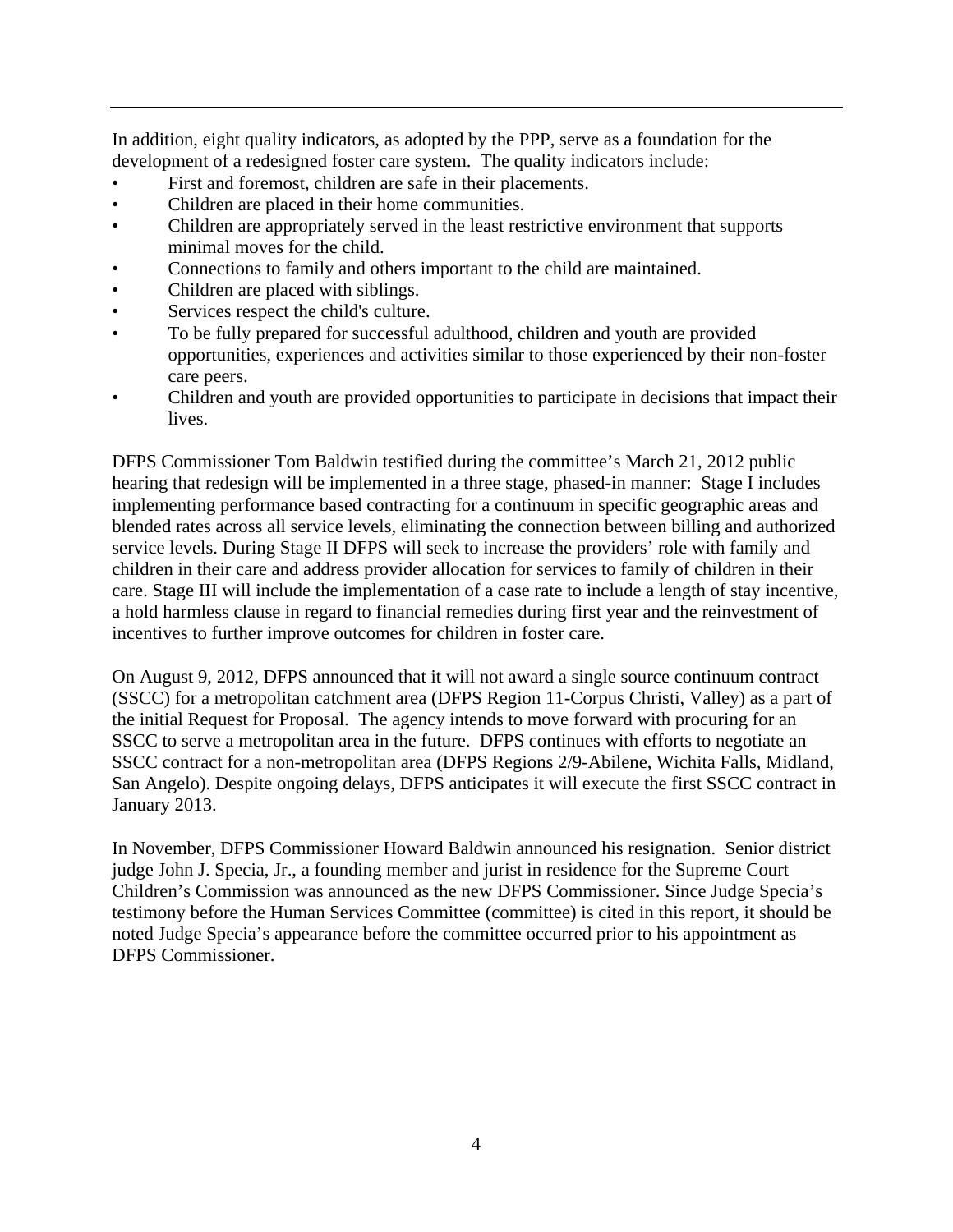## **RECOMMENDATIONS**

- 1) The committee recommends that efforts to implement Foster Care Redesign continue in a phased-in manner as outlined in the Public Private Partnership (PPP) recommendations. The project should be refined as necessary based on the evaluation of each stage of implementation.
- 2) The Public Private Partnership (PPP) should continue as the primary guiding resource body for the Department of Family and Protective Services (DFPS) during implementation of Foster Care Redesign.
- 3) The Department of Family and Protective Services (DFPS) should require that the Single Source Continuum Contractor (SSCC) ensures all children and youth under its care directly or through its subcontractors attend each permanency and placement review hearing unless the court has previously excused the child's attendance.
- 4) The Department of Family and Protective Services (DFPS) should provide adequate and timely notification of all court hearings to the Single Source Continuum Contractor (SSCC).
- 5) The Department of Family and Protective Services (DFPS) should ensure the attendance of Single Source Continuum Contractor (SSCC) staff with personal knowledge of each individual case at all court hearings unless previously excused by the presiding judge.
- 6) Texas should consider seeking the appropriate Federal IV-E waiver allowing the state more flexibility in how federal dollars are utilized with an emphasis on promoting and incentivizing innovation. The IV-E waiver should be implemented in Foster Care Redesign catchment areas to increase the Single Source Continuum Contractor's (SSCC) ability to innovate and improve outcomes for children and families.
- 7) The recommendations made by the Public Private Partnership (PPP) were based on several contingencies, including the prompt transfer of Department of Family and Protective Services (DFPS) resources commensurate with tasks that are transferred to the Single Source Continuum Contractor (SSCC) and maintaining, at a minimum, current foster funding levels. The committee recommends the Legislature ensure these contingencies are met.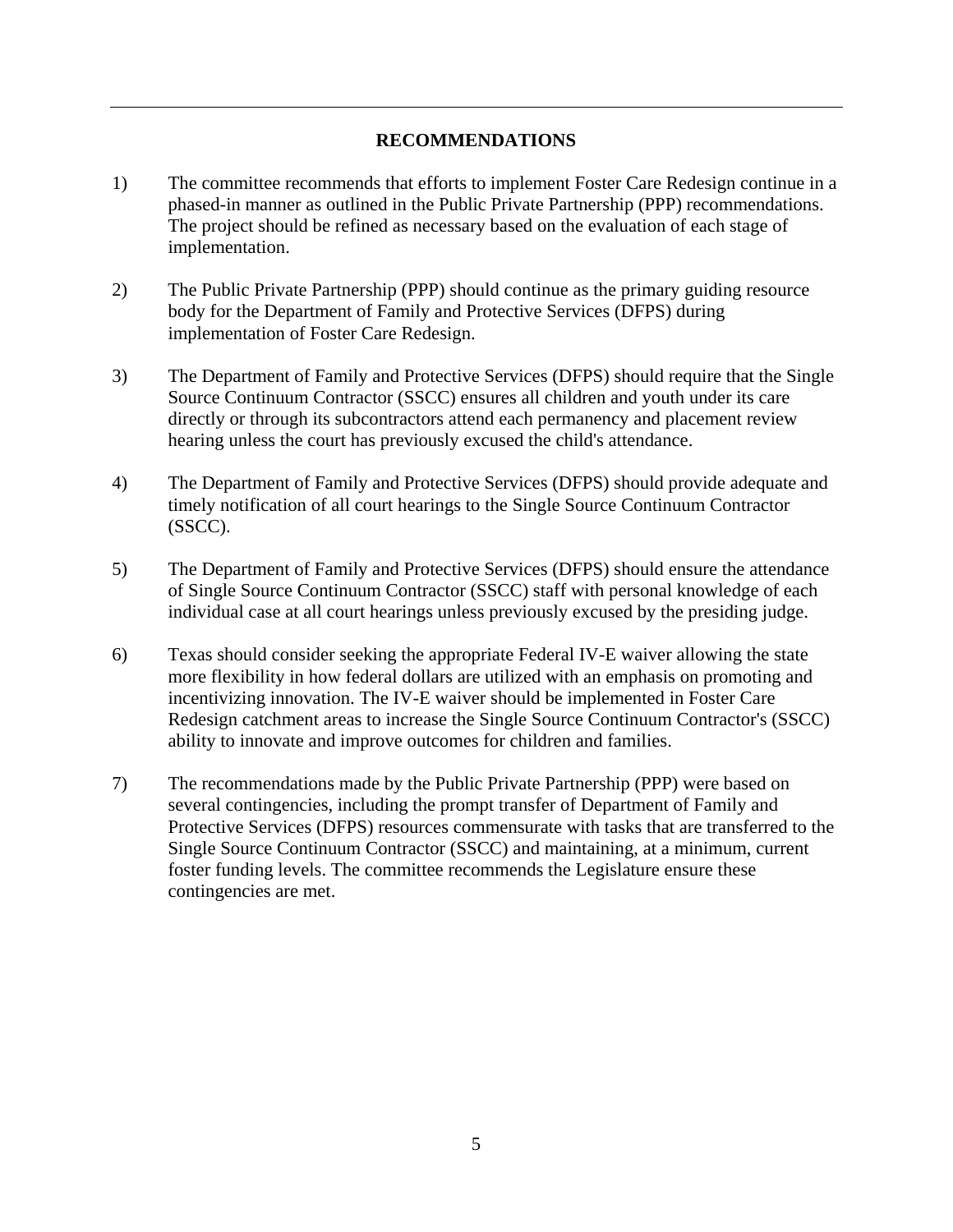## **DISCUSSION**

**The committee recommends that efforts to implement Foster Care Redesign continue in a phased-in manner as outlined in the Public Private Partnership (PPP) recommendations. The project should be refined as necessary based on the evaluation of each stage of implementation.** 

Often under the existing system of foster care, children must be moved to locations where services are available rather than the services being offered in the communities where the children live. For many, moving away from their home communities means leaving behind siblings, peers, families, schools, churches and other support networks. The structure of the current foster care system does not adequately encourage providers to establish services where services are needed.

Additionally, the contracting and payment structure of today's foster care system does not adequately acknowledge, compensate, or distinguish providers who offer quality services and improve the well-being and functioning of the children they serve. This can be partially attributed to the direct link between the provider's reimbursement rates and children's individual service levels. Currently, when children make progress and their service levels decrease, providers are reimbursed at the lower foster care rates, which fails to reward the improvements.

Further, a change in service level not only affects the rate of reimbursement but may also increase the likelihood that a placement change will occur. Many providers contract for a specific placement type (i.e. child placing agency, residential treatment center, general residential operation, etc.) to serve children with specific service needs (i.e. basic, moderate, specialized or intense). Very few providers offer a continuum of services or continuum of placement types that can accommodate the changing service needs of children. Many children in foster care are aware of this and some do not work toward improving behavior for fear that it will ultimately lead to changes in placements.

Foster Care Redesign is intended to address these issues by changing the way DFPS procures contracts and pays providers. Under redesign, DFPS will change the way it procures from open enrollment to competitive procurement. DFPS will also switch from effort-based contracts to performance-based contracts that provide financial incentives and disincentives for permanency. A single contract will be awarded to provide all paid foster care services for parents and families in a designated catchment or geographic area.

DFPS will also change the way it pays providers by moving away from the multiple rate model to a single blended rate and by de-linking service levels from rates.

It is the committee's view that foster care redesign should continue to be implemented in a phased in manner as originally planned and that flexibility is maintained so that issues and difficulties that arise during the process can be addressed.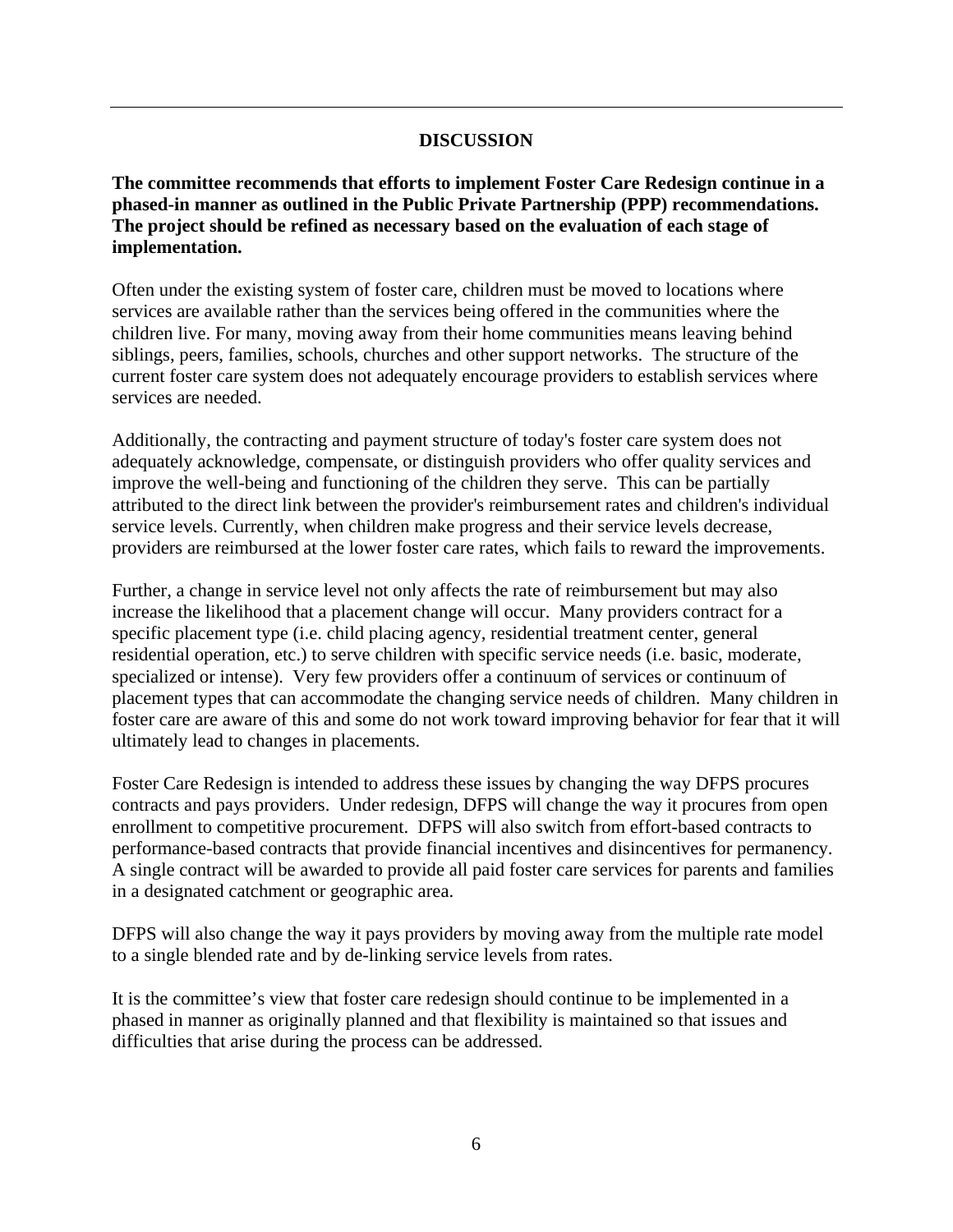# **The Public Private Partnership (PPP) should continue as the primary guiding resource body for the Department of Family and Protective Services (DFPS) during implementation of Foster Care Redesign.**

The PPP, a group of stakeholders representing various disciplines and geographic areas, was named the guiding body for the redesign project by the DFPS Commissioner. The PPP was charged with developing recommendations to improve outcomes for children and youth in foster care. The PPP was asked specifically to make recommendations that help to ensure children are placed close to home in the least restrictive settings with siblings, and experience a minimum number of moves.

The 26-member PPP includes a varied group of stakeholders that represent youth alumni, the judiciary, child advocates, providers, members of foster care association, foster care advocates, and DFPS leadership staff.

In a December 13, 2010 letter to then-DFPS Commissioner Anne Heiligenstein, PPP members wrote: "… In January, 2010, the PPP was given the opportunity to develop recommendations for changing the Texas foster care system to improve outcomes for children, youth and families. Specifically, we were asked to make recommendations that would ensure that children in foster care were appropriately placed with siblings and served in their home communities. In addition, we were asked to consider ways to provide incentives for reaching desired outcomes. These recommendations were to be made within two parameters: the redesigned system could not require nor preclude additional funding and the redesigned system could not include transfer of case management responsibilities. Specifically, we were to address the following objectives: How to contract, how to pay, where and what kind of services were needed. During the past year over 3,000 stakeholders participated in foster care redesign presentations, meetings and public forums."

The PPP has served as DFPS's primary advisory body on foster care redesign since the project's beginning. The PPP should continue in that role as the body's recommendations are put into practice.

# **The Department of Family and Protective Services (DFPS) should require the Single Source Continuum Contractor (SSCC) ensures all children and youth under its care directly or through its subcontractors attend each permanency and placement review hearing unless the court has previously excused the child's attendance.**

John J. Specia (Ret), Jurist in Residence, Supreme Court of Texas Permanent Judicial Commission for Children, Youth and Families, testified during the July 16, 2012 committee hearing: "Texas law clearly requires that all children attend permanency and placement review hearings."

Two sections of the Texas Family Code mandate the attendance of the child at permanency hearings and placement review hearings unless the court specifically excuses the child's attendance.

Review hearings held during the time that DFPS has temporary managing conservatorship of a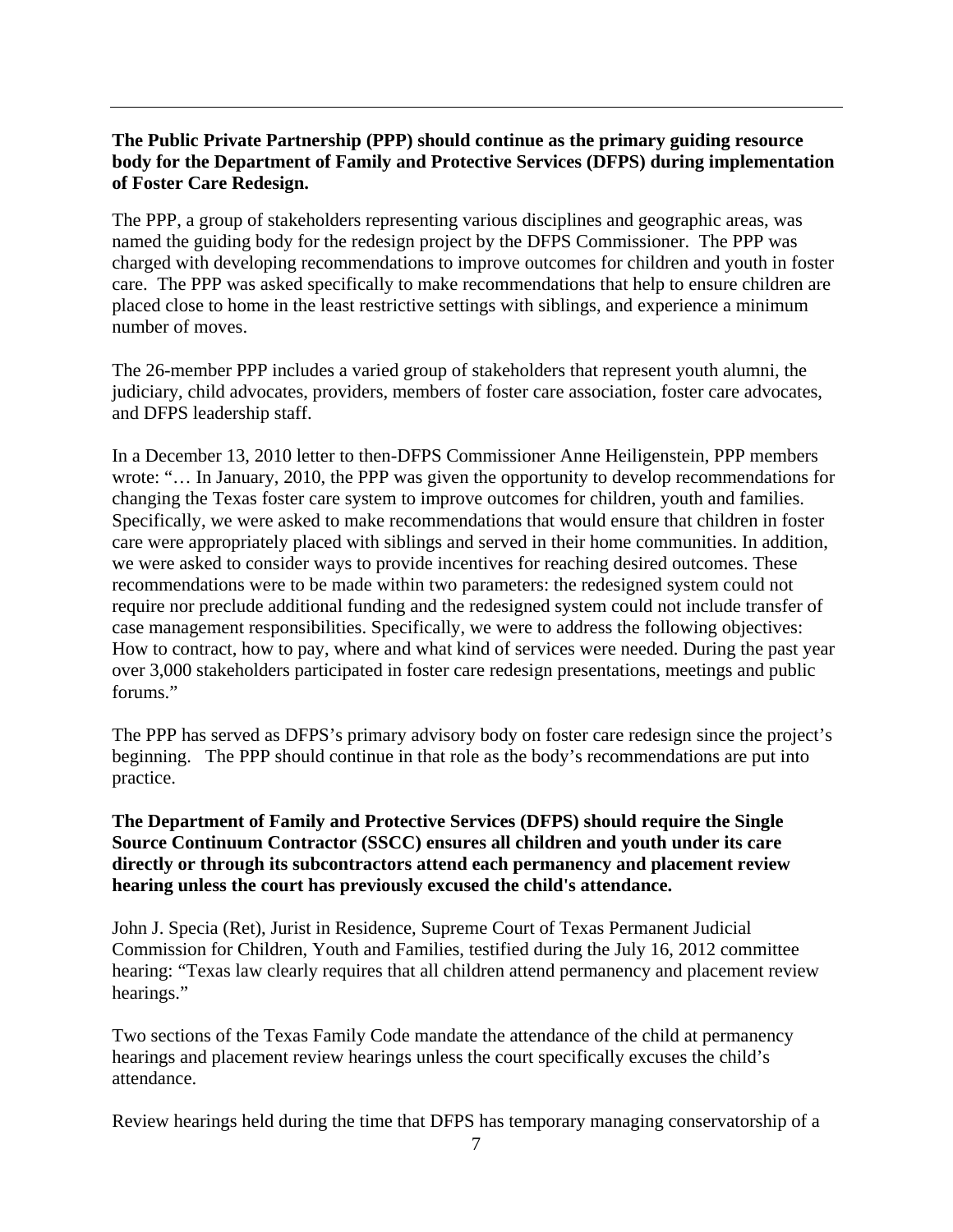child are called permanency hearings. Texas Family Code § 263.302 provides that the child shall attend each permanency hearing unless the court specifically excuses the child's attendance.

Texas Family Code § 263.501 provides that the child shall attend each placement review hearing unless the court specifically excuses the child's attendance. If DFPS has been named as a child's managing conservator in a final order, the court shall conduct a placement review hearing at least once every six months until the child is adopted or the child becomes an adult.

DFPS should ensure that contracts with SSCCs, or its subcontractors, explicitly address this issue.

## **DFPS should provide adequate and timely notification of all court hearings to the Single Source Continuum Contractor (SSCC).**

The Request for Proposal (RFP) places the burden of providing notice to caregivers of all court hearings on the SSCC. Chapter 263, Family Code requires that DFPS provide notice of review hearings to various individuals in accordance with Texas Rule of Civil Procedure 21a.

It is a frequent complaint by child placing agencies currently contracted with DFPS that they do not receive statutorily required notice in a timely manner, thereby hindering the provider's and caregiver's ability to attend court hearings.

The SSCC can only execute its duty and reliably provide notice to the caregivers responsible for the child, if DFPS accurately and consistently provides timely hearing notices as required by law.

DFPS should ensure that contracts with SSCCs, or its subcontractors, are explicit as to how notice of hearings pursuant to the Family Code are handled, and how timely notice to caregivers will be accomplished. The duties of the individual parties should be clearly defined and ultimately shared with the court.

# **The Department of Family and Protective Services (DFPS) should ensure the attendance of Single Source Continuum Contractor (SSCC) staff with personal knowledge of each individual case at all court hearings unless previously excused by the presiding judge.**

The RFP requires the SSCC to ensure attendance of staff knowledgeable of the case at all court hearings unless excused by the court.

Court hearings are an essential part of the accountability process. However, there is some question as to whether the staff who must attend is required to be the person with personal knowledge about the details of the individual case. As written, the RFP could be interpreted to allow the SSCC to send an administrative employee to the court hearing, and not someone with personal knowledge of the case.

Judge Specia testified as to his concern about possible hearsay problems this might present for DFPS, their legal staff and the judge. "…information offered as evidence by a person who does not have personal knowledge may be objected to as hearsay by other parties," Judge Specia said.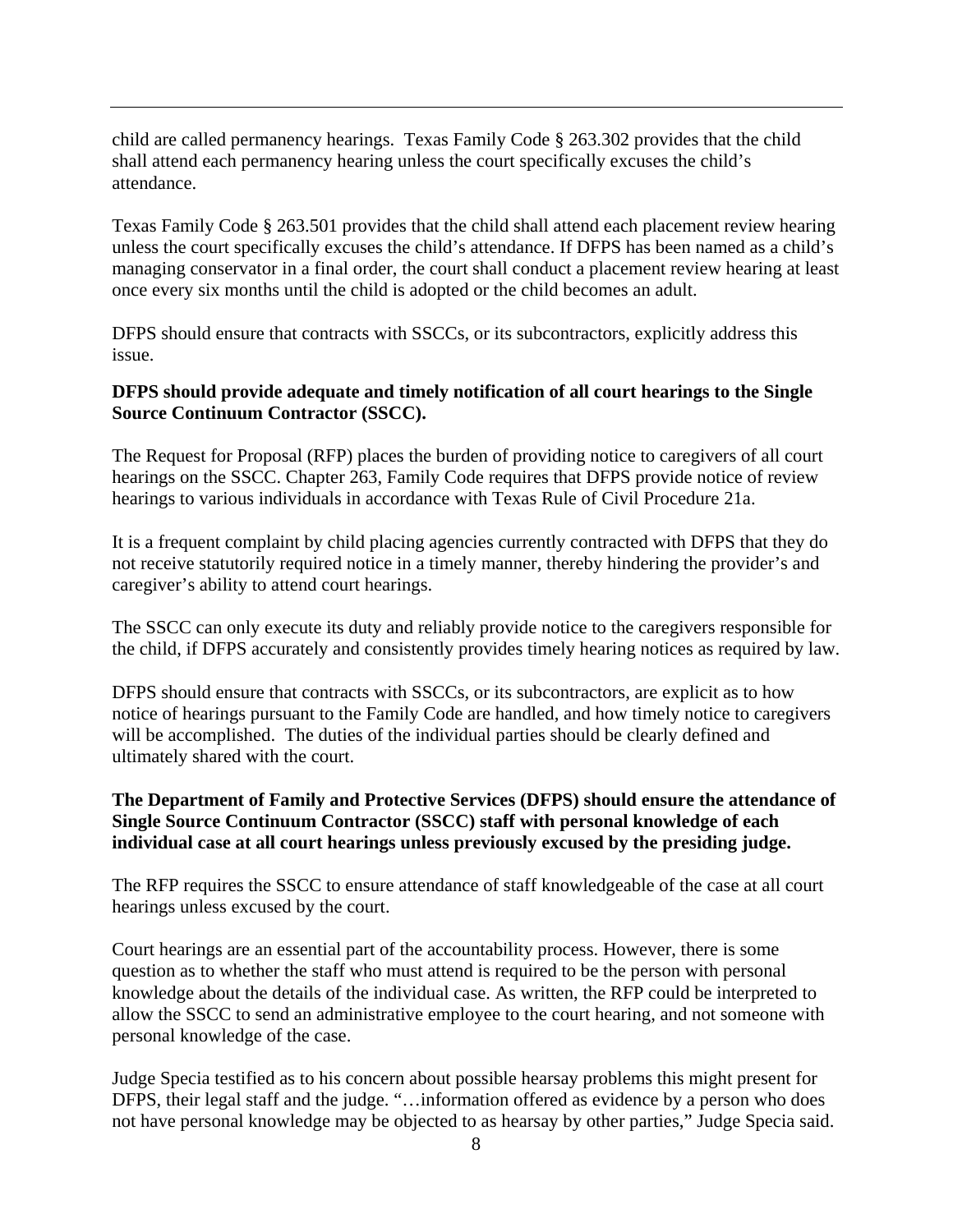DFPS should amend future RFPs to include this requirement.

**Texas should consider seeking the appropriate Federal IV-E waiver allowing the state more flexibility in how federal dollars are utilized with an emphasis on promoting and incentivizing innovation. The IV-E waiver should be implemented in Foster Care Redesign catchment areas to increase the Single Source Continuum Contractor's (SSCC) ability to innovate and improve outcomes for children and families.** 

Mike Foster, a licensed child placing agency administrator, testified during the July 16, 2012 public hearing: "Federal IV-E waivers have been one of the most crucial components of the success of redesign and reform in other states."

The Child and Family Services Improvement and Innovation Act of 2011 renewed the authority of the United States Health and Human Service Department (HHS) to approve as many as 10 demonstration projects, per year, for three years (FY 2012-FY 2014). HHS could authorize demonstration projects to last for up to five years, and if it determined that the project warranted continuation, it could grant renewals or extension of the authority to operate the waiver beyond that timeframe.

Applicants must demonstrate that the proposed project is designed to accomplish one or more of the following goals:

- To increase permanency by reducing time in foster care and promote successful transition to adulthood for former foster youth;
- To increase positive outcomes for infants, children and families in their homes and communities, including tribal communities, and improve the safety and well‐being of infants, children and youth; or
- To prevent child abuse and neglect and re-entry into care.

Michigan was one of nine states chosen for a pilot project waiver starting in 2013. Usually, Title IV-E dollars must be spent for the placement of eligible children into licensed foster care. This waiver permits Michigan to use a portion of these same funds for innovation that helps prevent the need for foster care. The heart of the Michigan project is applying both prevention and preservation services for families with young children at high risk for abuse and neglect. Michigan's Department of Health Services will partner with private agencies and directly engage with families in their own homes to prevent abuse and neglect and to also prevent removal and eventual placement in foster care.

The pilot is expected to launch August 1, 2013, in three counties, all of which have a higher than typical rate of children in the pilot age group having been removed from their homes and placed into foster care.

It is the committee's view Texas children in the foster care system as well as those at-risk of entering the system could benefit from the alternative services available under such a waiver.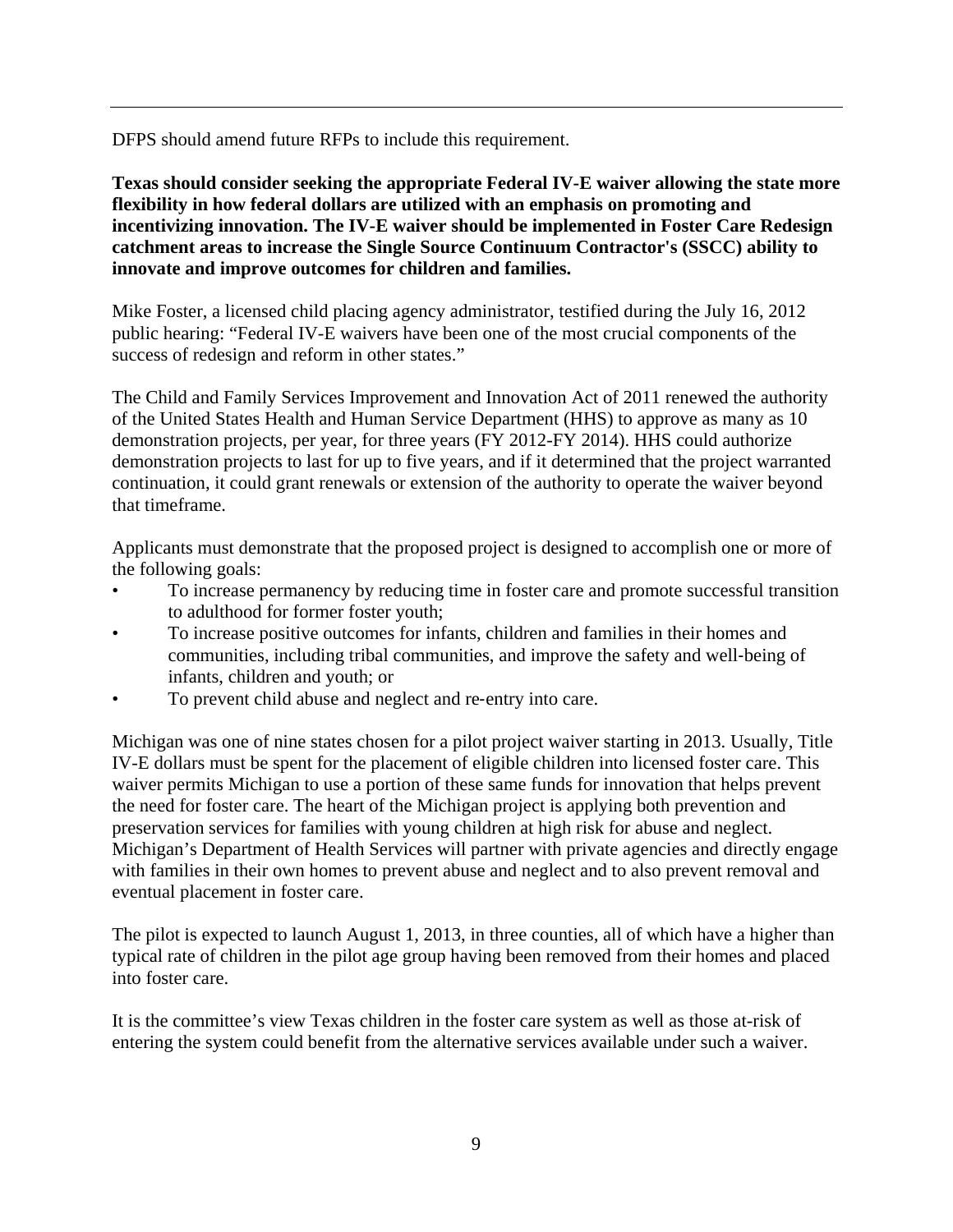**The recommendations made by the Public Private Partnership (PPP) were based on several contingencies, including the prompt transfer of Department of Family and Protective Services (DFPS) resources commensurate with tasks that are transferred to the Single Source Continuum Contractor (SSCC) and maintaining, at a minimum, current foster care funding levels. The committee recommends the Legislature ensure these contingencies are met.** 

Legislation establishing the Foster Care Redesign in Texas called on DFPS to implement a redesign model that neither requires nor precludes additional funding, with the exception of funding for normal entitlement caseload growth.

The PPP's recommendations related to implementing Foster Care Redesign are contingent upon several assumptions, including the prompt transfer of DFPS resources commensurate with tasks that are transferred to the SSCC and maintaining, at a minimum, current foster funding levels.

With the SSCCs representing an additional layer of administration and cost, it is imperative that the maintenance of a dual system of foster care in the redesign catchment areas where SSCCs are operating be phased out as soon as practically possible. Continuing to operate the current Legacy system alongside the redesigned system in the rollout catchment areas could ultimately delay the transfer of much needed funding to the SSCCs and foster caregivers.

It is in the best interest of the state's foster children and families who will rely on the redesigned foster care system that it has the resources and capacity to serve their needs.

It is the committee's view, Texas should honor its commitment to our foster community by maintaining, at a minimum, current funding levels.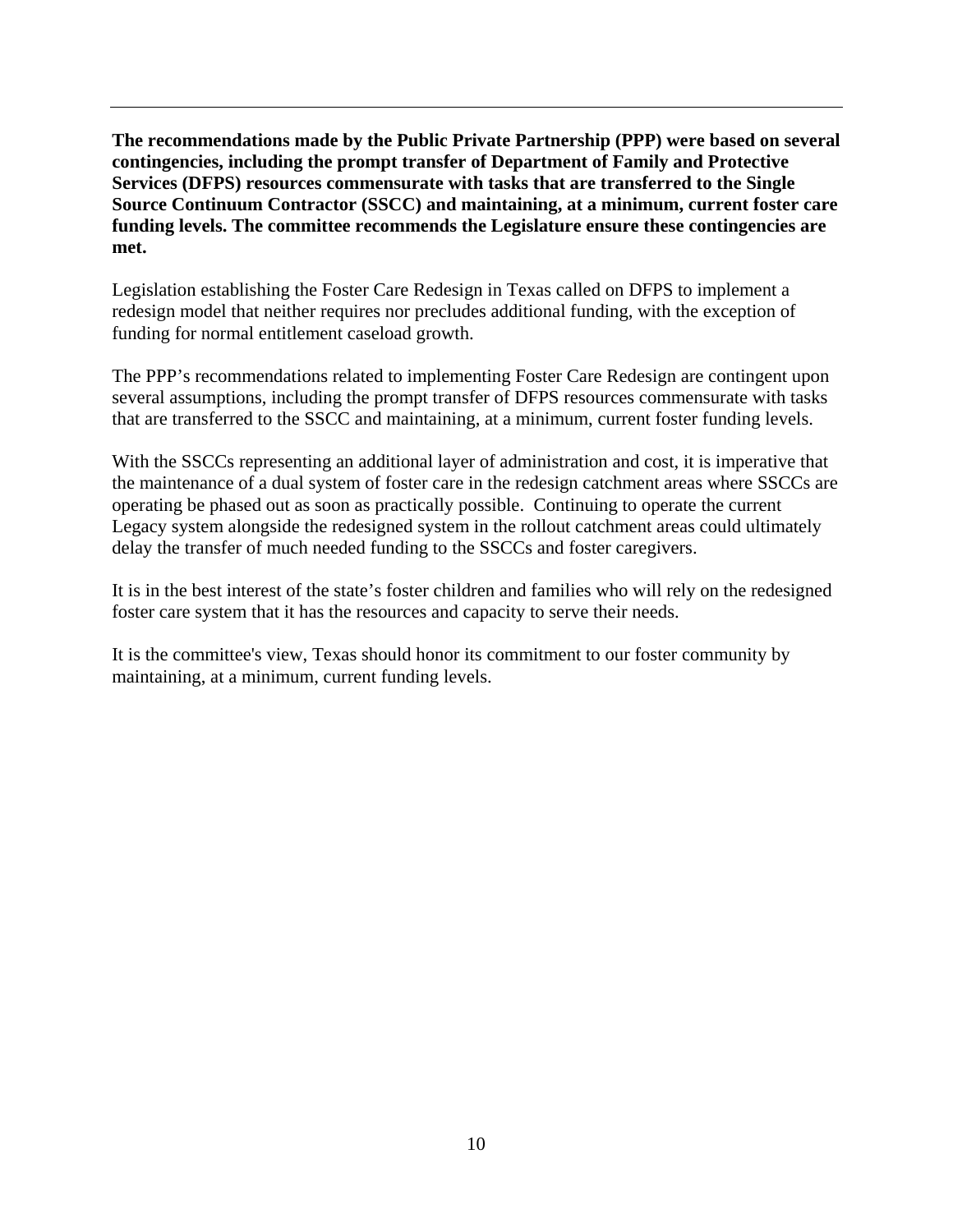## **CHARGE II**

Identify policies to alleviate food insecurity, increase access to healthy foods and incent good nutrition within existing food assistance programs. Consider initiatives in Texas and other states to eliminate food deserts and grocery gaps, encourage urban agriculture and farmers' markets, and increase participation in the Summer Food Program. Evaluate the desirability and feasibility of incorporating nutritional standards in the Supplemental Nutrition Assistance Program (SNAP). Monitor congressional activity on the 2012 Farm Bill and consider its impact on Texas. (Joint charge with the House Committee on Public Health)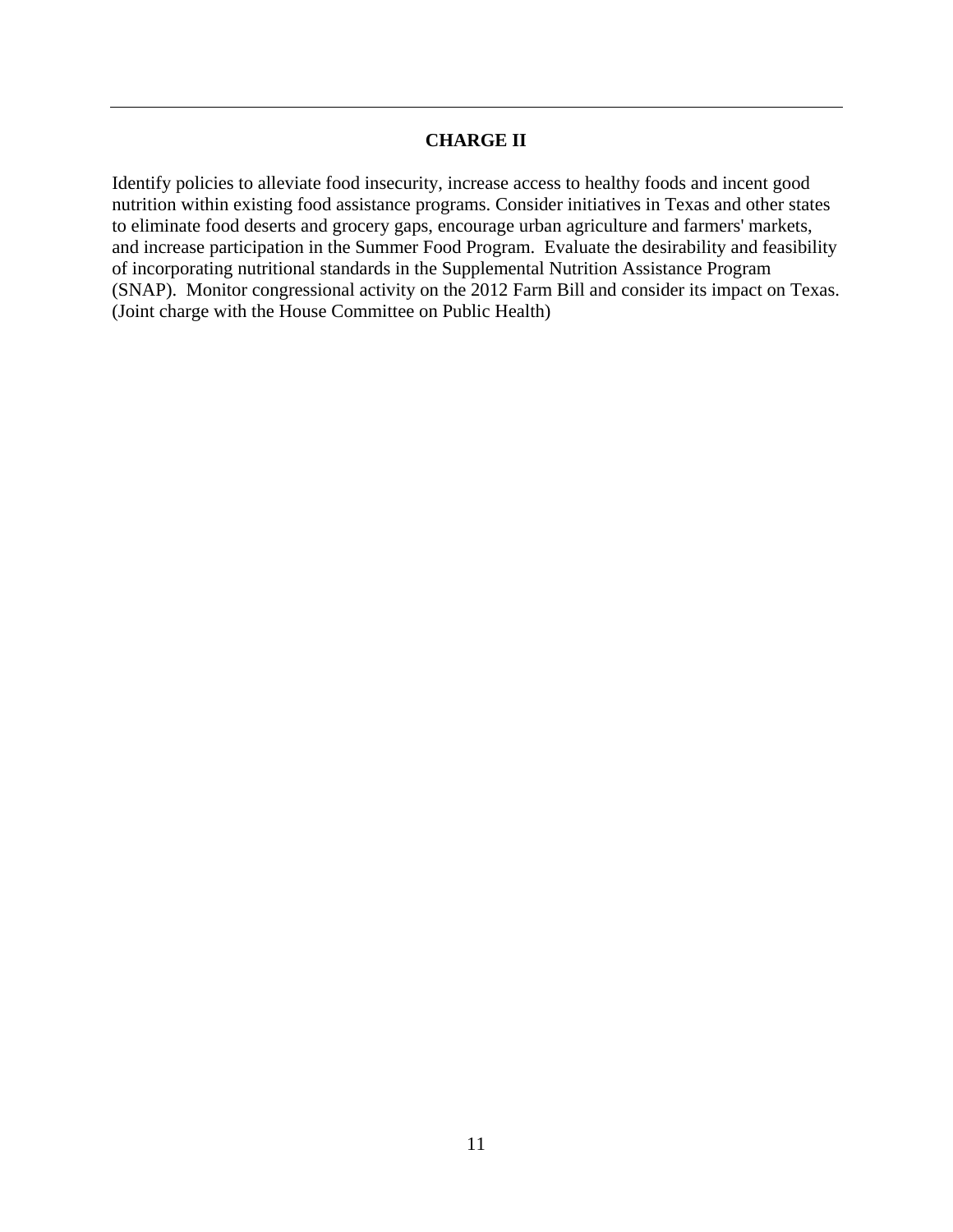# **INTRODUCTION**

The House Committee on Human Services conducted a joint public hearing in Austin with the House Committee on Public Health on May 22, 2012, to hear testimony related to the charge.

The committees heard from a wide variety of witnesses on the topic and a significant amount of new information was obtained. The hearing included witnesses representing various organizations, state entities and self.

"Currently, 4.2 million Texans are considered food insecure," said Jeremy Everett, Director, Texas Hunger Initiative. Everett testified that at some point during the last year, these Texans either experienced hunger outright or altered their consumption patterns to avoid hunger.

Texas' economic competitiveness and prosperity in large part depends on a healthy and welleducated workforce. Children must be well-nourished in mind and body to grow into productive and contributing members of society. Unfortunately, many Texas families struggle with food insecurity or the inability to afford a nutritious diet on a regular basis.

The United States Department of Agriculture (USDA) administers 15 federal programs that contribute to reducing food insecurity. Texas receives 14 of these programs with an estimated allocation of \$15 billion. Three state agencies are responsible for implementing the programs in Texas. The Texas Department of Agriculture (TDA) receives federal funds to administer programs to fight childhood food insecurity (i.e., National School Lunch Program and Summer Food Programs), the Texas Health and Human Services Commission (HHSC) administers the Supplemental Nutrition Assistance Program (formerly known as the Food Stamp Program), and the Department of State Health Services (DSHS) administers the Women, Infants, and Children Program.

Texas also has a large non-profit sector and numerous local hunger relief agencies that work to address food insecurity and nutrition issues.

The recommendations and discussions provided in this section are the result of witness testimony, committee staff research, and data compilation on food insecurity, food deserts, nutrition standards, urban agriculture, farmers markets, existing food and nutrition assistance programs and the 2012 Farm Bill.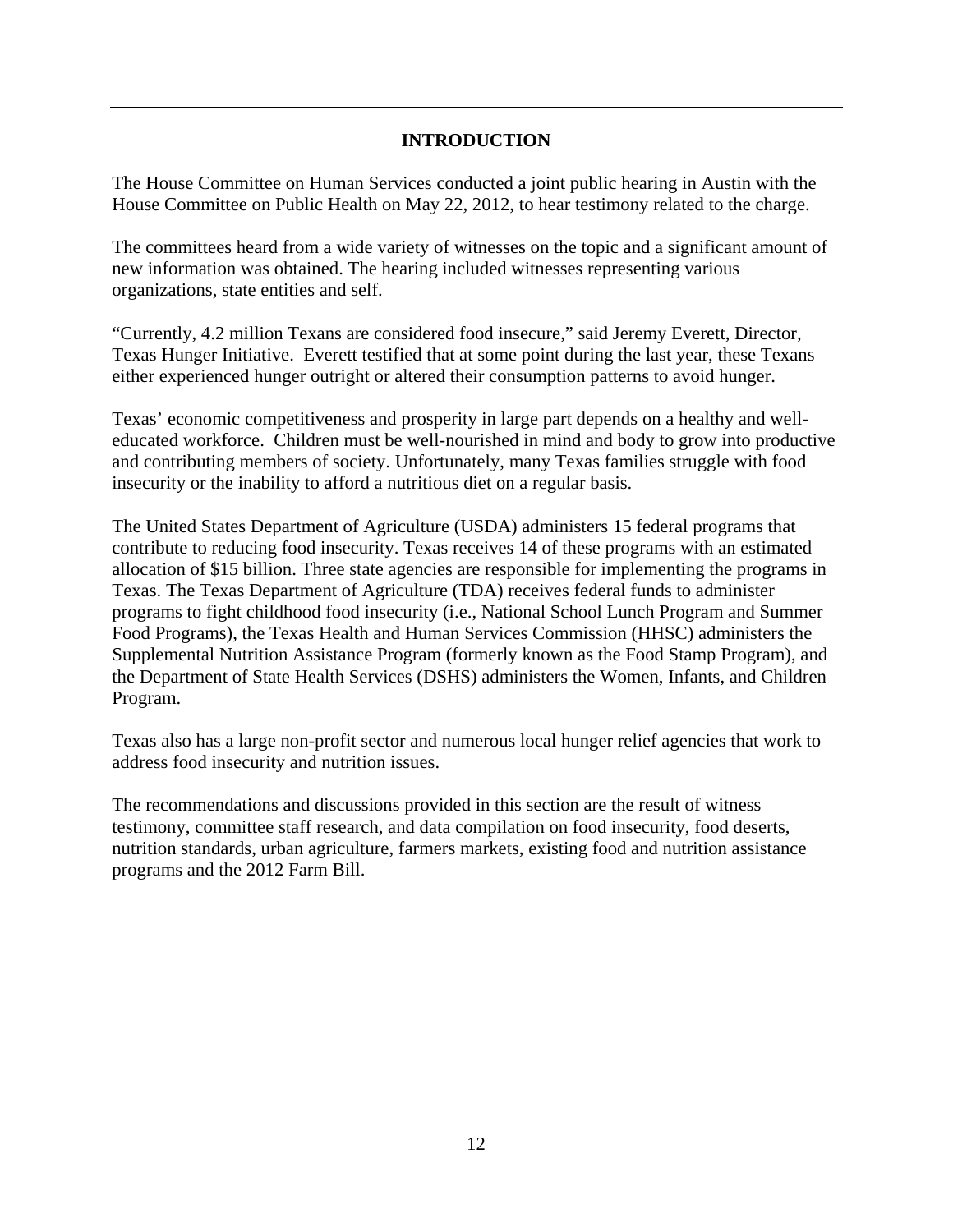# **RECOMMENDATIONS**

- 1) The Legislature should increase its emphasis on promoting state policies that make affordable, fresh and healthy foods more accessible in low-income communities and "food deserts" through the promotion, expansion and utilization of commercial supermarkets, farmers markets, community gardens, food banks and sustainable urban farming.
- 2) The Healthy Students = Healthy Families Advisory Committee should partner with the Texas Hunger Initiative to develop goals and a five-year plan to increase participation in the Summer Food Service Program by eligible children. The plan should focus on but not be limited to increasing participation by children receiving free and reduced-price lunches and increasing the number of meal sites and program sponsors with an emphasis on improving access to summer meals in rural areas.
- 3) The Texas Department of Agriculture (TDA) should partner with the appropriate stakeholders when necessary to identify and establish alternative meal sites and program sponsors in communities where school districts seek waivers for release of their responsibilities established under SB 89, 82R.
- 4) The Health and Human Services Commission should seek the appropriate federal authorization or waiver allowing Texas to prohibit the use of Supplemental Nutritional SNAP benefits to purchase Foods of Minimal Nutritional Value (FMNV) as defined by the National School Lunch Program.
- 5) The Legislature should continue to encourage and fund public-private partnerships aimed at reducing food insecurity, improving nutrition, and supporting Texas agriculture. One example is the Surplus Agricultural Product Grant Program.
- 6) The Health and Human Services Commission (HHSC) should continue to explore innovative ways to expand the infrastructure for use of Electronic Benefits Transfer (EBT) for Women, Infants and Children (WIC) and Supplemental Nutrition Assistance Program (SNAP) benefits at farmers' markets.
- 7) The Legislature and affected state agencies should continue to monitor congressional action on the proposed 2012 Farm Bill and its potential impact on Texas.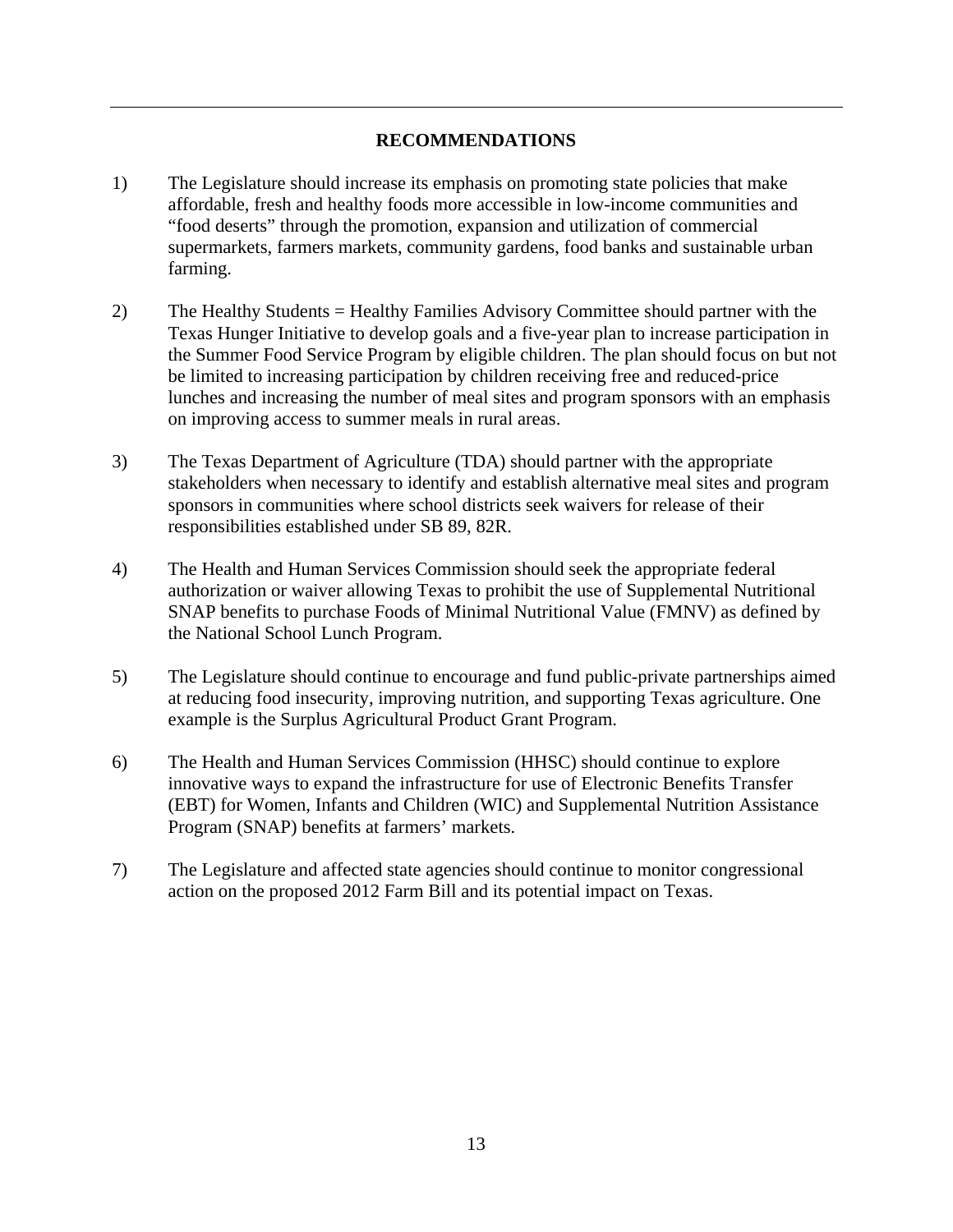## **DISCUSSION**

**The Legislature should increase its emphasis on promoting state policies that make affordable, fresh and healthy foods more accessible in low-income communities and "food deserts" through the promotion, expansion and utilization of commercial supermarkets, farmers markets, community gardens, food banks and sustainable urban farming.** 

Texas legislators have long supported policies that seek to streamline efforts to address hunger, particularly among low-income families.

The Legislature should promote policy proposals that seek to strengthen the School Breakfast Program, procedures that streamline SNAP renewal applications, and efforts that increase access to summer meal sites. Policy proposals should also seek to connect the dots between volunteers and state agency personnel committed to addressing food insecurity, the systems in place to produce and distribute food, and the families in need.

Additionally, the Legislature should also consider addressing barriers faced by urban growers, community gardeners and producers operating under Texas' cottage foods law. Citing recent U.S. Census statistics, Judith McGeary, Executive Director, Farm and Ranch Freedom Alliance, testified that there are more than 175,000 farms in Texas with sales of less than \$10,000 per year. Encouraging these start ups and very small farming operations to expand would help address food insecurity in Texas and improve access to healthy, nutritious foods in low-income areas.

**The Healthy Students = Healthy Families Advisory Committee should partner with the Texas Hunger Initiative to develop goals and a five-year plan to increase participation in the Summer Food Service Program by eligible children. The plan should focus on but not be limited to increasing participation by children receiving free and reduced-price lunches and increasing the number of meal sites and program sponsors with an emphasis on improving access to summer meals in rural areas.** 

According to the Food and Research Action Center, in 2010, only 8.5 percent of Texas kids who ate a free or reduced-price school lunch participated in summer meals programs.

The Healthy Students = Healthy Families Advisory Committee (committee) is appointed by the commissioner of agriculture and is established within the Texas Department of Agriculture to assist the commissioner with current and future issues associated with the Texas Public School Nutrition Policy, Child Nutrition Programs and other nutrition issues affecting Texas children.

The committee is composed of parents, food service directors, teachers, dieticians and nutritionists, school administrators, health specialists, education service centers, the medical community, physical education specialist and procurement. The committee is tasked with assisting the commissioner with current and future issues associated with the Texas Public School Nutrition Policy (TPSNP) and Child Nutrition Programs (CNP) including, but not limited to, identifying and recommending methods to develop a healthy lifestyle for Texas children and reasonable criteria to obtain these goals, methods to implement the TPSNP and CNP in a fair and balanced manner and methods to decrease childhood obesity rates and to promote wellness and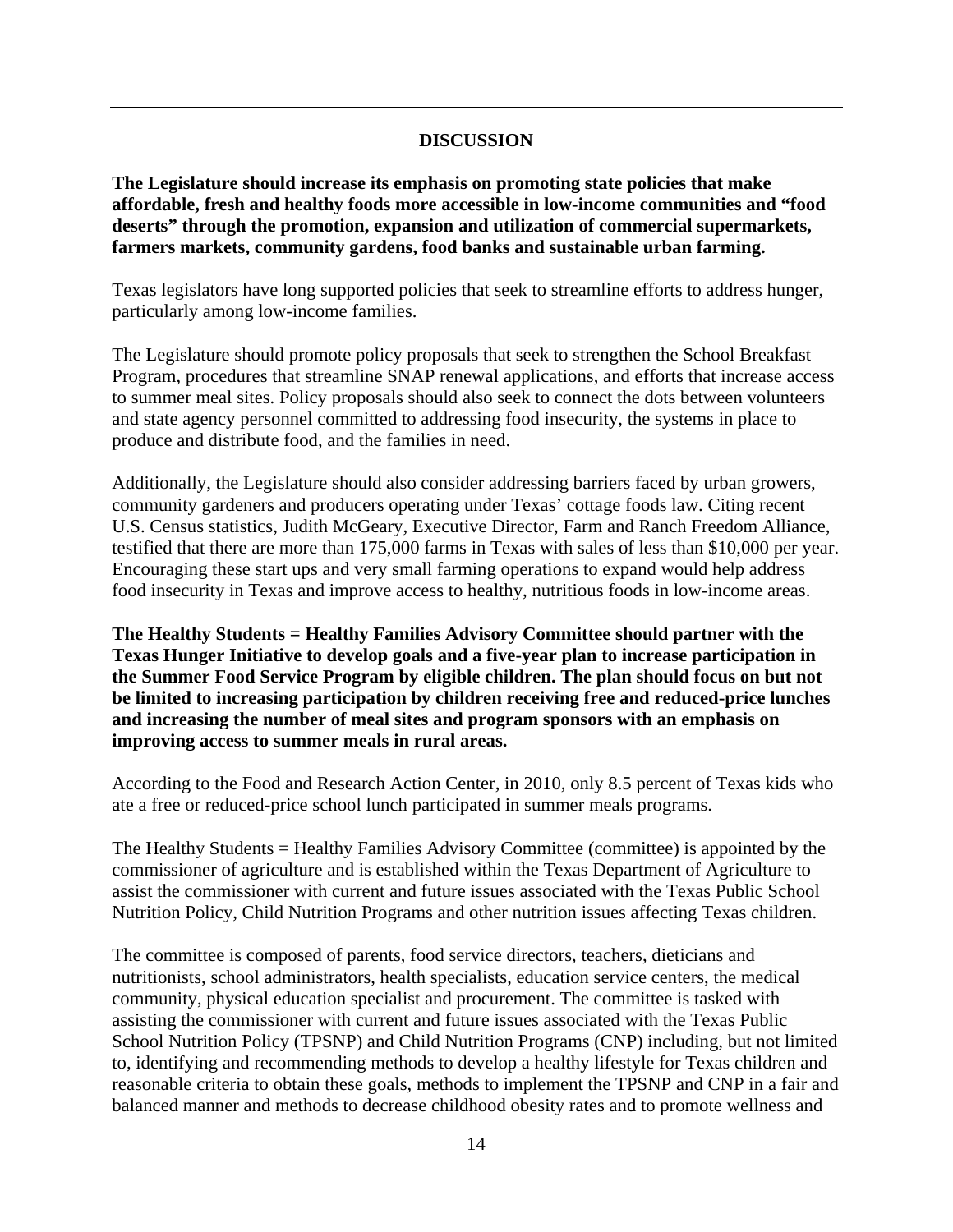physical fitness as part of the TPSNP. In addition, the Committee may evaluate the CNP and make recommendations to improve service and communication.

The Texas Hunger Initiative is a statewide capacity-building project within Baylor University School of Social Work that works with national, state and local governments to create an efficient system of accountability that increases food security in Texas. It convenes federal, state and local government stakeholders with non-profits, faith communities and business leaders to utilize existing resources and develop and implement plans to increase Texas families' access to healthy foods.

It is the committee's view that combining the efforts of the Healthy Students = Healthy Families Advisory Committee with the broad-based, capacity-building efforts of the Texas Hunger Initiative, a five-year plan can be forged and implemented to increase participation in the Summer Food Service Program by eligible Texas children. Additionally, the group should identify ways to increase the number of meal sites and program sponsors with an emphasis on improving access to summer meals in rural areas.

# **The Texas Department of Agriculture (TDA) should partner with the appropriate stakeholders when necessary to identify and establish alternative meal sites and program sponsors in communities where school districts seek waivers for release of their responsibilities established under SB 89, 82R.**

Despite the fact that 3 out of every 5 children in Texas qualify for a free or reduced price lunch, Texas participation in the Summer Food Program is among the lowest in the county. Less than 10 percent of eligible low-income Texas children are served through the program.

During the 82nd Legislative Session, the Legislature enacted SB 89, a bill that increased the number of school districts required to offer Summer Food Service Programs by stipulating that school districts offer summer meals if at least 50 percent of its students are eligible for free- and reduced-price lunches unless granted a waiver by TDA. The previous threshold was 60 percent.

School districts have the ability to waive out of service if they cannot afford to provide meals, if transportation is too difficult to arrange, or if they experience other extenuating circumstances.

Many eligible school districts, particularly in rural areas, find it economically unfeasible to operate a Summer Meals Program and have requested waivers from TDA. For the 2011-12 school year, 253 school district requested waivers. Of those, 225 or 89 percent were considered rural school districts.

TDA should continue and expand its efforts to work with local and statewide stakeholders to identify alternate sponsors and meals sites in communities served by school districts that have been granted waivers.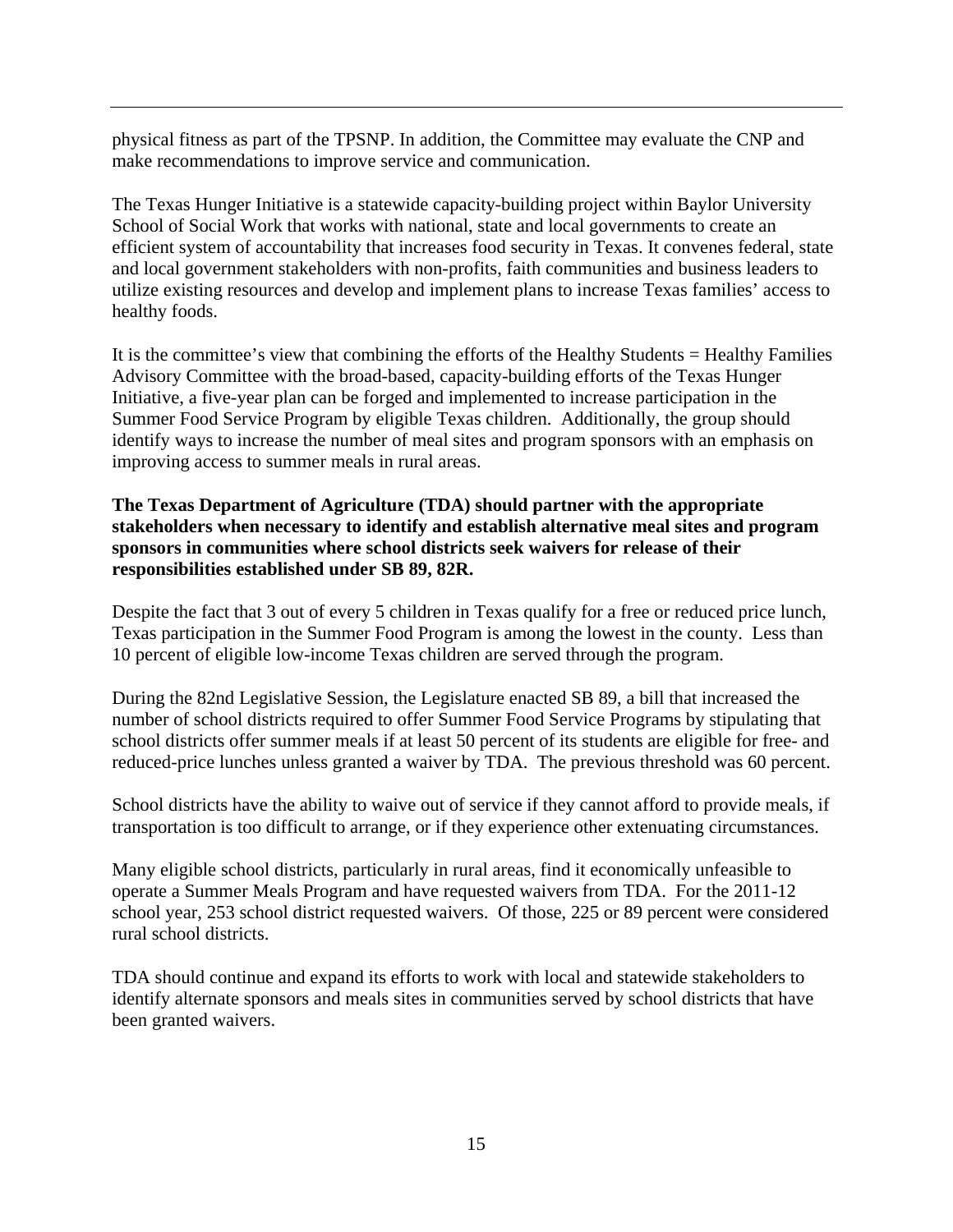# **The Health and Human Services Commission should seek the appropriate federal authorization or waiver allowing Texas to prohibit the use of Supplemental Nutrition Assistance Program (SNAP) benefits to purchase Foods of Minimal Nutritional Value (FMNV) as defined by the National School Lunch Program.**

The committee in general supports incentives rather than restrictions to encourage purchases of selected foods (fruits and vegetables or whole grains, for example) by SNAP participants. Expanding and strengthening nutrition education and promotion to make sure that participants have the knowledge, skills, and motivation they need to make healthy choices is also desirable.

However, as the state's health care costs continue to rise, it makes little sense to encourage the purchase of so-called "junk food" with taxpayer funds, e.g. SNAP benefits; especially for persons dually-enrolled in food and medical assistance programs.

The National School Lunch Program has regulations that prohibit the sale of Foods of Minimal Nutritional Value (FMNV) in competition with school meals. Foods are prohibited by category: soda water (carbonated beverages), water ices, chewing gum, and certain candies (including hard candies, jellies and gums, marshmallow candies, fondant, licorice, spun candy, and candy-coated popcorn). The definition of FMNV focuses on eight nutrients: protein, vitamin A, vitamin C, niacin, riboflavin, thiamine, calcium, and iron.

FMNV can be exempted from the prohibition if they provide more than five percent of the Reference Daily Intakes per serving and per 100 calories (foods that are artificially sweetened are assessed only on nutrients per serving).

This approach is a conservative one, identifying a limited set of foods that make the least contribution to a healthy diet.

# **The Legislature should continue to encourage and fund public-private partnerships aimed at reducing food insecurity, improving nutrition, and supporting Texas agriculture. One example is the Surplus Agricultural Product Grant Program.**

The Surplus Agricultural Grant Program is an innovative partnership between the Texas Department of Agriculture (TDA), the state's agricultural community and the Texas Food Bank Network (TFBN). Launched in 2002, the Surplus Agricultural Grant Program offers growers an incentive to donate fresh produce what would otherwise be left in the field by offsetting the costs of harvesting, packaging and transport.

The program is intended as a direct link between Texas-based commodity producers and lowincome families. According to committee testimony provided by TFBN CEO Celia Cole, TFBN food banks have distributed more than 35 million pounds of fresh, nutritious produce throughout the state since the program's inception.

Currently, the TFBN is the sole recipient of this grant. The TFBN is made up of 20 regional food banks and provides hunger relief to all 254 Texas Counties. Texas growers provide their product at a reduced rate to the TFBN, thus both Texas growers and the hungry benefit from this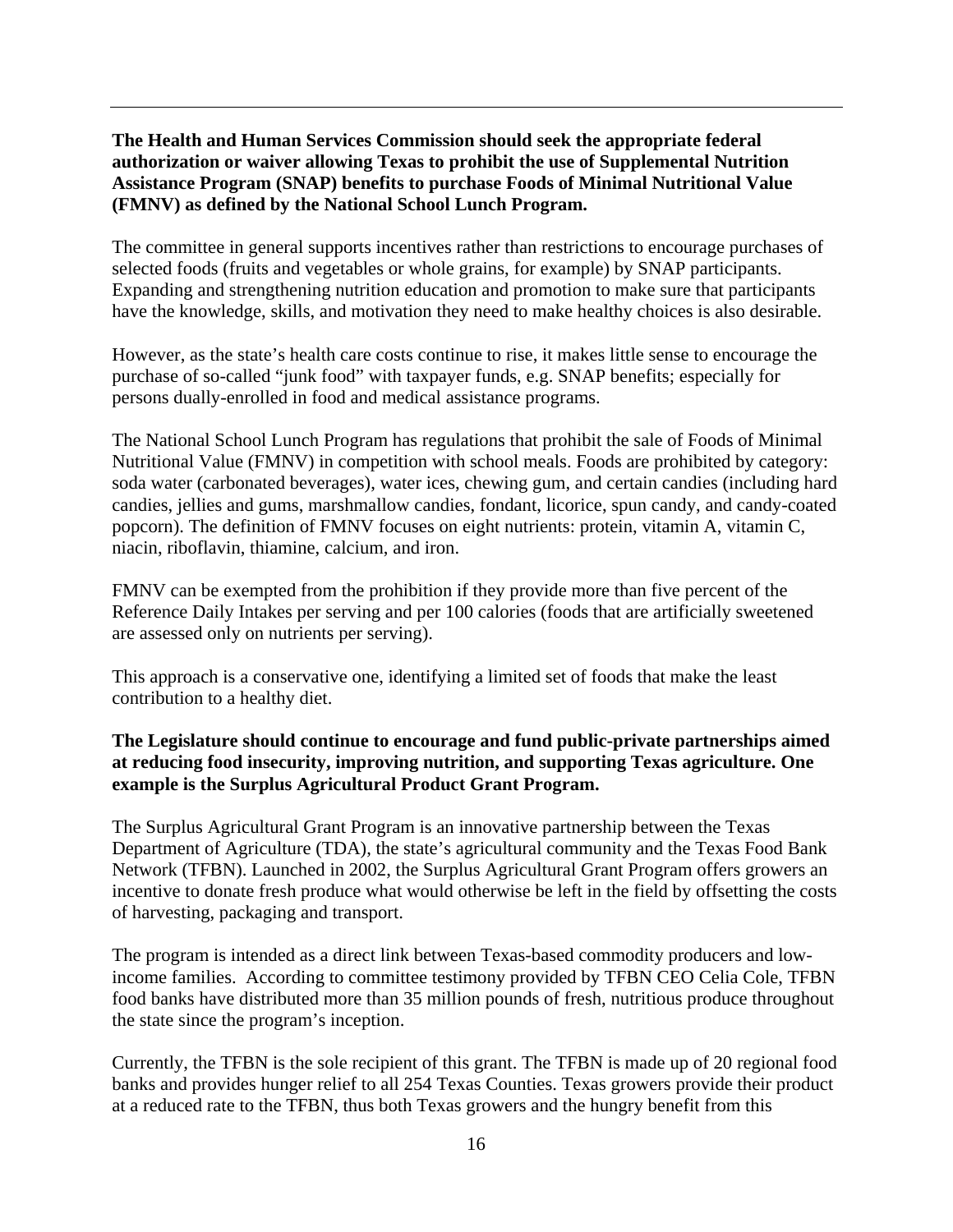#### program.

Similar public-private partnership programs include Texas Fresh Approach which distributes fresh produce grown on prison farms to food banks and Donated Product that enables farmers to donate produce with decreased shelf life or of substandard size to their local food banks.

# **The Health and Human Services Commission (HHSC) should continue to explore innovative ways to expand the infrastructure for use of Electronic Benefits Transfer (EBT) for Women, Infants and Children (WIC) and Supplemental Nutrition Assistance (SNAP) benefits at farmers' markets.**

Beginning in October 2010, HHSC partnered with the Texas Department of Agriculture (TDA) and USDA's Food Nutrition Service (FNS) to conduct a pilot program to place wireless EBT devices in farmers' markets. According to Stephanie Muth, Deputy Executive Commissioner for Social Services, TDA identified the farmers' markets eligible for the pilot, and HHSC provided wireless EBT devices.

The pilot, conducted from October 2010 through October 2011, was intended to increase opportunities for SNAP and cash assistance program recipients to purchase fresh fruits and vegetables. Thirty-three markets participated in the pilot.

A final report issued in April 2012 showed that 14 markets withdrew from the pilot, citing insufficient staffing to handle the operations and concern over the cost of maintaining the equipment once the pilot ended. Of the 19 markets that completed the pilot the overall volume of SNAP transactions was lower than anticipated.

Congress provided additional funding in May 2012 to help equip farmers' markets not currently participating in SNAP with wireless point-of-sale equipment. Texas' allocation is a maximum of just over \$97,000, according to HHSC. HHSC and TDA outreached to 66 potential market locations with 23 markets responding; three new markets have been authorized, and nine are in the process of becoming authorized to conduct SNAP transactions.

According to committee testimony provided by HHSC, USDA/FSN is also conducting the Healthy Incentives Pilot (HIP) to encourage SNAP recipients to purchase more fresh produce with their benefits. A 14-month pilot is underway in Massachusetts and will end in December 2012. The 2008 Farm Bill authorized \$20 million to determine if incentives provided to SNAP recipients at the point-of-sale increase the purchase of fruits, vegetables, or other healthful foods. For every SNAP dollar pilot participants spend on fruits and vegetables, 30 cents is added to their benefit balance.

A similar cooperative, community-based endeavor was launched in Austin, Texas in March 2012. At one northeast Austin farmers' market, individuals receiving SNAP (food stamps) or Women, Infant, and Children (WIC) EBT fruit and vegetable benefits will be able to double the dollar amount that they can spend on fruits and vegetables at a farmers' market. Eligible shoppers will be matched dollar for dollar up to \$10 each week, totaling \$20 to purchase fruits and vegetables. If an individual receives both SNAP and WIC EBT fruit and vegetable benefits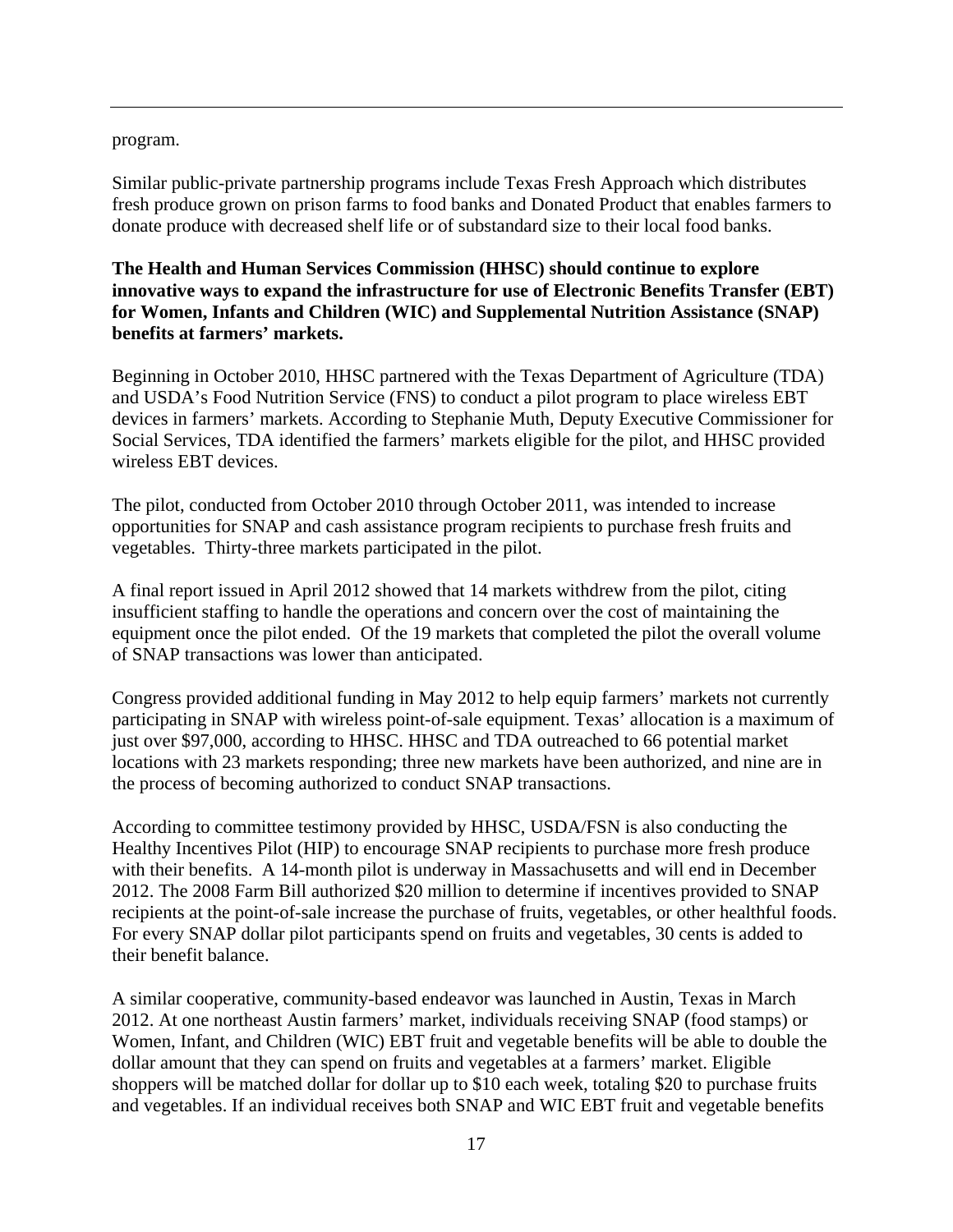they can receive up to \$10 in "Double Dollars" per program, per week. The program is called the Double Dollar Incentive Program (DDIP) and is made possible by funding and support from the Sustainable Food Center (SFC), St. David's Foundation, Wholesome Wave Foundation and Farm Aid, United States Agriculture Department (USDA) Farmers Market Promotion Program, Texas Department of Agriculture Specialty Crops Grant, and the YMCA East Communities Branch of YMCA of Austin.

It is the committee's view that HHSC should continue to explore innovative efforts, including incentives, to encourage the consumption of fresh fruits and vegetables by expanding the use of EBT cards at farmers' markets in low-income and rural areas.

## **The Legislature and affected state agencies should continue to monitor congressional action on the proposed 2012 Farm Bill and its potential impact on Texas.**

The Farm Bill is the federal government's primary vehicle for establishing policy for programs under the purview of the USDA, including SNAP and other nutrition programs. The standing Farm Bill -- the Food, Conservation, and Energy Act of 2008 went into effect October 1, 2007, and expired September 30, 2012.

Food assistance makes up 68 percent of the 2008 Farm Bill budget, according to the U.S. Department of Agriculture, Economic Research Service -- almost all of it spent on SNAP. Not all food assistance is funded through the Farm Bill. Programs such as school breakfast and school lunch and WIC (aid for women, infants, and children) are part of other legislation, such as the Child Nutrition Reauthorization Act.

Approximately 3.5 million Texans participate in food assistance programs. The majority of food stamp recipients are children, the elderly and those with disabilities.

The Senate passed the Agriculture Reform, Food, and Jobs Act of 2012 on June 21. The House Agriculture Committee passed the Federal Agriculture Reform and Risk Management Act of 2012 (H.R. 6083) on July 12, but it has not been considered by the full House. Prior to the August recess, an effort by House leadership to pass a one-year extension of the current Farm Bill failed. The biggest difference between the two versions is the amount cut from food stamps: The Senate's bill would cut \$4 billion from the almost \$800 billion program over 10 years; the House's version would cut \$16 billion.

Because Congress failed to pass a budget and enact legislation developed by a Joint Select Committee on Deficit Reduction, automatic spending reductions and budget cuts, known as sequestration, are to be invoked as of Jan. 1, 2013 if an agreement is not reached.

While many important programs that assist low-income Americans are exempt from sequestration -- including the Child Nutrition Programs, Supplemental Nutrition Assistance Program, and Temporary Assistance for Needy Families -- discretionary programs like the Women Infants and Children program (WIC), could face significant cuts.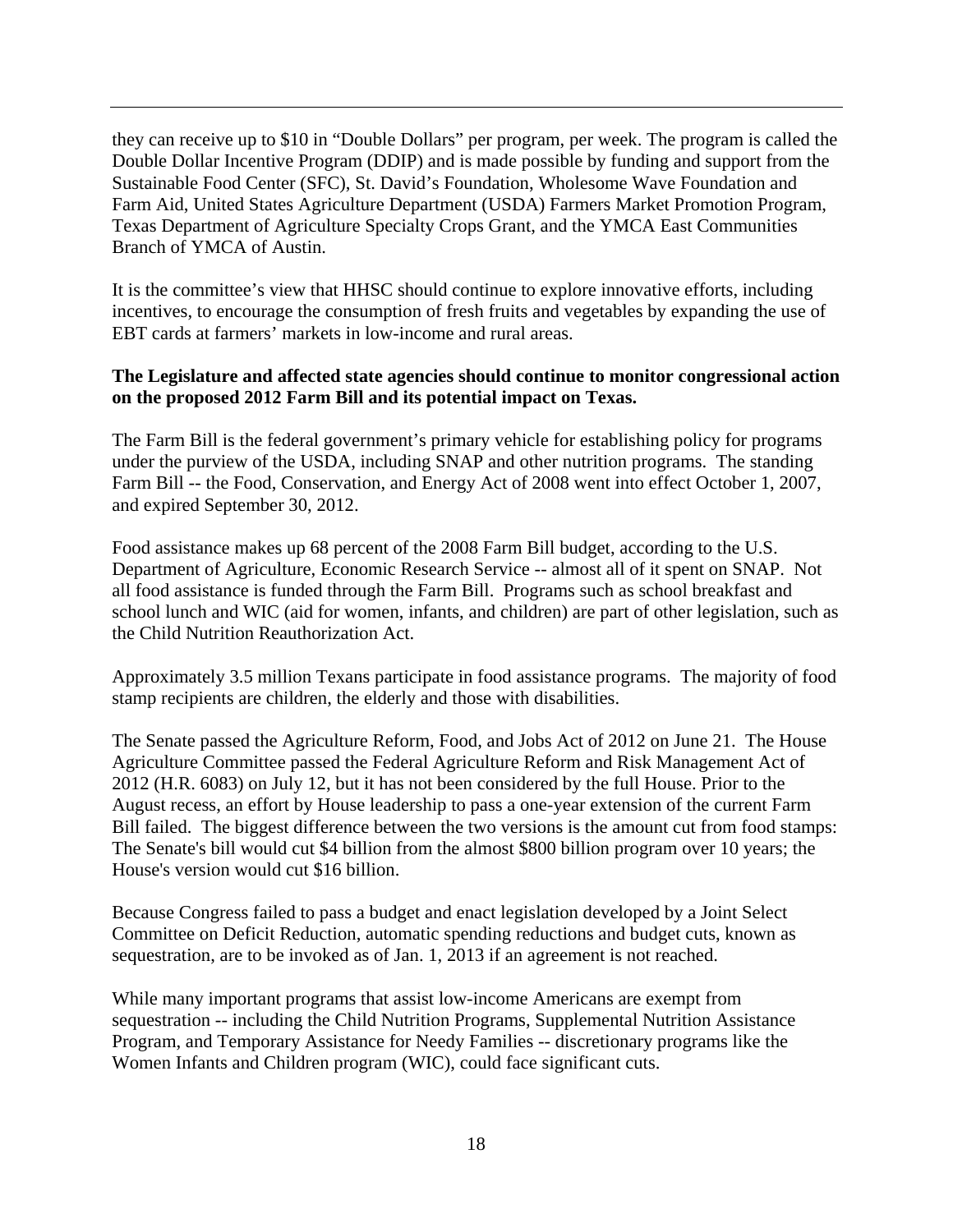# **CHARGE III**

Explore strategies, including those in other states, to support the needs of aging Texans, including best practices in nursing home diversion, expedited access to community services, and programs to assist seniors and their families in navigating the long-term care system, with the goal of helping seniors remain in the community. Assess the feasibility of leveraging volunteersupported initiatives using existing infrastructure to enhance the ability of seniors to remain active and involved.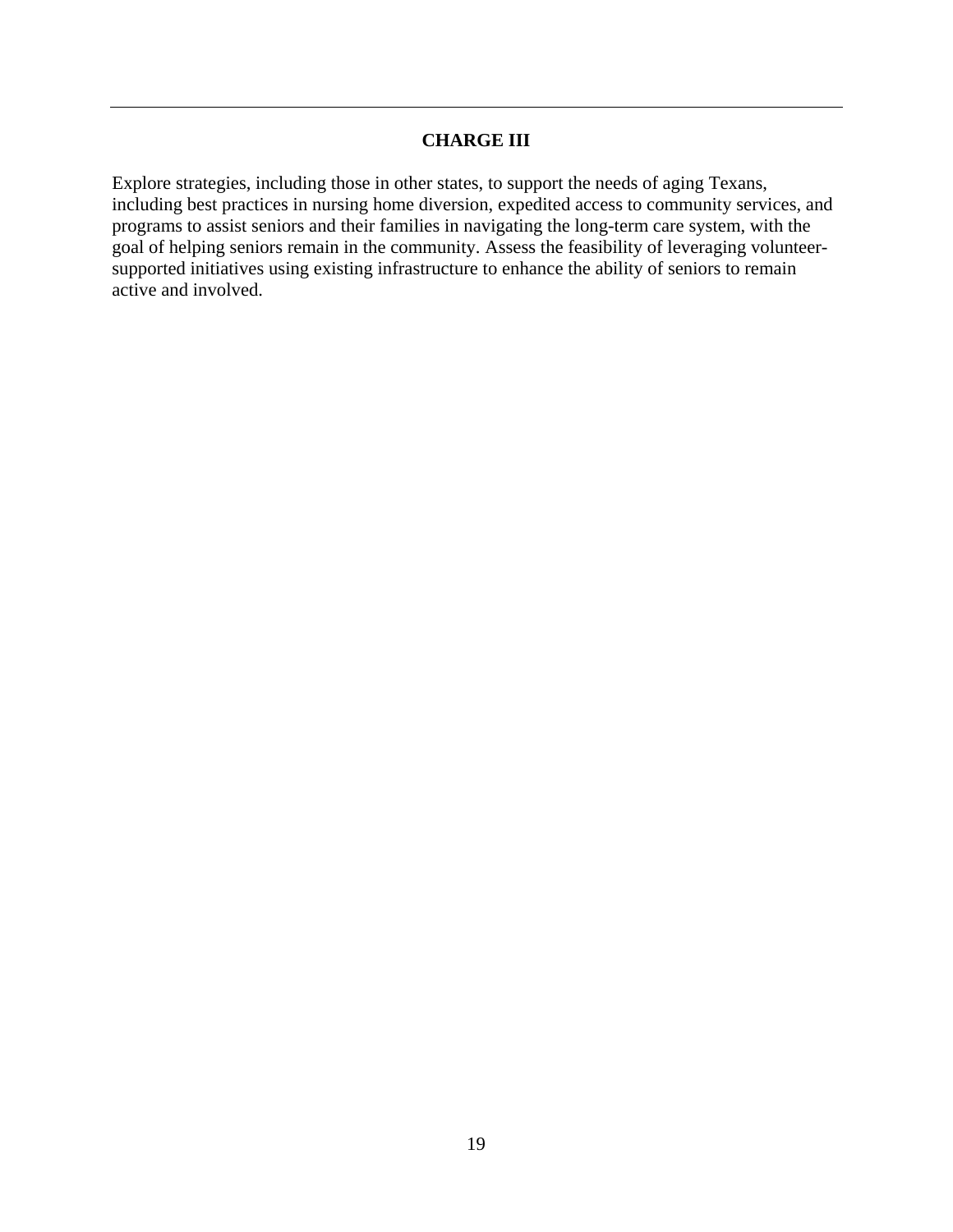# **INTRODUCTION**

The committee held one hearing on this charge on March 27, 2012. The committee heard from a number of invited and public witnesses on issues including nursing home diversion, culture change models, and long-term care alternatives, community resources for the aging and innovative approaches to long-term care.

An October 2010 Families USA study concluded that more than 4.4 million Texans fall into at least one of the groups that is most likely to need long-term services. In the next 10 years, the number of Texans over 65—just one of the groups that is most likely to need long-term services—is projected to increase by 45 percent, making up 13 percent of the state's population. By 2020, a projected 21 percent of Texans will fall into at least one of the groups that are most likely to need long-term services. By 2030, it will be 23 percent.

Texas is one of 16 states currently operating Medicaid managed Long-term Services and Supports (LTSS).

Through Medicaid Section 1115 authority, Texas STAR+PLUS provides primary, acute, behavioral, and LTSS (Personal Attendant, Assisted Living, nursing, Adult Foster Care, dental, respite, home-delivered meals, OT/PT/ST, consumer directed services, home mods, medical supplies) to adults age 65 and older, as well as eligible adults age 21 and older with disability (SSI), adults age 21 and older in Community-based alternatives HCBS waiver, and full-benefit Medicare-Medicaid enrollees.

Seniors and people with disabilities are the groups of people that are most likely to need longterm services. For example, about 70 percent of people over age 65 will need long-term services at some point. Over the next 20 years, the number of Texans who will need these services is projected to increase dramatically.

Texas's participation in the programs such as Money Follows the Person Demonstration Project (MFP) continues to show great promise and has enabled thousands of Texans receiving longterm care services to transition back to the community. Experience with programs such as MFP has shown that expanding access to home- and community-based services can in the long-run save the state money and serve as a way for people needing long-term care services to receive the care they need in a setting they prefer.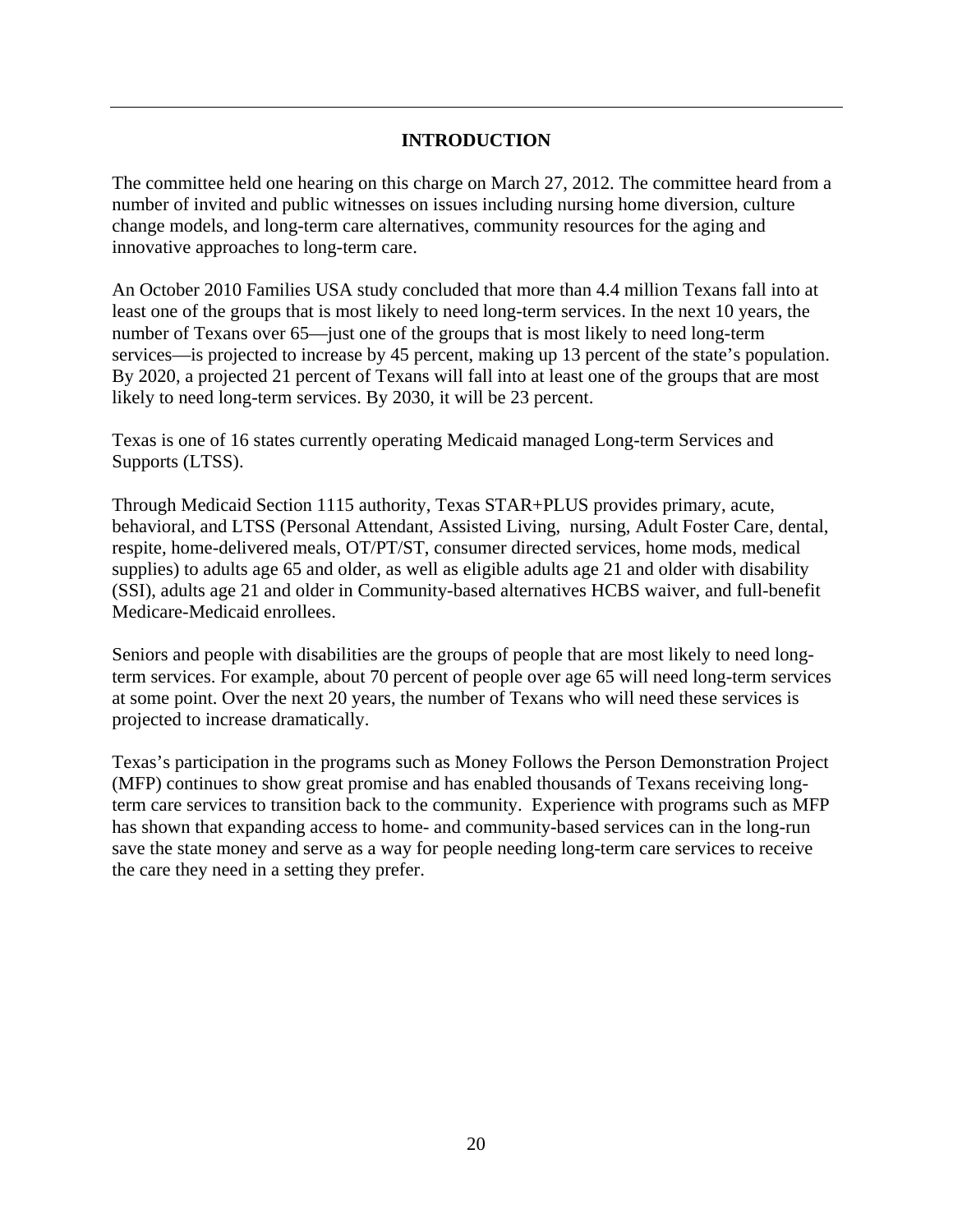## **RECOMMENDATIONS**

- 1) The Health and Human Services Commission (HHSC) and Department of Aging and Disability Services should consider the feasibility of implementing expedited limited enrollment for Community-Based Alternative and Home- and Community-Based Services (HCBS) with presumptive Medicaid eligibility for people who are likely to be Medicaid eligible and who are at immediate risk of nursing facility placement.
- 2) The Health and Human Services Commission (HHSC) and Department of Aging and Disability Services (DADS) should study the feasibility of establishing a process for expedited Medicaid eligibility determination at Aging and Disability Resource Centers (ADRCs).
- 3) The Health and Human Services Commission (HHSC) and Department of Aging and Disability Services (DADS) should increase efforts to pursue Medicaid program options that strengthen the state's Community Based Services and Supports infrastructure and encourages nursing home diversions.
- 4) The Legislature should encourage increased availability of suitable housing for aging Texans.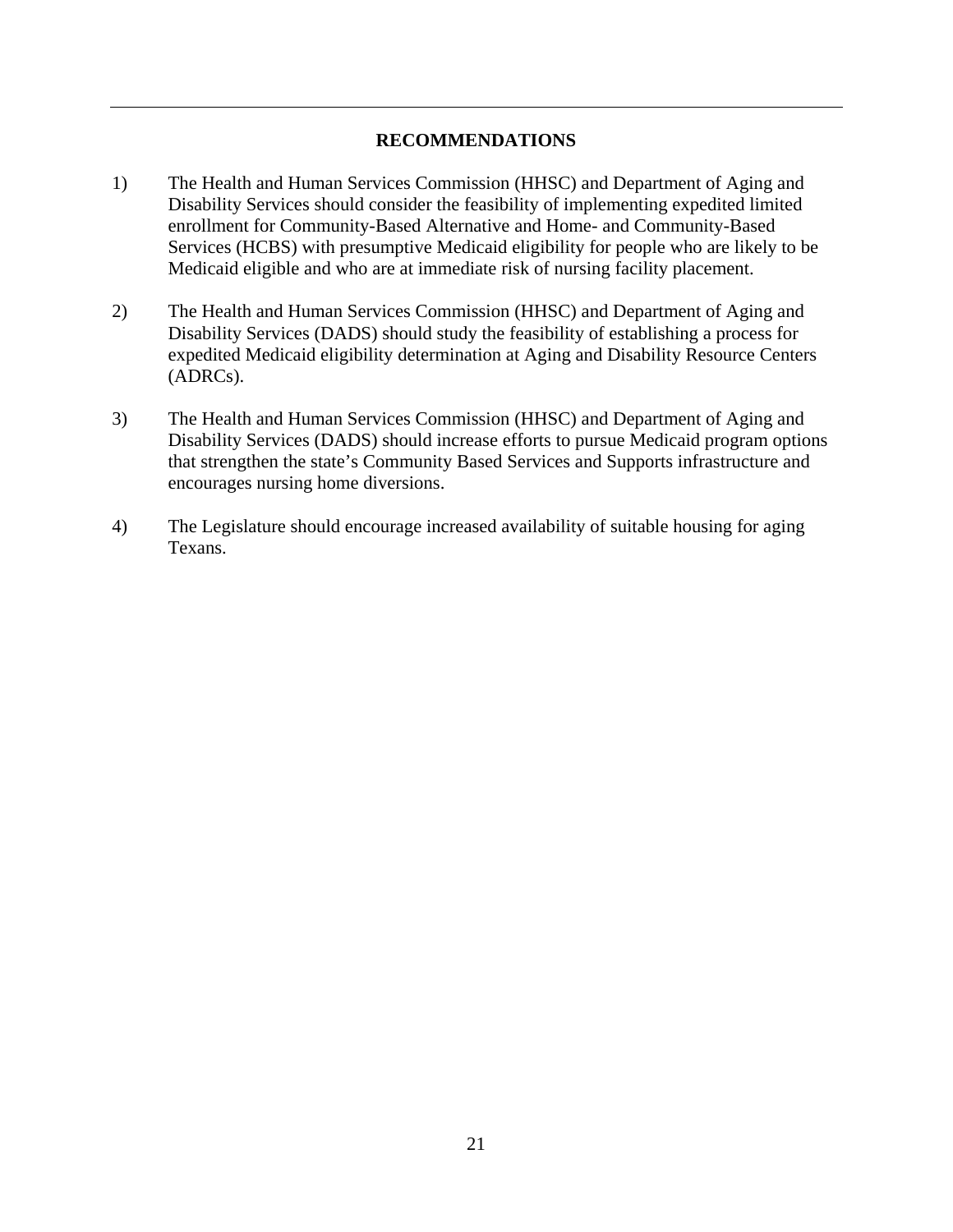## **DISCUSSION**

**The Health and Human Services Commission (HHSC) and Department of Aging and Disability Services (DADS) should consider the feasibility of implementing expedited limited enrollment for Community-Based Alternative and Home- and Community-Based Services (HCBS) with presumptive Medicaid eligibility for people who are likely to be Medicaid eligible and who are at immediate risk of nursing facility placement.** 

HCBS are popular and cost-effective alternatives to nursing home placement. Consumers prefer living in the community and also prefer community care if services can start quickly. Additionally, community care encourages families to continue as informal caregivers and improves the overall quality of life for the consumer.

Two primary state Medicaid programs provide a variety of HCBS as alternatives to nursing facility care for the aging. Two Section 1915(c) Medicaid waivers, the Community Based Alternatives (CBA) and the (c) waiver portion of the STAR+PLUS program, offer services specifically intended to substitute for nursing facility care. HCBS and other initiatives such as Money Follows the Person (MFP) have enabled thousands of aging Texans to transition successfully into a HCBS environment. According to an August 2012 legislative report prepared by the Department of Aging and Disability Services (DADS), about 200,000 Texans received Medicaid HCBS as of August 2011.

Currently, CBA services are not available for crisis situations for people who are not already Medicaid-eligible, according to HHSC. While there has been a marked decrease in wait times for individuals seeking CBA services, there continues to be some delay in access to services until a waiver slot is available and then must pass eligibility assessments.

One approach to correcting this situation would be to offer short-term (e.g., two-month) waiver services under presumed Medicaid eligibility for people in crisis who appear likely to be Medicaid-eligible. Unlike the time-limited PAS (Personal Assistance Services), these waiver services could be more comprehensive, helping to meet needs that are more complex. Inclusion of durable medical equipment and medical supplies may be especially important.

These services could be limited to two months. At the end of that time, if determined financially eligible, the individual would qualify for continuing PAS services, and be assigned to the interest list for waiver services.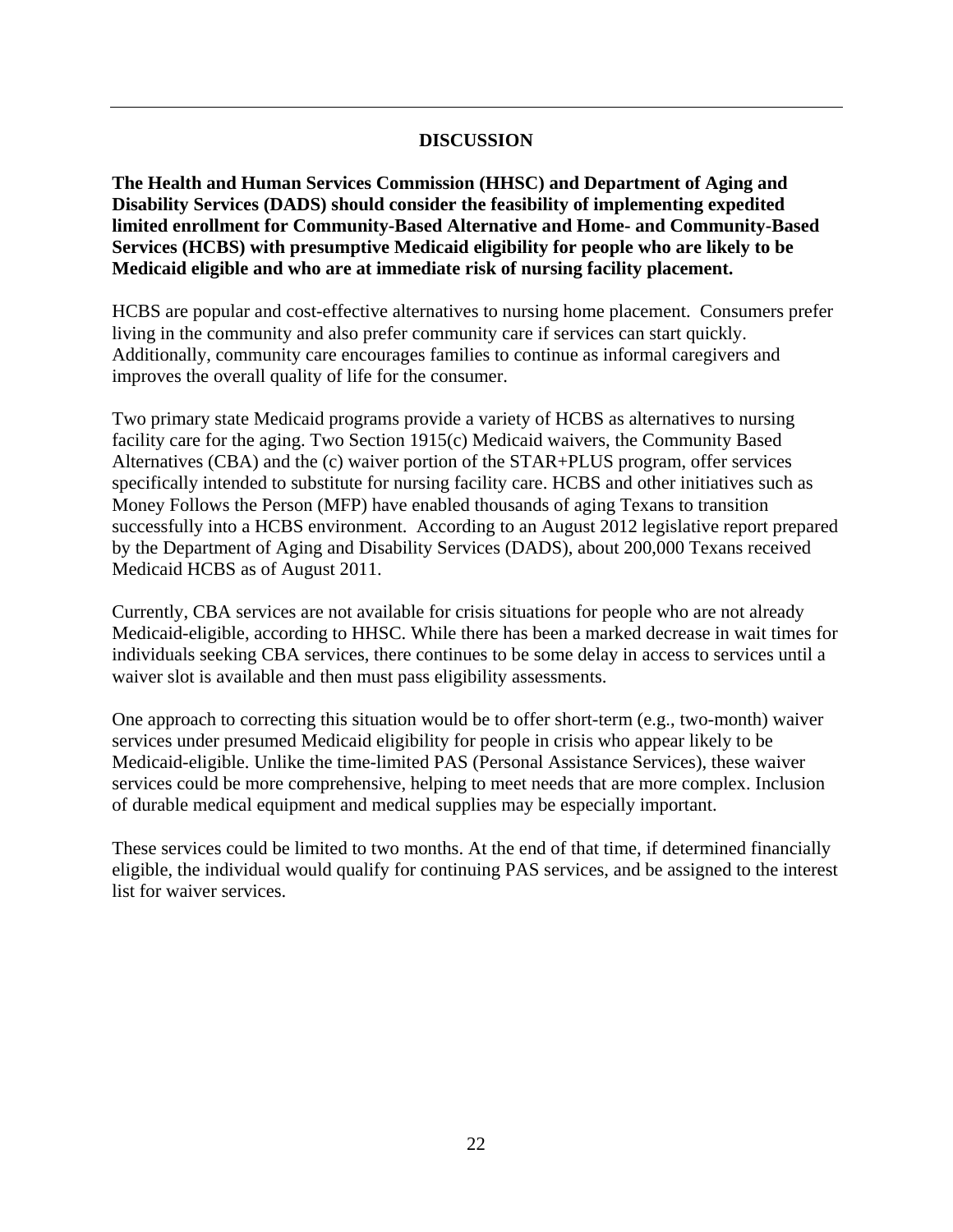# **The Health and Human Services Commission (HHSC) and Department of Aging and Disability Services (DADS) should study the feasibility of establishing a process for expedited Medicaid eligibility determination at Aging and Disability Resource Centers (ADRCs).**

One of the most effective mechanisms available to aging Texans in their quest to navigate the state's system of long-term services and supports are the state's network of Aging and Disability Resource Centers (ADRC). ADRCs currently serve as an integrated front door for eligible individuals seeking services, however; they lack the ability to make a preliminary Medicaid eligibility determination.

Statewide, there are 14 ADRCs serving aging and disabled Texans. DADS has applied for and will receive \$302 million in federal funding over the next three years, part of which will be used to enhance existing ADRCs and expand the number of ADRCs.

DADS Commissioner Chris Traylor testified that the state's network of ADRCs serves as visible and trusted sources of information and assistance for available programs, services and benefits. ADRCs help individuals navigate the system of services and supports and make informed choices, he said. ADRCs also assist individuals connect with programs to help them remain independent and in their homes.

The committee fully supports DADS efforts to improve the scope of services offered by ADRCs and expand ADRC services to more residents of the state. Additionally, it is the committee's view that unnecessary nursing facility placements can further be reduced and consumers in immediate need of long-term services and supports could ultimately benefit from the ability to receive an expedited Medicaid eligibility determination at an ADRC.

# **The Health and Human Services Commission (HHSC) and Department of Aging and Disability Services (DADS) should increase efforts to pursue Medicaid program options that strengthen the state's Community Based Services and Supports infrastructure and encourages nursing home diversions.**

In 2011, federal law established the Balancing Incentive Program which increases the Federal Matching Assistance Percentage (FMAP) to participating states through September 2015 in exchange for states making certain structural reforms to increase access to Medicaid community based long-term services and supports (LTSS).

The BIP allows for state structural reforms that increase nursing home diversions and increase access to non-institutional long term services and supports (LTSS). This option will provide a two percent increase in federal matching funds through September 2015. These required structural reforms include: implementing a "no wrong door" eligibility and enrollment system; developing core standardized assessment instruments; and ensuring case management activities are conflict free.

HHSC submitted an application to the federal Centers for Medicare and Medicaid Services (CMS) to participate in the BIP. In September 2012, CMS approved the state's BIP application.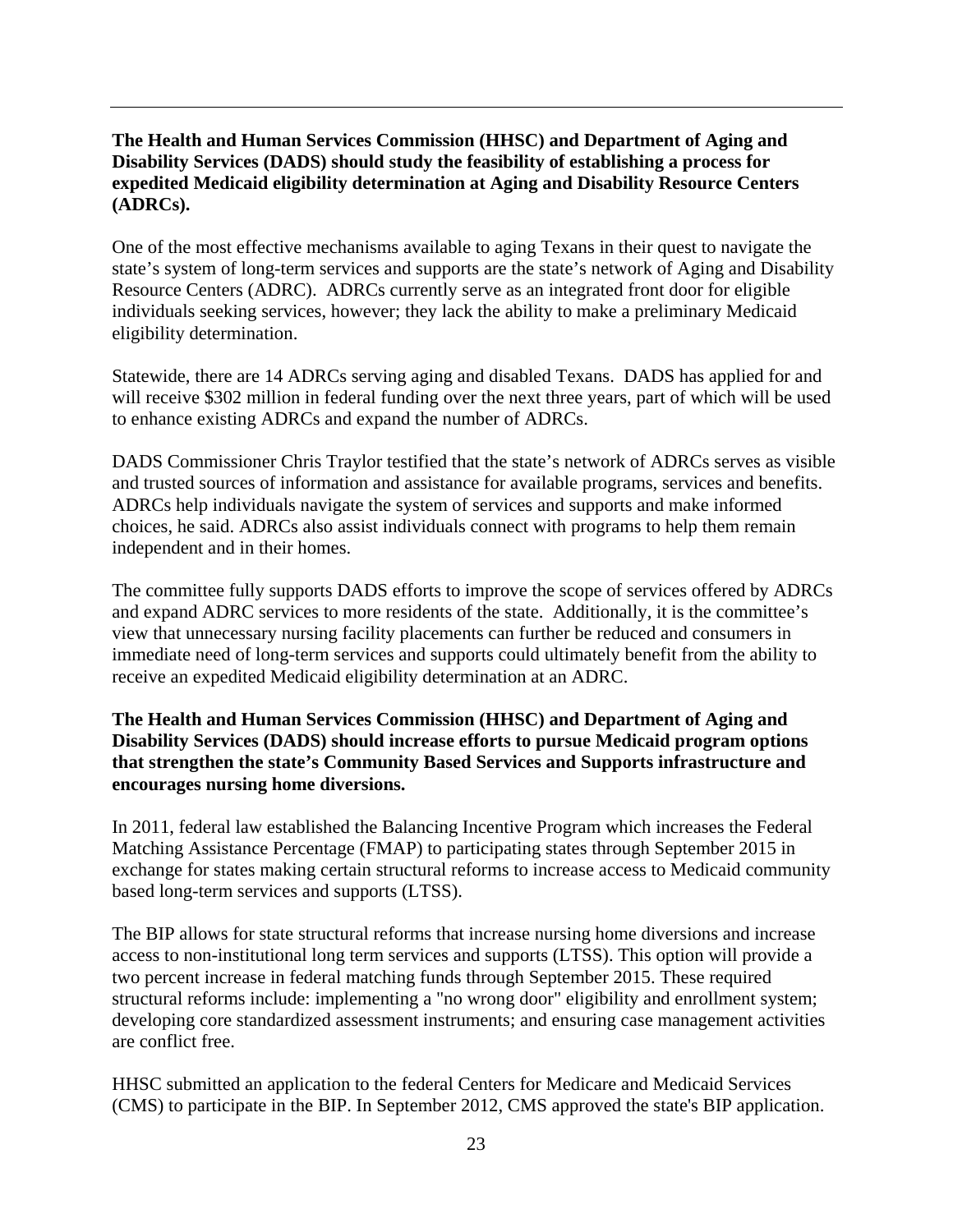HHSC has delegated coordination of BIP activities to DADS. The BIP allows the state to build upon its promoting Independence Initiative including the Money Follow the Person (MFP) Demonstration and Texas' Aging and Disability Resource Centers (ADRC) network. HHSC and DADS should also seek to implement the Community First Choice (CFC) option. This is a state plan option for home- and community-based personal attendant services.

States that implement the CFC will receive a six percentage point FMAP increase for costs associated with the program. The CFC option gives states the flexibility to include facility-tocommunity transition costs and additional items that will increase an individual's independence or substitute for personal assistance. Care must be provided in a setting that allows for the greatest level of independence and integration with the community that is appropriate based on an individual's needs. Services must be provided statewide with no enrollment caps. In addition, states must establish a Development and Implementation Council made up of seniors and people with disabilities, or their representatives, to collaborate on program design and implementation.

# **The Legislature should encourage increased availability of suitable housing for Aging Texans.**

If people are not living in a nursing facility, they need affordable, accessible and integrated housing to remain in a community setting. Texas can help ensure that people who need long-term services and supports (LTSS) have suitable housing in two major ways.

First, Texas can continue to implement policies that promote existing efforts under the Promoting Independence (PI) initiative to work with the Texas Department of Housing and Community Affairs and local public housing authorities to provide housing vouchers to meet the needs of people with very low income who are leaving nursing facilities. The public housing system is complex, has limited funds, and does not routinely have sufficient vouchers for individuals with SSI-level incomes. The PI initiative works with housing agencies to adjust those priorities.

Second, Texas can encourage homeowners to plan and modify their homes to support aging in place. Stakeholders could work with the building and remodeling industries to encourage designs that are both attractive and barrier-free. Internet and print resources for individuals could encourage baby boomers to build homes that will be easy to live in for many years.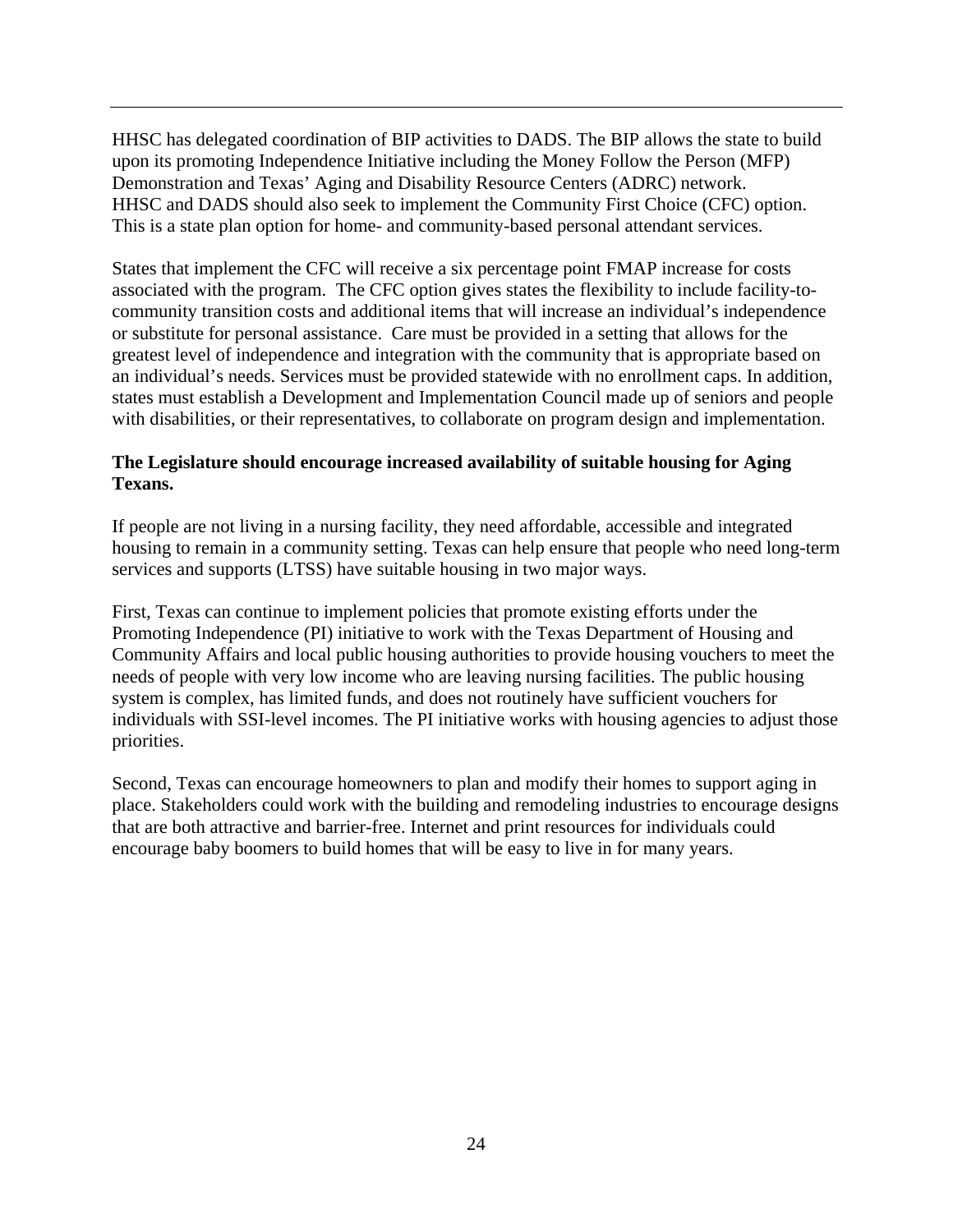# **CHARGE IV**

Monitor the agencies and programs under the committee's jurisdiction and the implementation of relevant legislation passed by the 82nd Legislature, including the implementation of managed care in South Texas.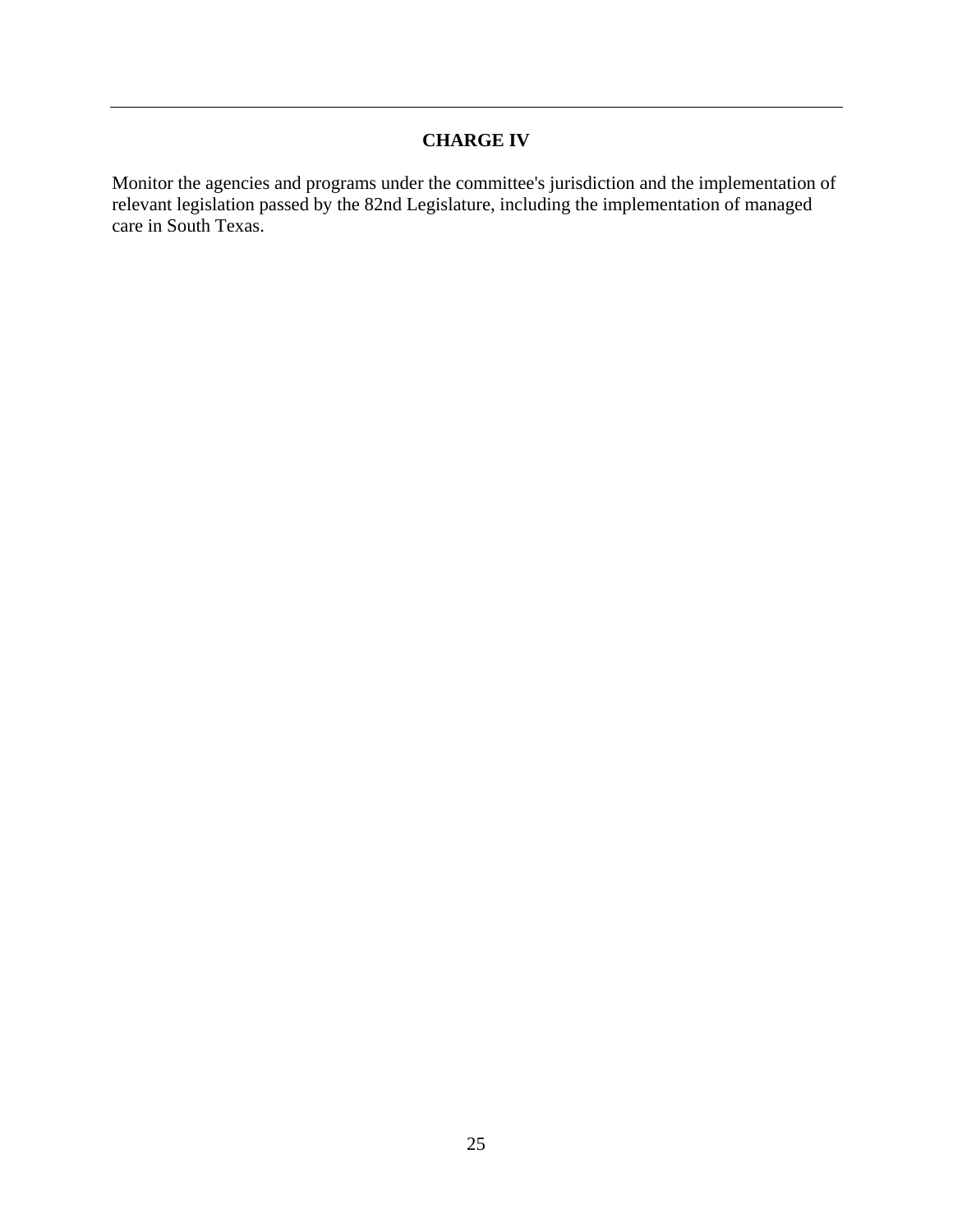# **INTRODUCTION**

The committee held its initial and most substantial public hearing related to the Medicaid managed care rollout on November 28, 2011. Formal HHSC updates and invited and public testimony were provided to the committee during public hearings held on March 27th and September 17th. Two informal "town hall" meetings, one in Austin last January and one in Edinburg in November; were organized by Chairman Raymond to bring together providers, state agency representatives and representatives of the participating HMOs.

Certain federal waiver programs grant states permission to deviate from Medicaid requirements if the state's proposal is approved by the federal Centers for Medicare and Medicaid Services (CMS). In December 2011, Texas was granted such a waiver. The Texas waiver was a comprehensive proposal from the Health and Human Services Commission (HHSC) to fully implement a managed care model for the state's Medicaid program.

Texas has had Medicaid managed care for more than a decade though it's been limited to urban areas. The expansion required Medicaid recipients in many rural counties and the Rio Grande Valley to join the plans.

On March 1, 2012 the Health and Human Services Commission (HHSC) replaced the Primary Care Case Management Model utilized in the 10 South Texas counties comprising the Hidalgo Service Area with a managed care model.

The impacted South Texas counties include: Cameron, Duval, Hidalgo, Jim Hogg, Maverick, McMullen, Starr, Webb, Willacy, and Zapata.

The South Texas Medicaid managed care roll-out was part of a broad package of Medicaid costcontainment initiatives adopted during the 2011 legislative session. Medicaid health maintenance organizations (HMO) already operate in most of Texas' metropolitan communities. The Legislature directed that the model be implemented in all remaining Texas counties and extended to additional services, including dental and pharmacy services.

The vast majority of Medicaid patients were required to obtain their health care services through one of the participating Medicaid HMOs. Pregnant women, low-income parents, and most children must select a STAR HMO. (Children in foster care enrolled in STAR Health while children with disabilities enrolled in STAR+PLUS or remained in Medicaid fee-for-service.) Additionally, patients also selected a primary care physician (PCP) or provider within the HMO network to furnish and coordinate their care. Adult patients with disabilities receiving Supplemental Security Income (SSI) were enrolled in a STAR+PLUS HMO. They too selected a PCP.

Patients who are dually-eligible for Medicare and Medicaid and classified as an "MQMB", meaning they are eligible for full Medicaid benefits in addition to Medicare, were steered to a STAR+PLUS plan for any needed long-term care services or supports. Patients residing in nursing homes or other institutions are excluded from the HMO model as are patients classified as Medicaid spend downs.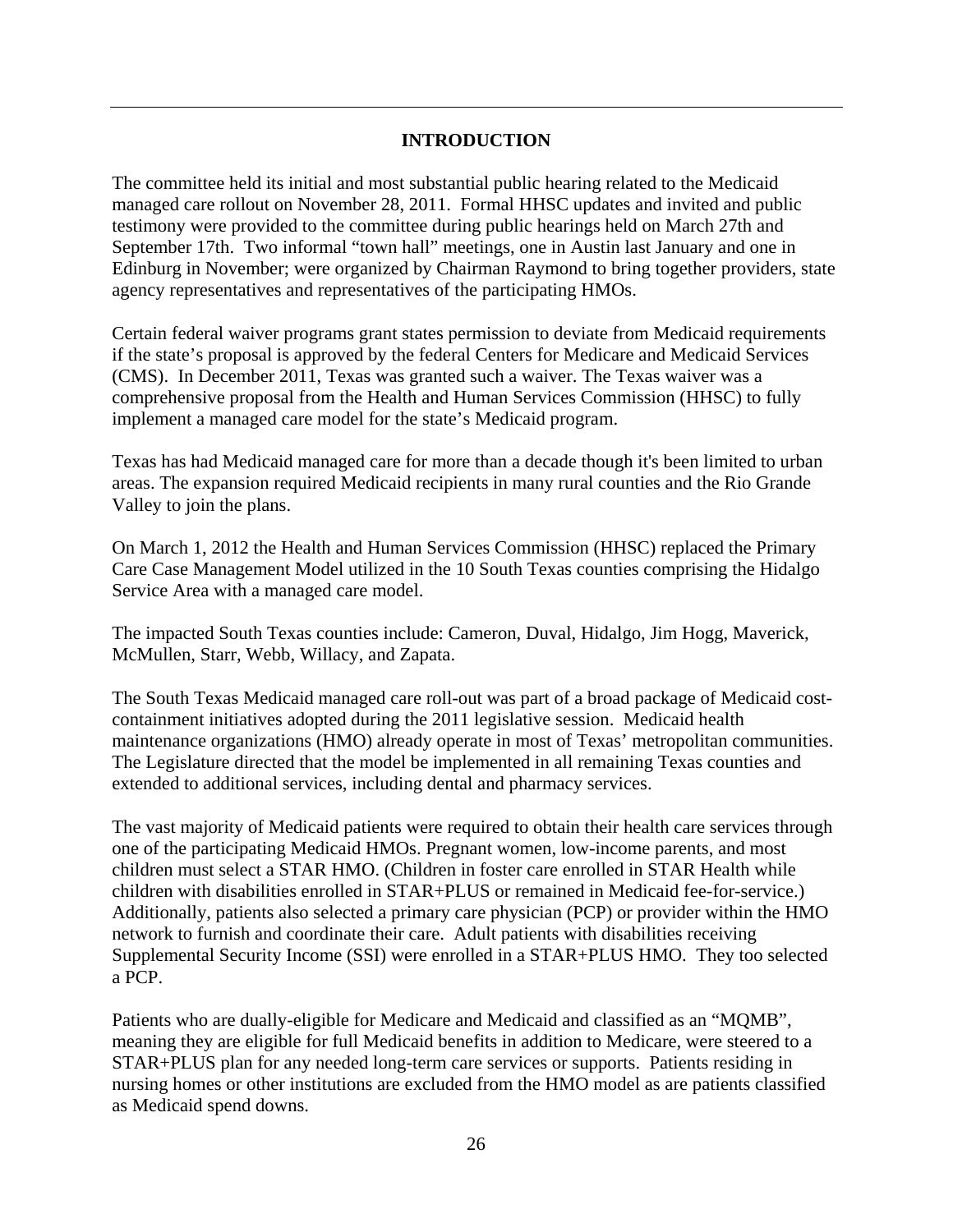In May 2011, the state issued a Request for Proposal (RFP) inviting qualified health plans to submit proposals for consideration. The state evaluated each proposal for how well the plan responded to the RFP, the strength of the plan's proposed provider network, and "value added" services the plan proposed offering for patients and providers. STAR (acute care) contracts were ultimately awarded to Driscoll Children's, Molina, Superior and United. STAR+PLUS (longterm care) contracts were awarded to Health Spring, Molina and Superior health plans.

Patients were sent enrollment packets in mid-December, 2011. Enrollment packets were printed in both English and Spanish. The packets included an overview of each Medicaid HMO doing business within the service area, a directory of network physicians/providers for each plan, the value-added benefits offered by each of plan, and a member handbook. Additionally, prior to and since the roll out HHSC staff and representatives from the Medicaid managed care organizations have held numerous meetings and forums throughout Region 11 designed to offer information, provide technical assistance and answer provider and patient questions.

Patients were required to select an HMO and a PCP by mid-February, 2012. Patients who did not select a plan and/or PCP were assigned to one by Maximus, the state's enrollment broker. Patients were able to change plans and/or primary care providers if they were dissatisfied with the assignment. Initial obstacles included:

- Patient confusion about the Medicaid managed care enrollment process;
- Patient uncertainty as to which HMO network their provider(s) belonged;
- Confusion regarding provider credentialing and medical necessity prior authorization requirements:
- Providers complained of being inundated with additional paperwork required by HMOs;
- Provider and patient complaints about long telephone waits to speak with HMO representatives.

After the initial 30 days of implementation, patient confusion lessened as they were enrolled in an HMO and ultimately matched up with their providers of choice. After 60 days, most of the immediate issues impacting Medicaid patient access to their providers had been addressed.

Provider concerns and confusion regarding various pieces of the Medicaid managed care roll out continue. Often cited examples of ongoing issues negatively impacting providers include:

- Lack of standardized medical necessity prior authorization processes among the various HMOs;
- Lack of a standardized provider credentialing process among the various HMOs;
- Additional paperwork and burdensome administrative requirements by multiple HMOs;
- No details from HMOs as to why reimbursement claims are denied;
- Difficulties in resolving disputed or denied reimbursement claims;
- Cuts to Medicaid provider payments for treating dual-eligible patients causing severe financial hardship for some physicians;
- Lack of a "true" single electronic claims filing portal for all providers.

The committee's recommendations target a number of these issues.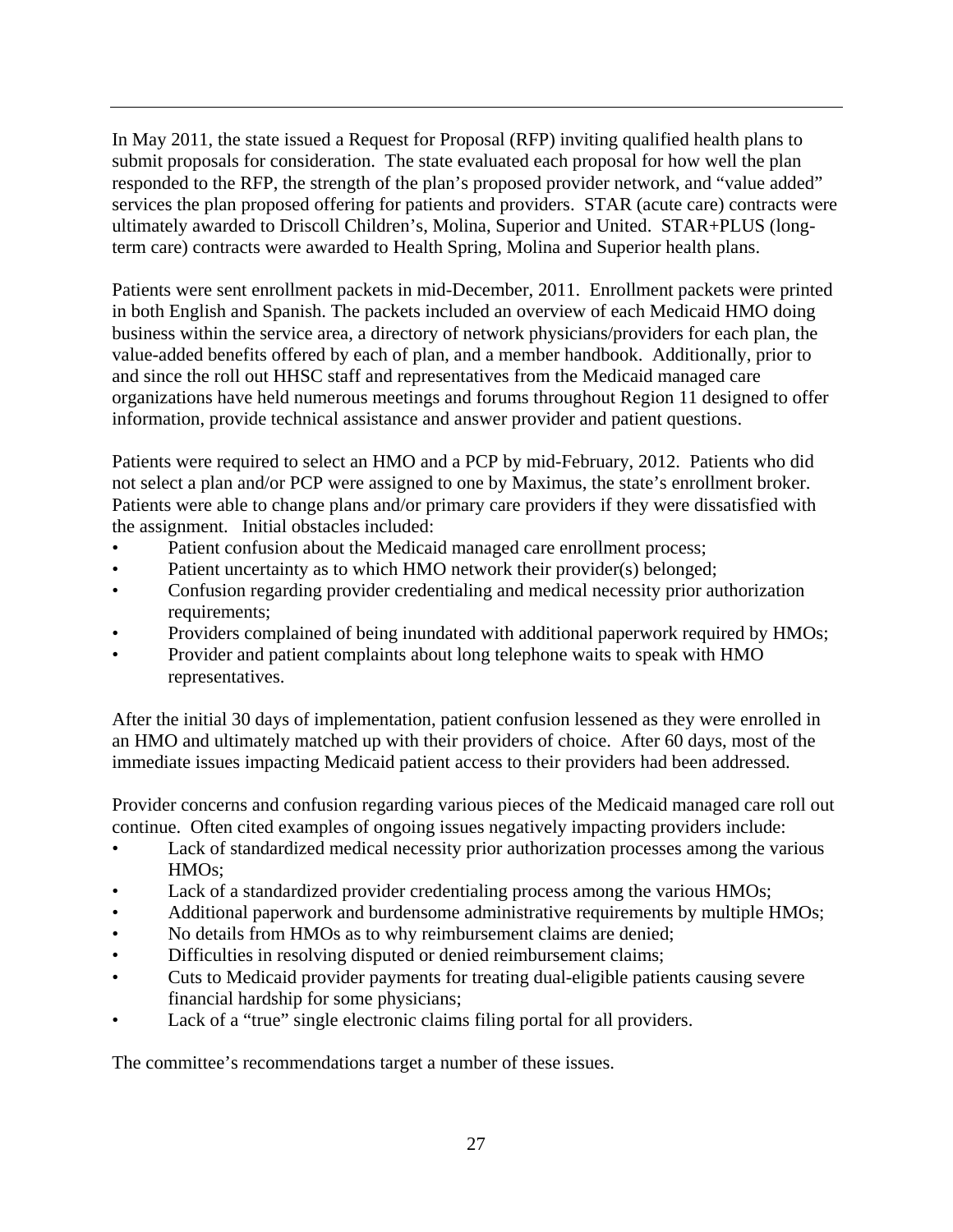## **RECOMMENDATIONS**

- 1) The Health and Human Services Commission (HHSC) should ensure to the extent possible that health maintenance organizations (HMO) participating in the state's Medicaid program pay clean provider reimbursement claims within 15 days; and incomplete and disputed reimbursement claims are resolved within 30 days.
- 2) The Health and Human Services Commission (HHSC) should identify and implement methods for reducing the impact of Texas Medicaid policy changes on the state's dual eligible population.
- 3) The Health and Human Services Commission (HHSC) should establish a single electronic claims filing portal for all medical, dental and pharmacy provider claims and appeals.
- 4) The Health and Human Services Commission (HHSC) should ensure that health maintenance organizations (HMO) participating in the Texas Medicaid Program increase transparency by including with all reimbursement claim denials the specific reason(s) for the denial.
- 5) The Health and Human Services Commission (HHSC), to the extent possible, should ensure that health maintenance organizations (HMO) participating in the Texas Medicaid program adopt a standardized provider credentialing process and a standardized medical necessity prior authorization process.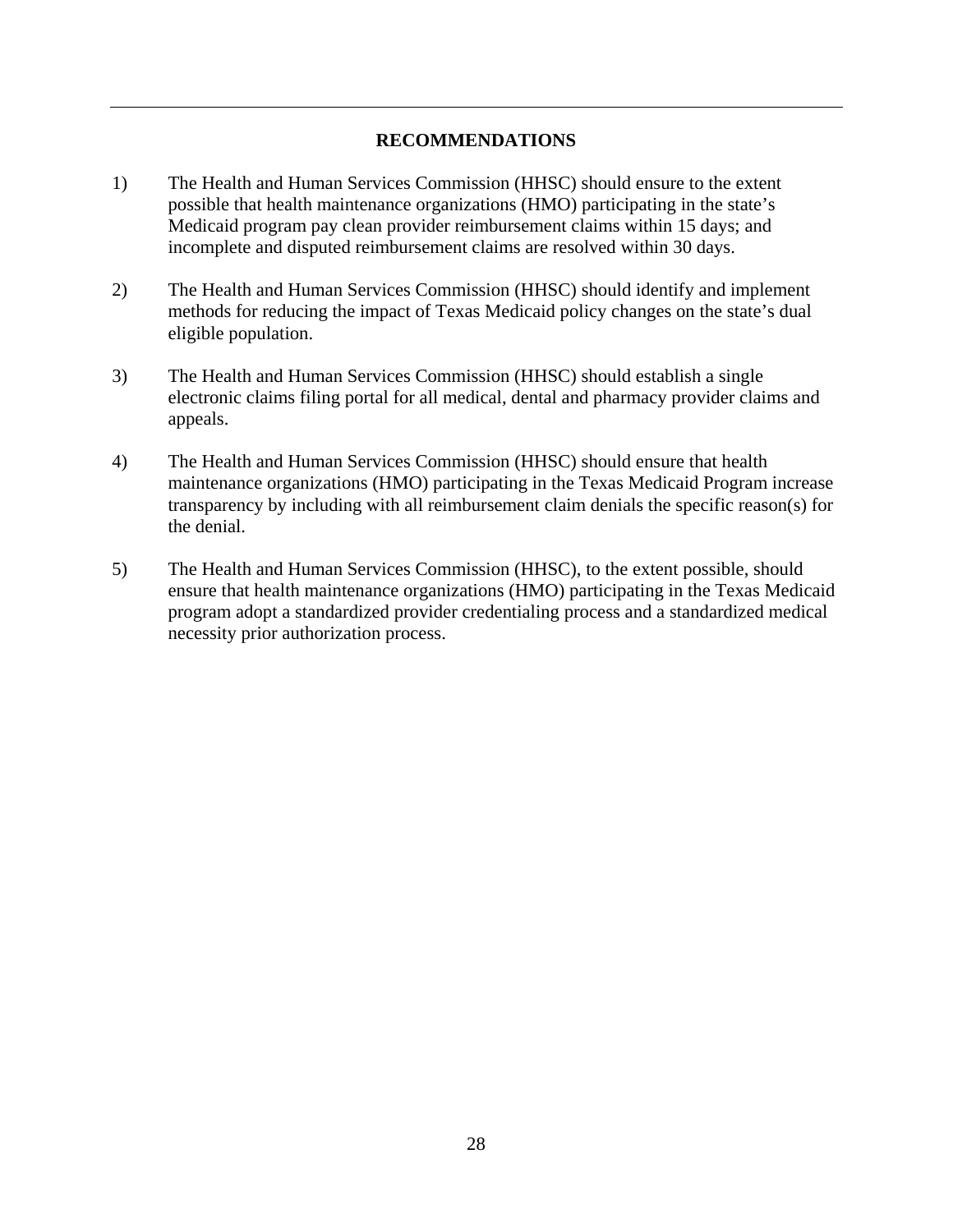## **DISCUSSION**

**The Health and Human Services Commission (HHSC) should ensure to the extent possible that health maintenance organizations (HMO) participating in the state's Medicaid program pay clean provider reimbursement claims within 15 days; and incomplete and disputed reimbursement claims are resolved within 30 days.** 

Currently, physicians submit claims directly to the patient's HMO. As in Medicaid fee-forservice, claims must be submitted within 95 days of the date of service. HMOs then have up to 30 days to process clean claims.

Prior to the expansion of managed care, Texas Medicaid and Healthcare Partnership (TMHP) served as the contracted fiscal agent for the Texas Medicaid program. The duties performed by TMHP included Medicaid provider claims processing. Claims were accepted and processed in electronic and paper mediums. About 1,600,000 claims were being processed each week in 2011, according to HHSC. Clean Medicaid claims were paid by TMHP on average within seven days.

According to HHSC, the definition of a clean claim is one that can be processed without obtaining additional information from the provider of the service or from a third party.

As providers face cuts in managed care reimbursements, cutbacks in state spending affecting dual-eligible patients and looming Medicare reductions; it is in the state's best interest that clean provider claims should be paid promptly and payment disputes resolved quickly. Slow or nonpayment of previously authorized Medicaid provider claims by HMOs can in some cases severely stress a provider's ability to continue as a viable business. As the state increasingly moves toward a Medicaid managed care model that relies upon keeping patients out of hospitals and long-term care facilities, it make little sense to place bureaucratic and financial hardships on the providers who are relied upon to deliver non-institutional care.

The Legislative Budget Board has estimated that diverting patients from the ER to their primary care provider (PCP) or an urgent care clinic could save up to \$75 million annually in General Revenue. Additionally, On Sept. 1, 2011, HHSC implemented new rules reducing hospital emergency room payments by 40 percent for services that are non-urgent.

It is the committee's view that HHSC should hold Medicaid HMOs to a high standard with respect to timely payment of clean provider reimbursement claims. South Texas providers are particularly impacted by interruptions and delays in Medicaid reimbursements due to the large number of low-income patients served.

By reducing the time for HMOs to process clean claims it is the committee's desire that in practice clean provider reimbursement claims will be processed more efficiently. It is also the committee's view that HMOs should assume a more proactive role in assisting providers with resolving incomplete and disputed claims in a more timely manner.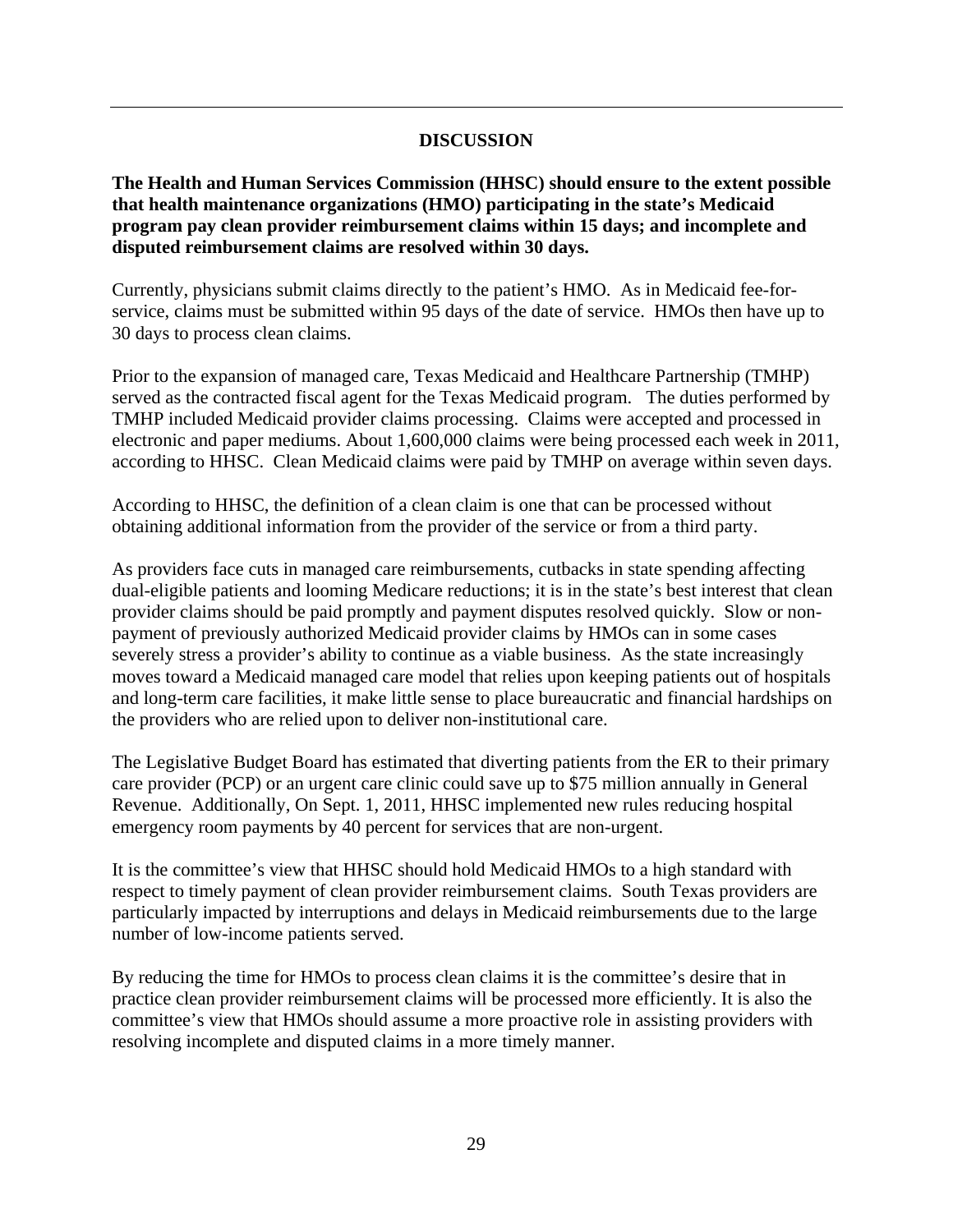# **The Health and Human Services Commission (HHSC) should identify and implement methods for reducing the impact of Texas Medicaid policy changes on the state's dual eligible population.**

Full dual eligible patients are Medicare beneficiaries who are eligible for full Medicaid benefits. These patients are old enough to qualify for Medicare and poor enough to qualify for Medicaid. Medicaid pays the deductible and co-insurance for Medicare services and may cover other Medicaid services not covered by Medicare, such as long-term services and supports. According to HHSC, as of August 2010 there were 349,327 full dual eligible clients in Texas.

As part of an effort to reduce the cost of Medicaid to the state, the 82nd Legislature directed the Health and Human Services Commission to stop paying for Medicare Part B coinsurance and deductibles for patients covered by both Medicare and Medicaid — so-called dual-eligible patients — if the allowable payment for a service exceeds what Medicaid would pay for the same service. For renal dialysis services, cost sharing payments are reduced by five percent pursuant to H.B. 1, which phases in the policy for renal dialysis services. The policy went into effect on Jan. 1, 2012.

This change also applies to services provided through Medicare Part C. Texas makes monthly capitation payments to Medicare Advantage Plans (MAPs) that contract with the state for Medicare Part C services. The monthly capitation payment amount will be changed to \$10 based on the policy change for cost sharing for Part B services. For dual eligible patients enrolled in MAPs that do not contract with the state, cost sharing payments are made on a fee-for-service basis.

According to the Kaiser Family Foundation, more than half of dual eligible patients are very poor: 55 percent living on incomes of less \$10,000 per year compared to just 6 percent of all other Medicare patients. They are more likely to need help with tasks of daily living. They are generally sicker than other Medicare patients. Half have multiple health conditions, such as diabetes and congestive heart failure, and 54 percent also have a mental illness. The impact is considerably compounded in the Rio Grande Valley as many South Texas doctors — as well as those in some rural and poverty-ridden urban areas — run practices in which 50 to 60 percent of the patients are dual-eligible.

Last May, HHSC submitted an application to the Centers for Medicare and Medicaid Services (CMS) seeking to establish the Texas Dual Eligible Integrated Care Project. The goal of this demonstration project is to achieve savings and reduce costs through integrated and improved care management for Medicaid and Medicare services for these individuals. Participating states will negotiate with CMS to retain a portion of the savings achieved through implementation of this initiative. The Texas Health and Human Services Commission (HHSC) is proposing a fully integrated, capitated approach that involves a three-party agreement between a managed care organization (MCO) that has both an existing STAR+PLUS contract and a Medicare Advantage Special Needs Plan (MA/SNP) contract with the federal government. The three-party agreement will be between that MCO, the state and CMS for the provision of full array of Medicaid and Medicare services.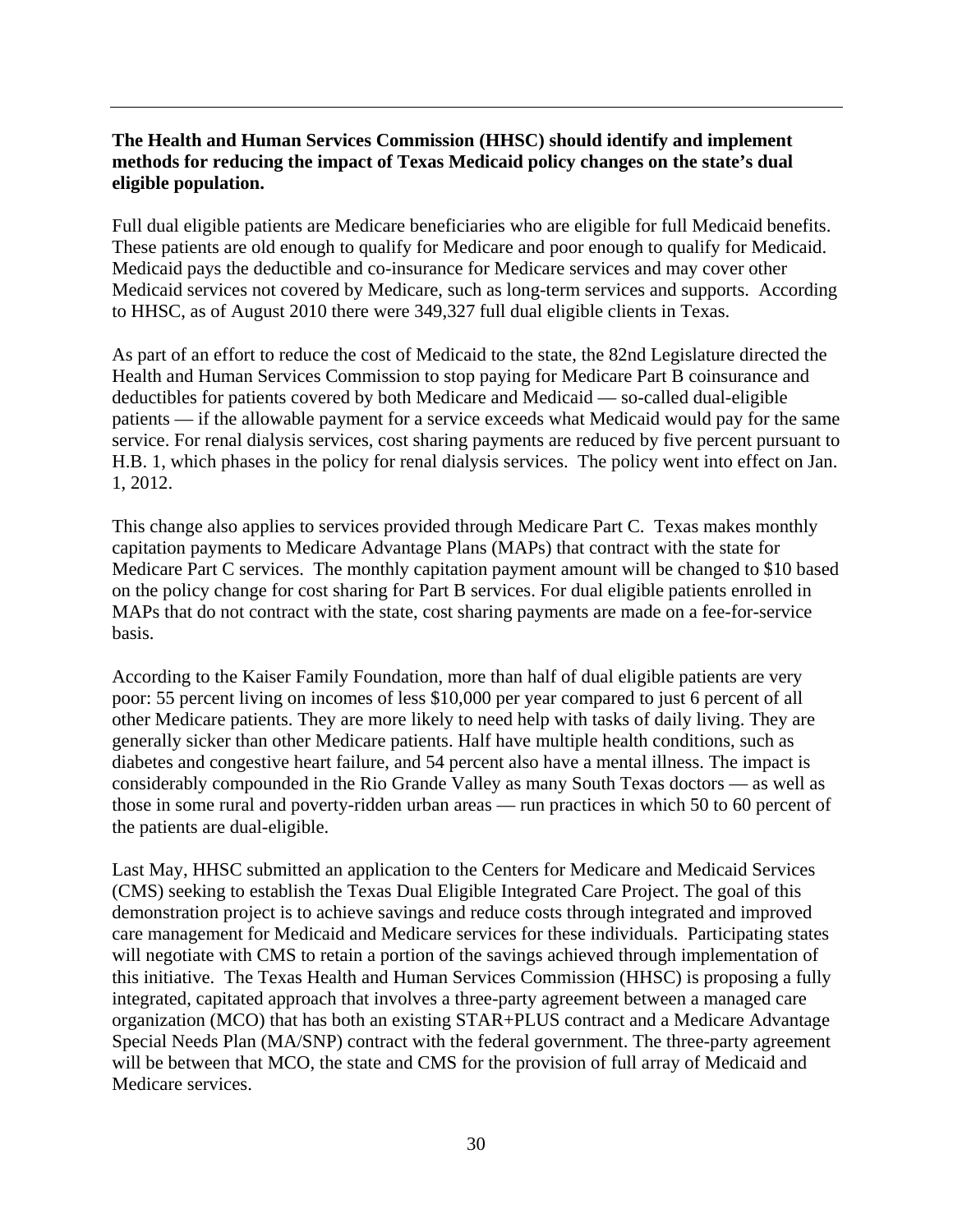It is the committee's view HHSC should continue to identify and implement policies that promote both access to preventative health care services for dual-eligible patients and maintenance of an adequate provider base to care for these individuals.

# **The Health and Human Services Commission (HHSC) should establish a single electronic claims filing portal for all medical, dental and pharmacy provider claims and appeals.**

Senate Bill 7, 82nd Legislature, Special Session, 2011, requires the Texas Health and Human Services Commission (HHSC) to provide a single source through which providers can submit Medicaid fee-for-service and Medicaid managed care claims to be routed to the appropriate entity, either the Texas Medicaid and Healthcare Partnership (TMHP) or the Medicaid health maintenance organization (HMO) that administers the client's Medicaid managed care benefits.

In response to the bill's requirements HHSC working with TMHP has established TexMedConnect, a browser-based application offered through TMHP that enables Texas Medicaid providers that are logged into the secure portion of this website to file claims electronically, check on claims status, confirm client eligibility, file appeals and generate remittance and status reports.

TexMedConnect currently has the ability to route Medicaid fee-for-service (FFS) and managed care claims to the appropriate health plan system for adjudication. Both acute care (medical) and dental claims can currently be routed by the claims portal. If a claim is rejected prior to adjudication by an HMO, it can be resubmitted through the portal. The portal accepts claims for the following programs: State of Texas Access Reform (STAR), STAR+PLUS, STAR-Health and Children's Medicaid Dental Services.

This capability reduces administrative requirements for providers and their staffs and increases the amount of time providers can spend with their patients.

HHSC is working to expand the functionality of the claims portal to route all long-term care claims.

It is the committee's view that HHSC should prioritize the expansion of TexMedConnect to accept long-term care claims. HHSC should also expand the capabilities of TexMedConnect to accept Medicaid HMO reimbursement claims submitted by pharmacies.

# **The Health and Human Services Commission (HHSC) should ensure that health maintenance organizations (HMO) participating in the Texas Medicaid Program increase transparency by including with all reimbursement claim denials the specific reason(s) for the denial.**

A common concern raised by providers participating in the Texas Medicaid roll out is a lack of transparency in the claims reimbursement process.

One example often cited by South Texas providers is the lack of specifics provided by HMOs as to why reimbursement claims submitted for previously authorized services and treatments are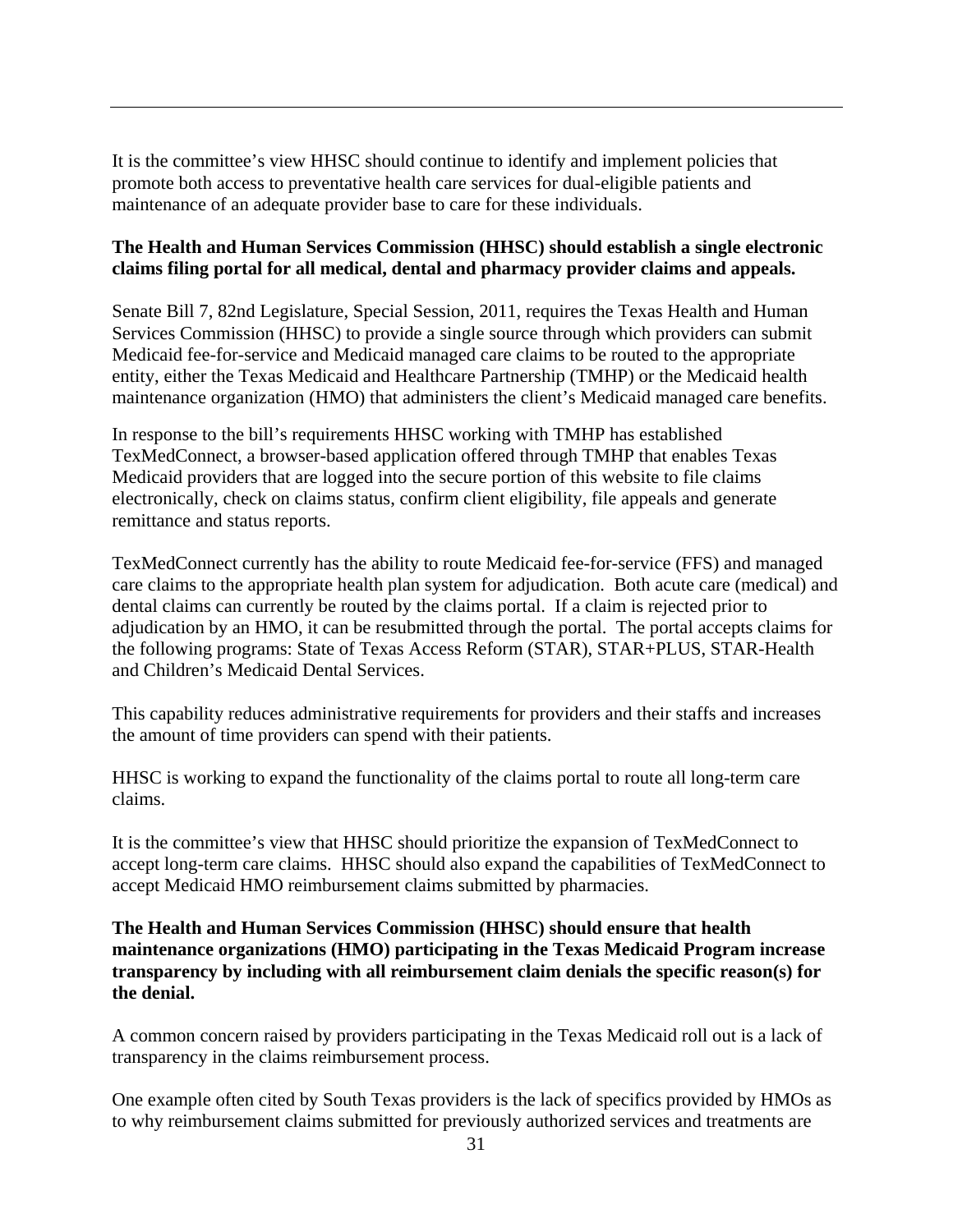denied. This issue was reiterated by providers during an informal town hall meeting in Edinburg that brought together providers, Medicaid HMO representatives and members of the Valley legislative delegation. HMO representatives participating in the forum indicated they will work with providers and HHSC to improve communication and transparency.

It is the committee's view that it is not unreasonable for providers to expect a clear explanation as to why a claim for a previously approved procedure or service is denied. HHSC should work with providers and HMOs to reduce the number of disputed claims. Increasing transparency related to provider claim denials would be one way to accomplish this goal.

# **The Health and Human Services Commission (HHSC), to the extent possible, should ensure that health maintenance organizations (HMO) participating in the Texas Medicaid program adopt a standardized provider credentialing process and a standardized medical necessity prior authorization process.**

An unfortunate reality of implementing a Medicaid managed care model is the dramatic increase in the amount of paperwork, documentation and administrative procedures required of providers by the various Medicaid HMOs. Where once all Medicaid-related provider credentialing, medical prior authorizations requests and claims processing was handled by one entity, TMHP, under managed care these same procedures often require providers to deal with several separate HMOs.

Providers claim the resulting increase in required credentialing documentation and claims-related paperwork has forced some physicians to reduce time spent with their patients.

Texas Medical Association Board Vice-Chair Dr. Carlos Cardenas, MD, expressed his concern during the committee's September 17th public hearing. Dr. Cardenas also serves as legislative chairman for the Texas Border health Caucus.

"Due to greater requirements for the delivery of care under managed care, physicians have been forced to see less patients in order to meet the administrative requirements of multiple plans," Dr. Cardenas said. "This situation is made worse when considering that reduced reimbursement rates forced many physicians to lay off staff. So many physicians must now cope with greater processing requirements with less staff resources."

It is the committee's view that HHSC should work with the various Medicaid HMOs to identify ways to coordinate and streamline their administrative requirements to reduce duplicity and reduce paperwork. Standardizing the provider credentialing process and medical necessity prior authorization process to the extent possible would be a good start.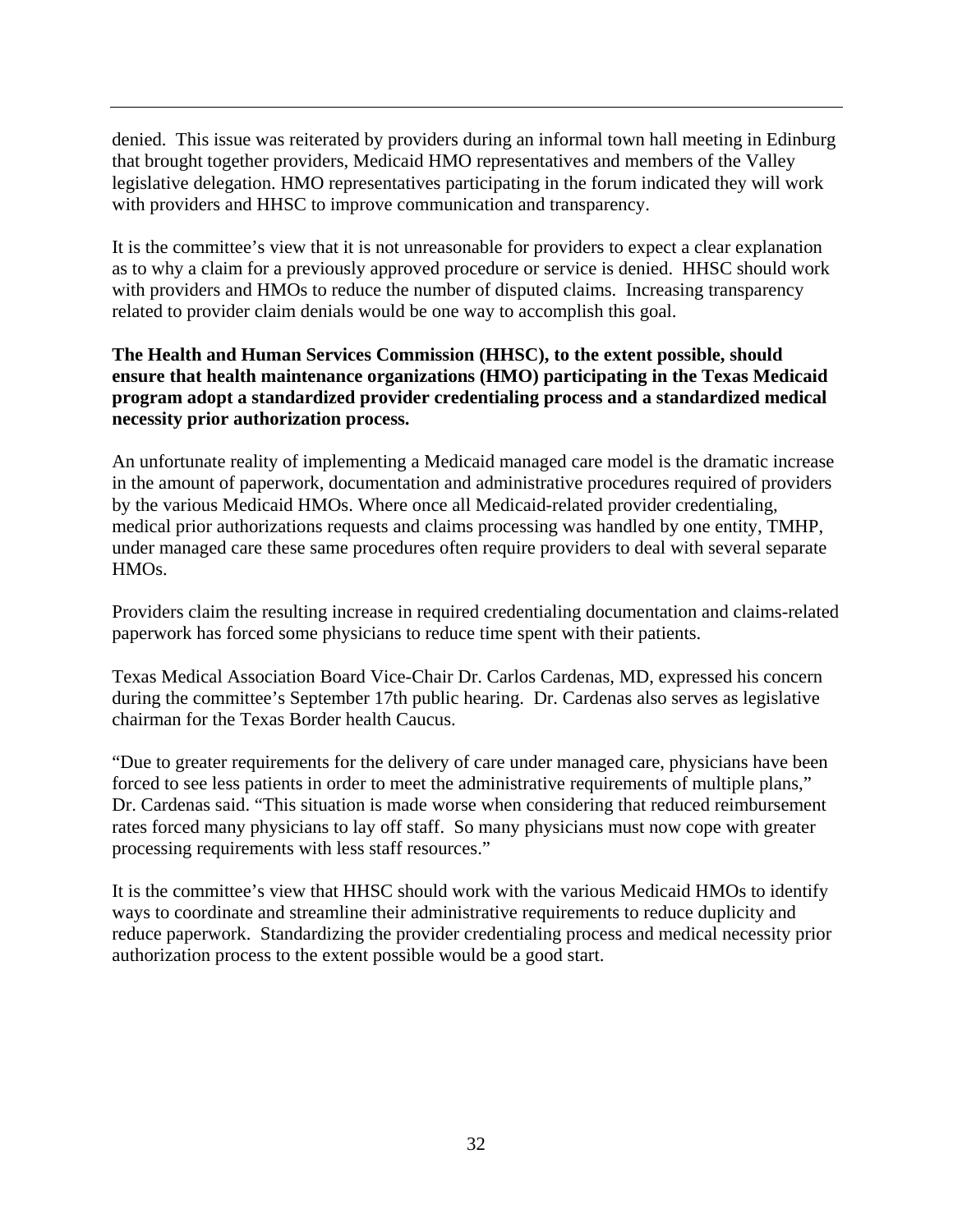# **AGENCY OVERSIGHT**

The committee requested the implementation status of legislation passed by the 82nd Legislature, First-and Second-Called Legislative Sessions, from the Health and Human Services Commission (HHSC), Department of Family and Protective Services (DFPS), Department of Aging and Disability Services (DADS) and the Department of Assistive and Rehabilitative Services (DARS) in order to provide the Legislature with a better understanding of agency programs subject to the committee's oversight.

This portion of the report is included for purely informational purposes.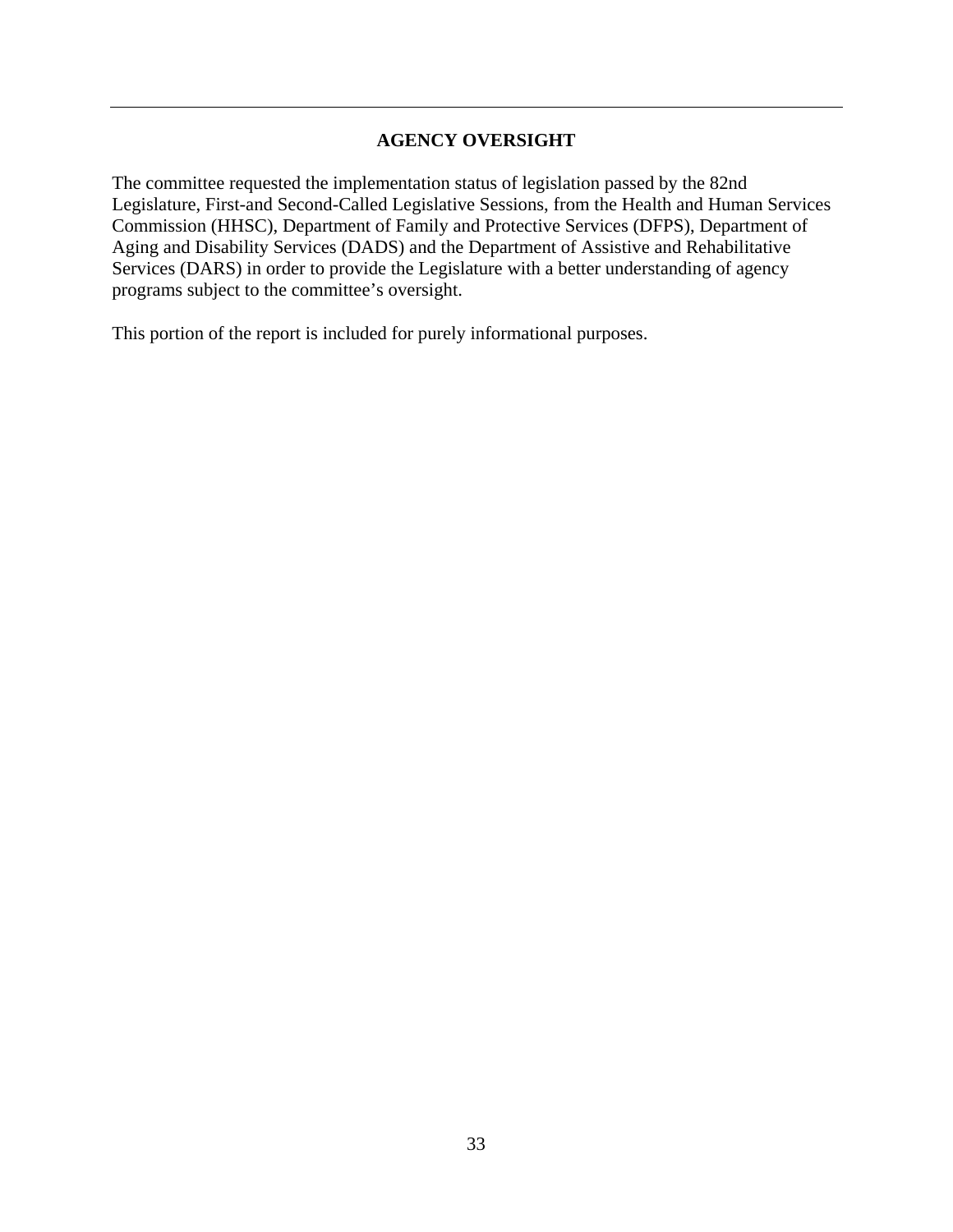# HEALTH AND HUMAN SERVICES COMMISSION

**HB 710** -- Bill removes requirement for electronic finger imaging or photo imaging of Temporary Assistance for Needy Families (TANF) and Supplemental Nutrition Assistance Program (SNAP) applicants and recipients, and requires the Health and Human Services Commission (HHSC) to use appropriate technology to verify identity and prevent duplicate participation.

# **Implementation:** Complete

HB 1481 -- Bill directs the Health and Human Services (HHS) agencies to eliminate phrases that are demeaning to persons with disabilities from agency rules and external communications.

# **Implementation:** Complete

**HB 1784** -- Bill requires HHSC to submit data from all HHS programs that may serve veterans to the PARIS system and forward results to the appropriate agencies for follow up and investigation. It also requires HHSC, the Department of Aging and Disability (DADS), the Texas Veterans Commission, and the Texas Veterans Land Board to enter into a memorandum of understanding (MOU) regarding the PARIS system and submit a report describing the frequency and success of using the system.

# **Implementation:** Ongoing

**HB 2229** -- Bill establishes the Texas HIV Medication Advisory Committee in statute.

# **Implementation:** Complete

**HB 2610 Section 1** -- Section 1 directs HHSC to create a community-based navigator program to assist individuals applying or seeking to apply through the Internet for certain public assistance benefits programs, if the program can be established and operated using existing resources.

# **Implementation:** Complete

**HB 2819** -- Bill requires HHSC to adopt new mechanisms for ensuring applicants are aware of eligibility requirements for SNAP, new methods of communicating with clients, use of scanning technology and electronic case files, and consideration of a risk-scoring program for evaluating SNAP applications. It also requires performance expectations, assessments of staffing, training, and compensation, and reporting and data analysis for program performance strategies.

# **Implementation:** Ongoing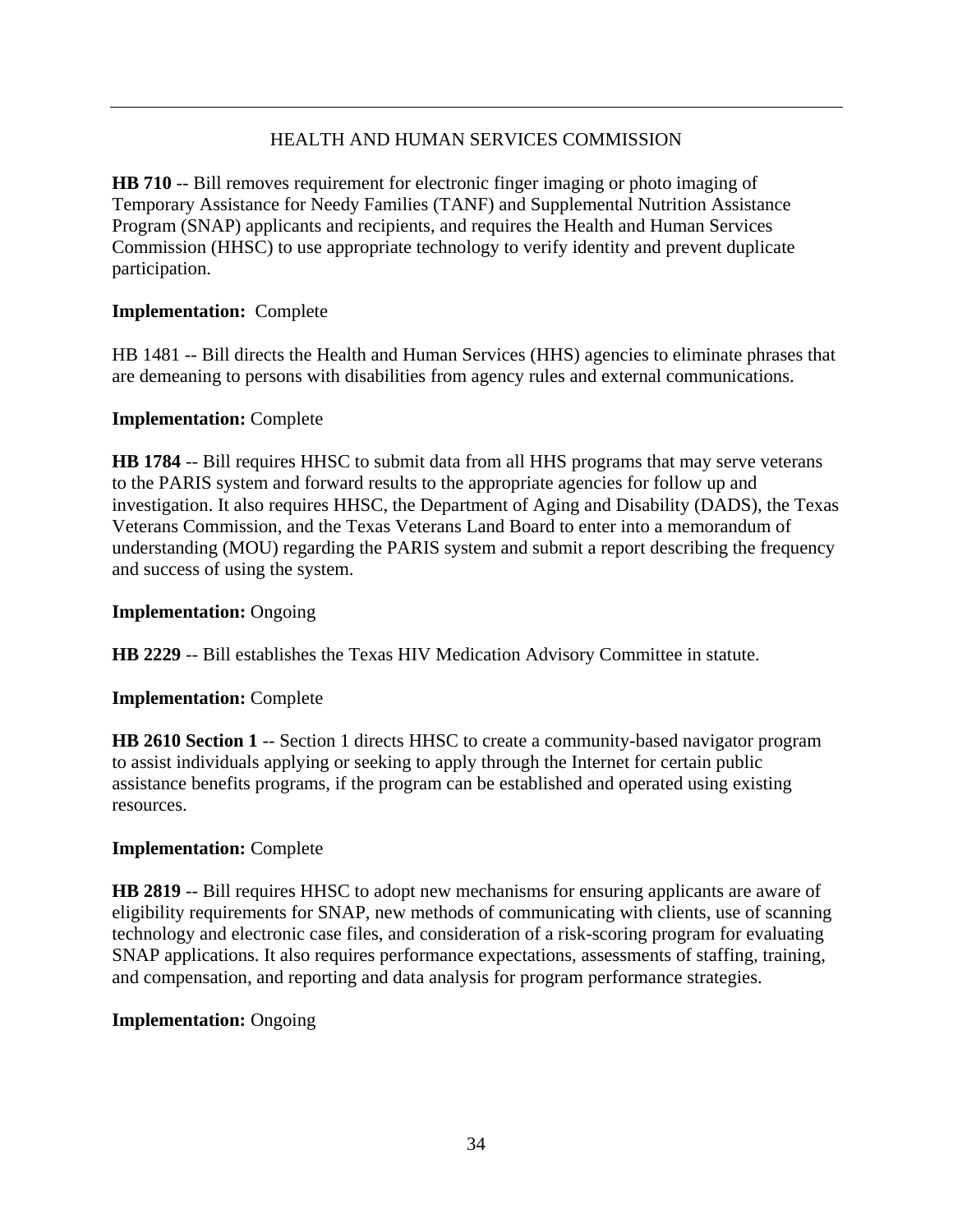**HB 2903** -- Bill requires HHSC and Medicaid managed care plans to ensure individuals are offered PACE as an alternative to Medicaid managed care and nursing facility care and it requires HHSC to adopt a standard reimbursement methodology for the payment of PACE organizations.

## **Implementation:** Complete

**SB 71** -- Bill modifies or repeals a number of statutory reports required to be completed by HHSC.

## **Implementation:** Complete

**SB 78** -- Bill requires DADS, the Department of Family and Protective Services (DFPS), and the Department of State Health Services (DSHS) to keep a record of all applications for initial or renewed licenses, listings or registrations that are denied. While not required by the bill, the agencies will submit their monthly reports to an HHSC database that will provide a consolidated list of the adverse actions.

## **Implementation:** Complete

**SB 218** -- Bill allows HHSC to establish different payment rates for 24-hour residential child care as part of the foster care redesign implementation.

## **Implementation:** Ongoing

**SB 219** -- Bill requires HHSC to explore increasing access to telemedicine for STAR Health members in medically underserved areas and to offer trauma-informed care training for each physician or provider in the STAR Health program. It also requires HHSC to encourage STAR Health managed care plans to ensure providers comply with the Texas Health Steps program including the requirement to provide a mental health screening during each of the recipient's medical exams.

## **Implementation:** Complete

**SB 220** -- Bill authorizes HHSC to deduct an additional personal needs allowance when computing the applied income for a Medicaid recipient from earned and unearned income of the recipient to provide guardianship compensation and legal and administrative costs.

# **Implementation:** Complete

**SB 222** -- Bill allows for the development of risk management criteria, education of the public regarding the availability of waiver and Medicaid State plan services, establishment of a separate attendant care service in HCS and CLASS waivers, and reporting of interest list data.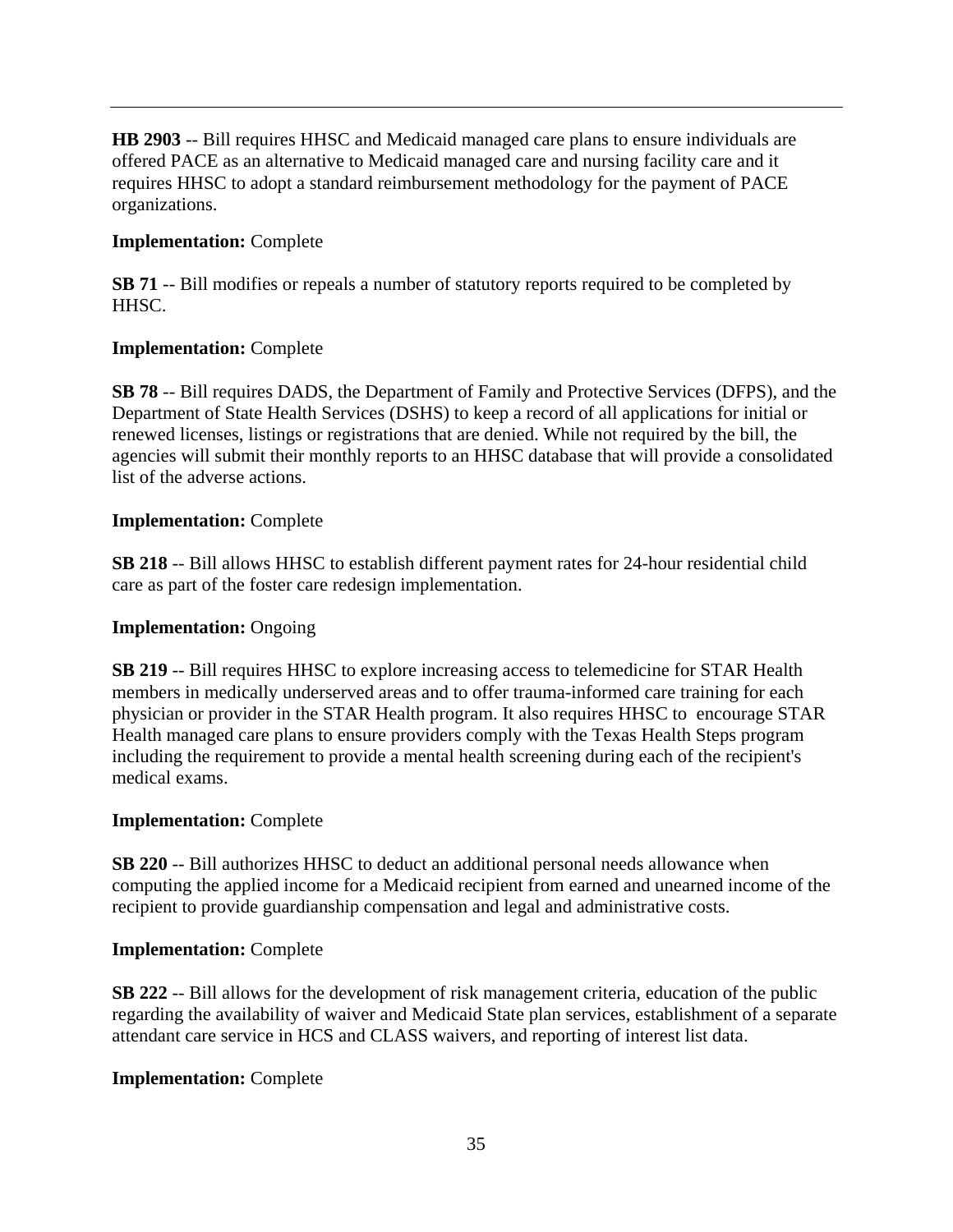**SB 223** -- Bill requires HHSC to place a provider on payment hold and provide notice upon receipt of evidence of a credible allegation of fraud. It also expands HHSC authority to include not only Medicaid providers and persons applying to enroll but additionally any person with an ownership or controlling interest in a provider. The bill authorizes HHSC to impose penalties when providers fail to maintain adequate documentation to support claims or for any other program violation.

# **Implementation:** Ongoing

**SB 434** -- Bill creates the Task Force to address the relationship between domestic violence and child abuse and neglect at HHSC and directs it to develop a report of findings and recommendations by September 1, 2012.

**Implementation:** Complete

**SB 501** -- Bill creates an Interagency Council for Addressing Disproportionality at HHSC.

**Implementation:** Ongoing

**SB 7 Section 1.02** -- Section removes the prohibition on health maintenance organizations in Cameron, Hidalgo, and Maverick Counties. It also includes pharmacy benefits into managed care and requires changes to HHSC's process for evaluating Medicaid managed care proposals in new service areas.

**Implementation:** MCO contracts awarded with a March 1, 2012 start date. This section is yellow because it relates to managed care expansion.

**SB 7 Section 1.03** -- Section abolishes the States Kids Insurance Program and requires HHSC to coordinate with ERS to transition those children to CHIP**.** 

**Implementation:** State Plan Amendment submitted to CMS in June and approved in July 2011. Notices to eligible individuals sent in July 2011, including a frequently asked questions document.

**SB 7 Section 1.11** -- Section allows for the implementation of an 1115 waiver related to the expansion of managed care and the preservation of UPL funds.

**Implementation:** The waiver was approved in December 2011. UPL rules have been repealed. Transformation Waiver reimbursement rules have been published in the Texas Register and were effective on July 1, 2012

**SB 7 Section 1.15** -- Section prohibits HHSC from contracting with a managed care organization or a pharmacy benefit manager that has been convicted of certain criminal offenses (in general, involving the delivery of services, neglect of patients, fraud, financial misconduct, or certain penalties of \$500,000 or more) in connection with a bid, proposal or contract with HHSC in the preceding three years. It also requires managed care organizations and pharmacy benefit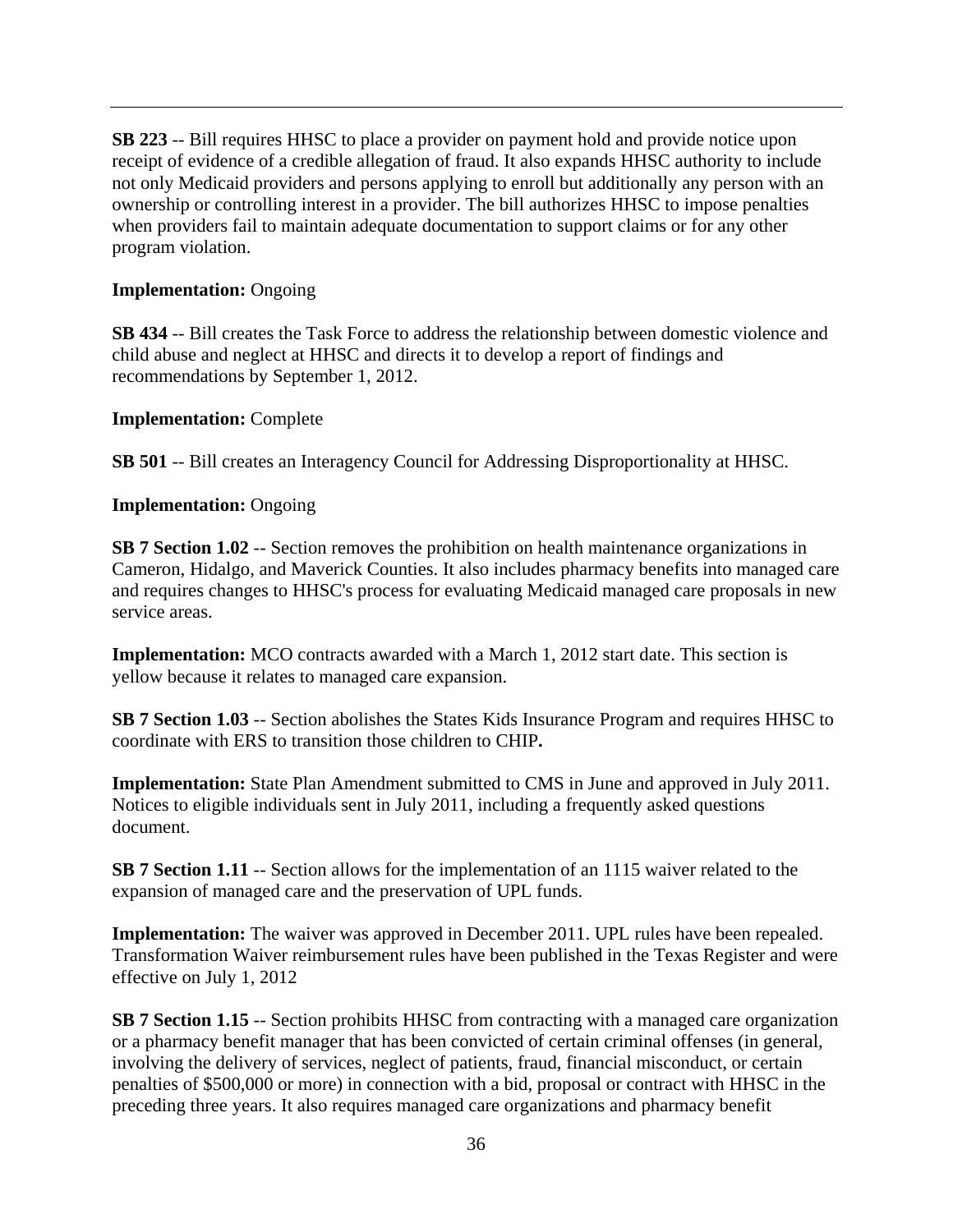managers to submit a copies of communications with beneficiaries to HHSC for approval and to allow relevant pharmacy providers access to the communication. Requirements included in the uniform managed care contract effective March 1, 2012.

# **Implementation:** Complete

**SB 7 Section 1.17** -- Section requires verification of immigration status, verification of alien sponsors, and reimbursement from alien sponsors as allowed by federal regulation**.** 

**Implementation:** OIG completed their evaluation of cost effectiveness in mid-April, and determined that it would not be cost effective to pursue reimbursement from alien sponsors. Policy has been developed and being reviewed by Legal. The updated policy will be included in the October/November 2012 handbook revision.

**SB 7 Section 1.21** -- Section prohibits a SNAP applicant or a SNAP recipient from being entitled, receiving, or continuing to receive SNAP benefits if the applicant or recipient is not legally present in the United States.

**Implementation:** HHSC policy prohibits ineligible aliens, which include persons not legally present in the United States, from receiving SNAP benefits.

# DEPARTMENT OF FAMILY AND PROTECTIVE SERVICES

**HB 1481** – This bill relates to the use of person first respectful language when referring to individuals with disabilities. Person first respectful language is generally considered language that focuses first and primarily on the individual rather than on his/her disability - such as "a person with mental illness" as opposed to "a mentally ill person."

# **Implementation:** Ongoing

**HB 753** – This bill requires DFPS to use "special assessment tools" in screening applicants for employment in order to match them with the position for which they would best be suited. The agency currently uses a pre-interview assessment for caseworker positions, but this bill will be implemented by reviewing that process and determining what other tools are available and applicable and issuing a request for information (RFI). "Favorable consideration" must be given to applicants that hold Bachelor and/or Master Degrees in social work. The bill also requires DFPS to study salaries to determine the role of pay in recruitment and retention and must report the results no later than December 1, 2012 to the Governor, Lieutenant Governor, Speaker of the House, House Human Services Committee, and Senate Health and Human Services Committee.

# **Implementation:** Ongoing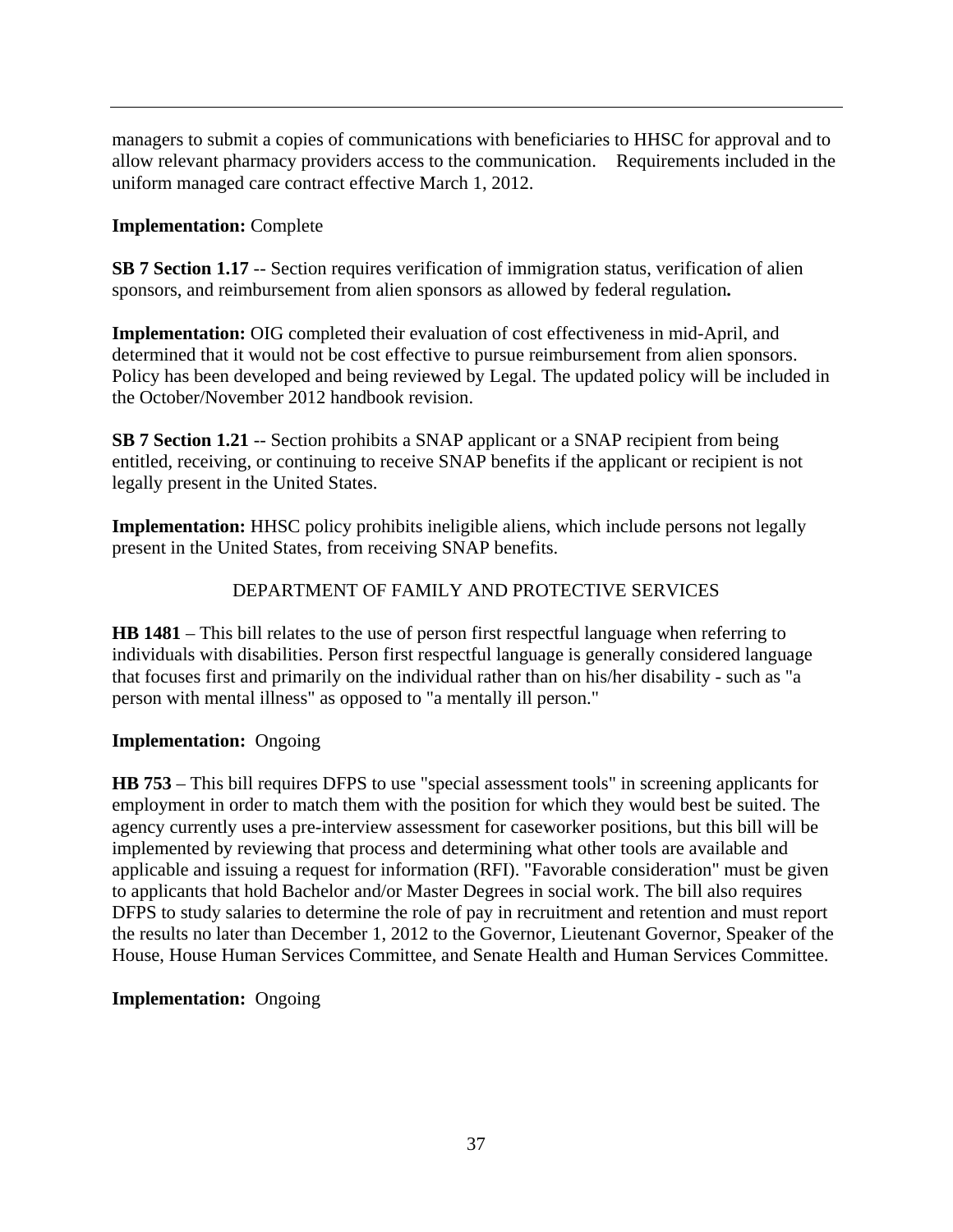**HB 807** – This bill requires that DFPS provide at least 48 hours advance written notice to a residential child care facility where a foster child resides, as well as any child placing agency (CPA) involved in the placement of the child before a change in placement is made, except in cases of emergency, as required by a court order, or as agreed upon by the provider and CPA. Current CPS policy requires 14 days advance notice.

### **Implementation:** Ongoing

**HB 3234** – This bill seeks to address the issue of individuals who were formerly in foster care trying to obtain their records from DFPS by requiring DFPS to establish guidelines that prioritize requests to release case records. It defines the child's case record to include all records, including audio and video tapes, in DFPS custody.

#### **Implementation:** Ongoing

**SB 219** – This bill relates to the health and mental health services for children in foster care and kinship care. This bill expands DFPS training requirements for trauma-informed care by amending Texas Family Code 264.015 to include additional provisions; such as training for supervisors, annual refresher courses, assisting CASA volunteers, child advocacy center staff, DSHS therapists at mental health centers, and domestic violence shelter staff in developing training, and annual evaluations of the training. HHSC is in charge of implementation of Sections 2, 3, 4, and 5 of the bill. CPS Medical Services will serve as lead and will coordinate with other DFPS programs.

#### **Implementation:** Ongoing

**SB 993** – This bill codifies and expands requirements of CPS related to Parent Child Safety Placements (PCSPs). The bill requires that CPS conduct a background check and home assessment on the proposed PCSP caregiver and, in a written agreement signed by the parent and PCSP caregiver, outline specific terms and conditions of the placement and clarify the respective duties of the parents, the PCSP caregiver, and CPS, particularly with respect to obtaining medical treatment and ensuring school attendance. The bill also requires that certain conditions be met before CPS closes a case in which a child is in a PCSP placement, and that the department give the PCSP caregiver priority consideration as a continued placement for the child if it is safe and appropriate. Finally, the bill requires CPS to provide notice within 30 days of removal to all adults related to the child within the third degree of consanguinity.

#### **Implementation:** Ongoing

**SB 1154** – This bill establishes a task force, referred to as the Blue Ribbon Task Force, which is similar in make-up and mission as the task force created in SB 2080 during the 81st session. It is charged with developing a strategy to reduce child abuse and neglect and improve child welfare. The strategic plan must be submitted to the Governor, Lieutenant Governor, and the Speaker of the House no later than December 1, 2012. The agencies involved now include, DFPS, DSHS, Texas Department of Criminal Justice (TDCJ), Texas Youth Commission (TYC), Texas Juvenile Probation Center (TJPC), UT and A&M. The agencies are required to equally share the costs of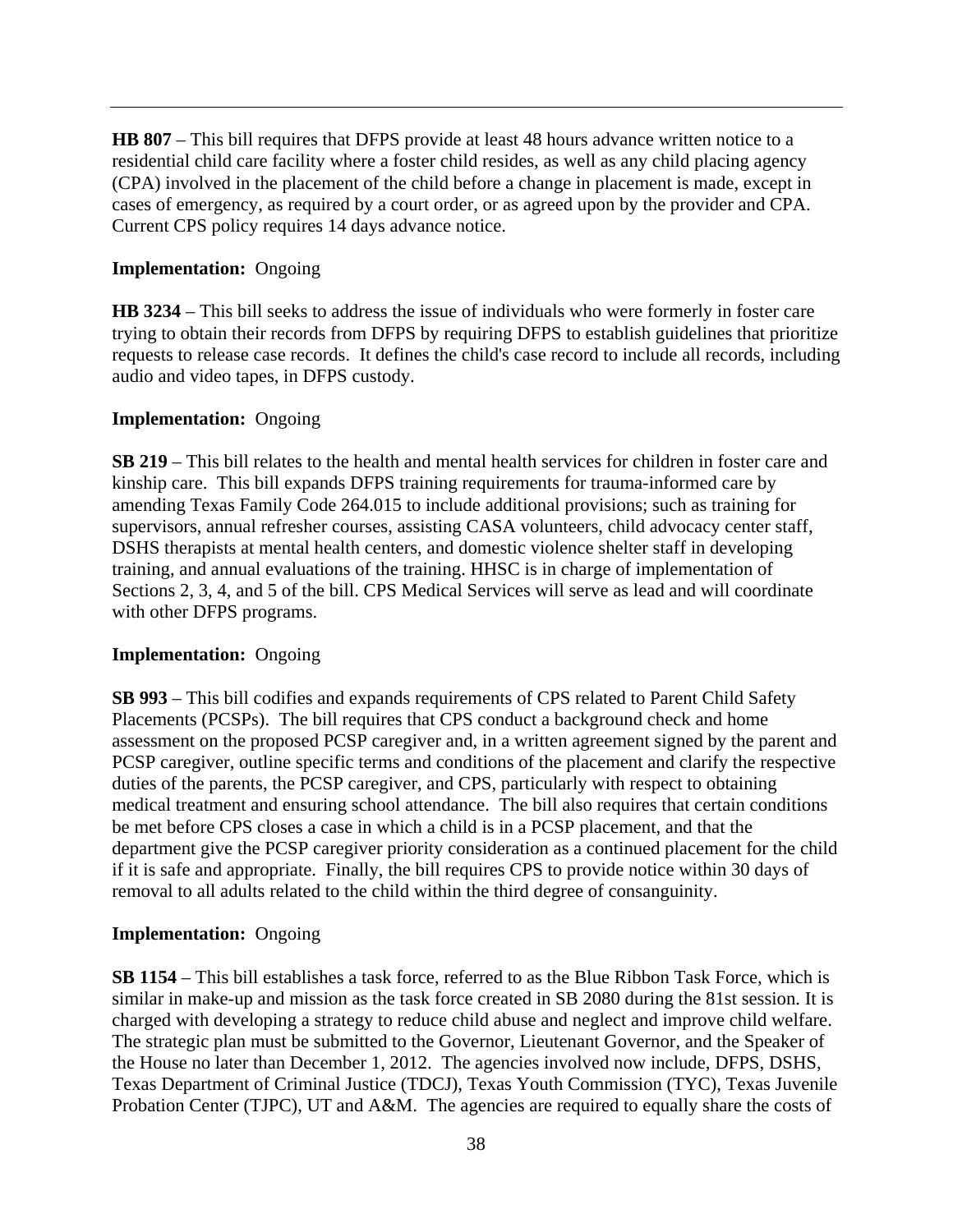travel and other expenses as well as administrative support. The bill requires that task force members be reimbursed as state employees.

# **Implementation:** Ongoing.

**SB 1490** – This bill requires that a record be made of all proceedings regarding a child custody determination made in a foreign country under the Hague Convention, and names DFPS as a placement for Hague Abduction Convention cases if a parent or other suitable caregiver is not available that can demonstrate ties to the jurisdiction in which the court has authority. The county will be required to cover the cost of the foster care placement until a legal petition has been filed for managing conservatorship which will occur within 5 business days. After those 5 business days, State General Revenue will be used to pay for these cases unless a finding of abuse or neglect can be made at which point Title IV-E funds can be used. While this is an additional population to be served, the number of children/youth who will be impacted is unknown, but examples meeting the intent of the legislation will be rare.

# **Implementation:** Ongoing**.**

**SB 78** – This bill addresses a goal identified by HHSC for more consistency in the licensure of facilities among the various HHS agencies. The concern arises when one HHS agency takes adverse action against a person's license due to egregious circumstances, and then another HHS agency issues that same person a license.

This bill would require the HHS agencies that regulate the specified facility types to maintain certain information about adverse actions for a period of ten years, to provide each other with monthly reports about that information, and authorizes an HHS agency to deny a person a permit based on adverse action taken by another HHS agency if the previous adverse action was based on certain facts.

# **Implementation:** Ongoing

**HB 79 and SB 1** – SB 1 sets out certain statutory changes in order to comply with the General Appropriations Act and addresses certain state fiscal concerns. Although several provisions in SB 1 are of interest to DFPS, the only provisions requiring implementation action are in Article 63, which contains the same provisions that are in HB 79 of the Special Session concerning the extended jurisdiction of a family law court over a CPS youth who remains in DFPS conservatorship on the day before the youth turns 18. This bill allows that the court must continue its jurisdiction over a youth who remains in extended foster care after turning 18 and continue to conduct review hearings at least every six months and make certain specified findings.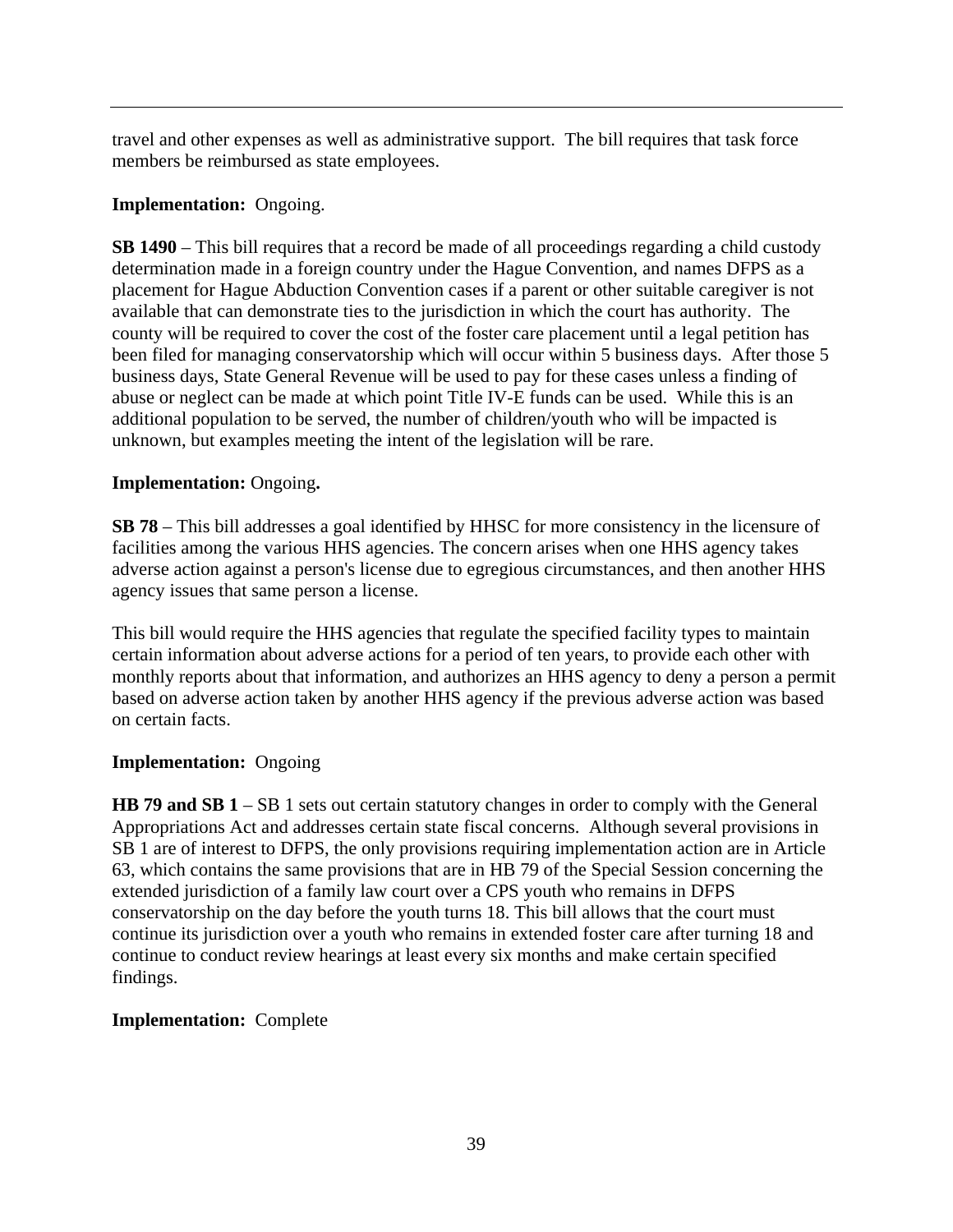**HB1, Rider 27** – This rider provides that a total of \$2 million appropriated to DFPS for FY 2012-13 be used to hire contract labor and pay other operating expenses to reduce the backlog of due process appeals pending in the DFPS Hearings unit and EMR Hearings unit.

# **Implementation:** Complete

**HB1, Rider 41** – This rider requires DADS to report quarterly to LBB the number of abuse, neglect, and exploitation allegations deemed to be confirmed and the number deemed to be unfounded by DFPS investigators for each State Supported Living Center (SSLC).

## **Implementation:** Complete

**HB1, Rider 47** – This rider calls on DFPS, DSHS, and DADS to each submit a report to the LBB by May 15, 2012 identifying gaps, corrective actions, and efforts taken toward interagency coordination on reporting, to their respective licensing boards, licensed professionals who have committed confirmed acts of abuse, neglect, or exploitation (ANE), and providing the number of these individuals reported by fiscal year, beginning in FY 2012.

## **Implementation:** Complete

**SB 76** – This bill requires providers of state-subsidized relative child care to become listed family homes subject to DFPS regulation, including background checks. DFPS and the Texas Workforce Commission (TWC) must enter into an MOU relating to the administration of this new chapter no later than October 1, 2011. Relative providers who care for a child in the child's home are exempt from having to pay application and other fees applicable to listed family homes.

## **Implementation:** Complete

**SB 221** – This bill makes several changes to the Adult Protective Services In-Home program. The bill covers a number of topics and issues; most will only result in the need for updated policy, limited training, and dissemination to staff of new changes/resources, or, in some cases, rule changes.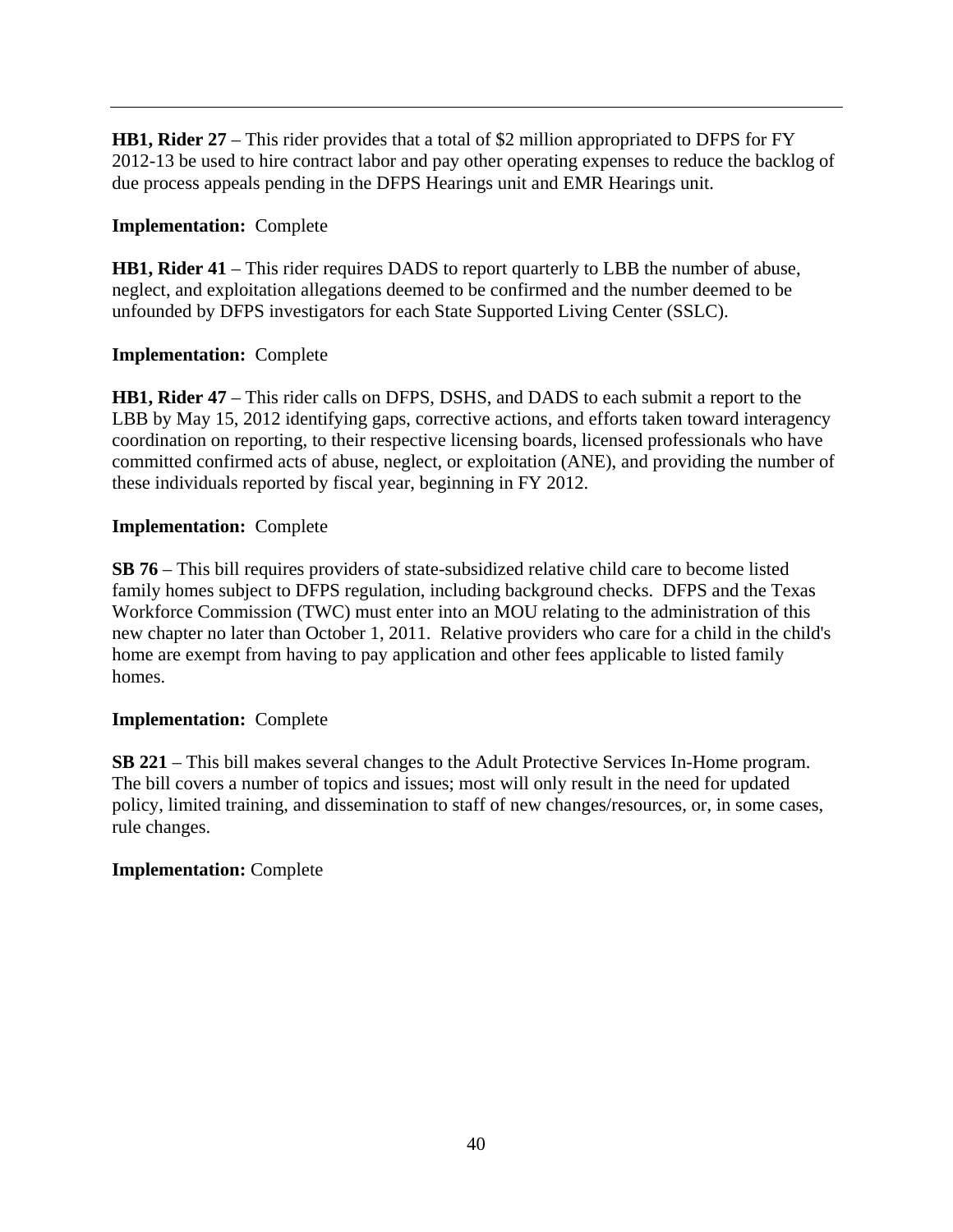**SB 260** – This bill increases the number of initial training hours for certain employees of day care facilities and homes other than listed family homes. Eight hours of the initial training must be completed prior to a person being given responsibility for a group of children. Orientation must be completed within the first week of employment and DFPS is prohibited from requiring training in excess of the statutorily required levels. The bill also increases annual training hours for employees, directors, and operators of day care centers and licensed child care homes. The new requirements for initial training do not apply to anyone whose employment began before the effective date of the bill, while the annual training applies to everyone regardless of when first employed.

## **Implementation:** Complete

**SB 265** – This bill amends Human Resources Code 42.0421, relating to minimum training standards primarily applicable to daycare providers, to require that all training under the section be conducted by trainers with certain expertise and experience and be appropriately targeted and relevant to the age of the children who will be cared for by the trainee.

## **Implementation:** Complete

**SB 321** – This bill seeks to prohibit an employer from prohibiting an employee who lawfully possesses a firearm or ammunition from transporting or storing the firearm or ammunition in a locked, privately owned motor vehicle in a parking area the employer provides for employees, with certain exceptions.

## **Implementation:** Complete

**HB 452** – This bill seeks to ensure that former foster youth have living arrangements both during and between academic semesters. The bill adds a new section to the Texas Education Code to require institutions of higher education to assist enrolled students who are aging out of DFPS conservatorship in finding housing between academic terms, and would allow the school to assist with financing the temporary housing for the student. The student must have been in conservatorship the day before their 18th birthday and must be enrolled full-time. Students must request the assistance, and the school may provide a stipend which will not prohibit students receiving additional assistance.

## **Implementation:** Complete

**SB 434** – This bill establishes a task force charged with addressing and examining the relationship between domestic violence and child abuse and neglect; developing policy recommendations, if needed, to address issues resulting from that relationship; and developing comprehensive statewide best practice guidelines for both child protective services and family violence shelter centers. The task force is composed of one member from the HHSC Family Violence Program, appointed by the HHSC executive commissioner to serve as the presiding officer, and must include at least one DFPS representative. The task force must submit a report of the findings and recommendations to the governor and legislature no later than September 1, 2012.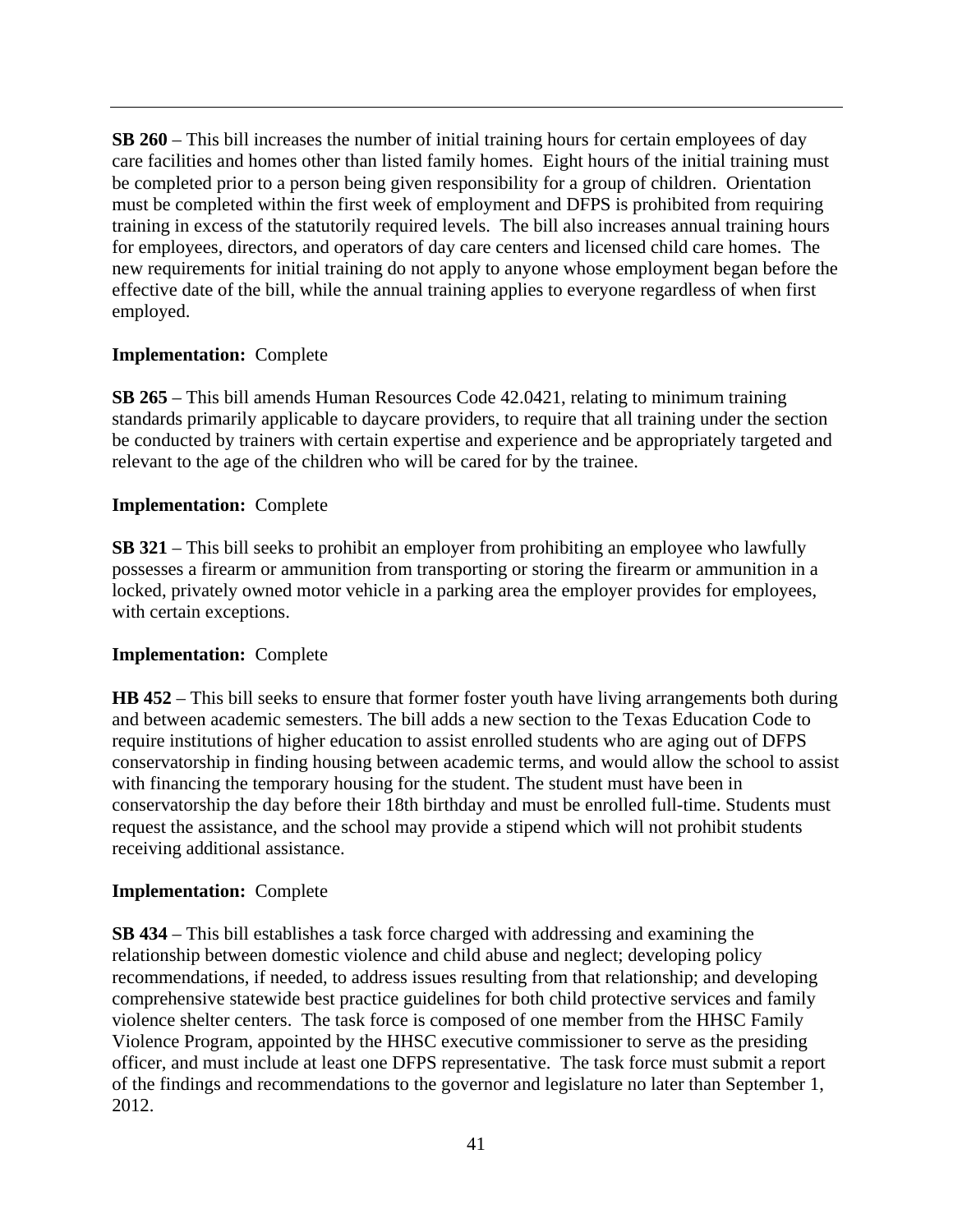## **Implementation:** Complete

**SB 471** – This bill requires CPAs and day care centers to develop policies and provide training that facilitates the prevention and the recognition of symptoms of sexual abuse and other maltreatment. DFPS must develop rules relating to such training for regulated providers. Training and policies must include information on community organizations that provide training or resources regarding child abuse, neglect, and sexual abuse. Furthermore, child care facilities must adopt policies to address the education of parents on how to obtain assistance for a child who is a victim of abuse or neglect.

## **Implementation:** Complete

**SB 482** – This bill makes several amendments to Chapter 34 of the Family Code, relating to authorization agreements. It adds a definition of the term "parent" (which excludes alleged fathers); provides that only one authorization agreement may be in effect for a child at any time; requires that a copy of the authorization agreement be mailed to a non-signing parent by certified mail, return receipt requested (subject to certain exceptions); and waives the duty to mail a copy of the authorization agreement to a non-signing parent who has previously committed an act of violence or sexual assault against the other parent, the child, or a sibling of the child unless the non-signing parent has court-ordered rights of possession or access to the child.

## **Implementation:** Complete

**SB 501** – This bill relates to the establishment of an interagency council for addressing disproportionality. It calls for the interagency council, named Interagency Council for Addressing Disproportionality, to be led by the Center for the Elimination of Disproportionality and Disparities (CEDD) at HHSC. Several agencies, including DFPS, would be required to provide one representative to the Council with an understanding of the agency's mission and substantial experience in the administration of policies and programs. The DFPS Commissioner must designate a representative.

# **Implementation:** Complete

**HB 848** – This bill allows a parent to enter into an authorization agreement with any person with whom a child is placed under an approved parental child safety placement (PCSP) agreement while DFPS is conducting an investigation or providing services to the family. Prior to this legislation, parents could only enter into such agreements with certain specified relatives of the child. An authorization agreement grants non-parents the ability to engage in certain actions on behalf of a child, such as enrolling the child in school, obtaining medical treatment, and applying for benefits or insurance on behalf of the child; the bill specifies that an authorization agreement may not confer the right to authorize the performance of an abortion or administration of contraception.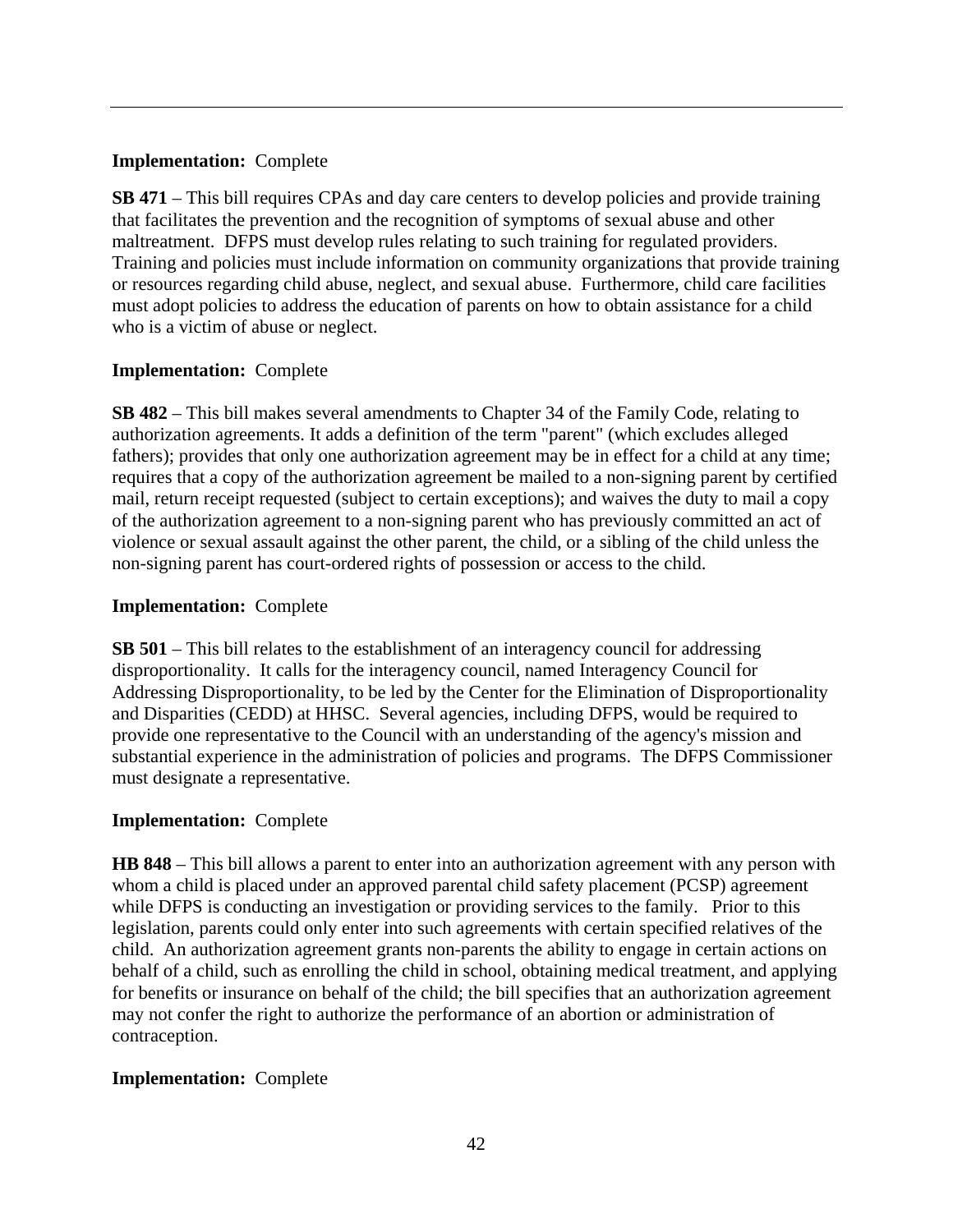**HB 943** – This bill amends the Texas Family Code by adding Section 264.123 which contains explicit steps that DFPS must take when a child under its managing conservatorship is discovered missing from substitute care. The amendment applies to children who are missing from substitute care for any reason including, but not limited to, abduction or running away. This bill closely follows current CPS policy. The only deviation between existing CPS policy and the new law is the inclusion of the guardian ad litem in the notification.

# **Implementation:** Complete

**SB 1178** – This is the omnibus child care licensing bill.

## **Implementation:** Complete

**HB 1615** – Known as Nathan's Law, this bill is named for Nathan King, an infant who died at a day care in Bryan, Texas in the fall of 2008. He was given Benadryl without his parents' permission and then left tummy down on a foam pad, where he stopped breathing. The bill concerns the administration of medication (except for non-prescription topical ointments) by day care providers, including centers and licensed, registered, or listed homes. The legislation generally requires written authorization from a parent before a medication may be administered unless the parent authorizes by phone for a single dose to be administered or if medication is administered as prescribed, directed, or intended to in a medical emergency. Violation of this new provision is a Class A misdemeanor.

# **Implementation:** Complete

**HB 2367** -- This bill establishes the Parental Rights Advisory Panel with the purpose of studying and providing recommendations to the legislature regarding a parent's right to possession of or access to the parent's child, including a situation in which the other parent has interfered with possession and access. The panel will consist of nine members appointed by the Governor by December 31, 2011. The Governor shall designate one of the appointees as the presiding officer of the panel. Members of the panel are not entitled to compensation or reimbursement for expenses. No agency is designated in the bill to provide administrative support to the panel. A report with recommendations from the panel is due not later than December 31, 2012, and the panel is abolished on September 13, 2013.

## **Implementation:** Complete

**HB 2560** – This bill prohibits DFPS from banning a foster parent who is licensed to carry a concealed handgun from having a handgun in a vehicle used to transport his or her foster child, provided the hand gun is in the "possession and control" of the foster parent.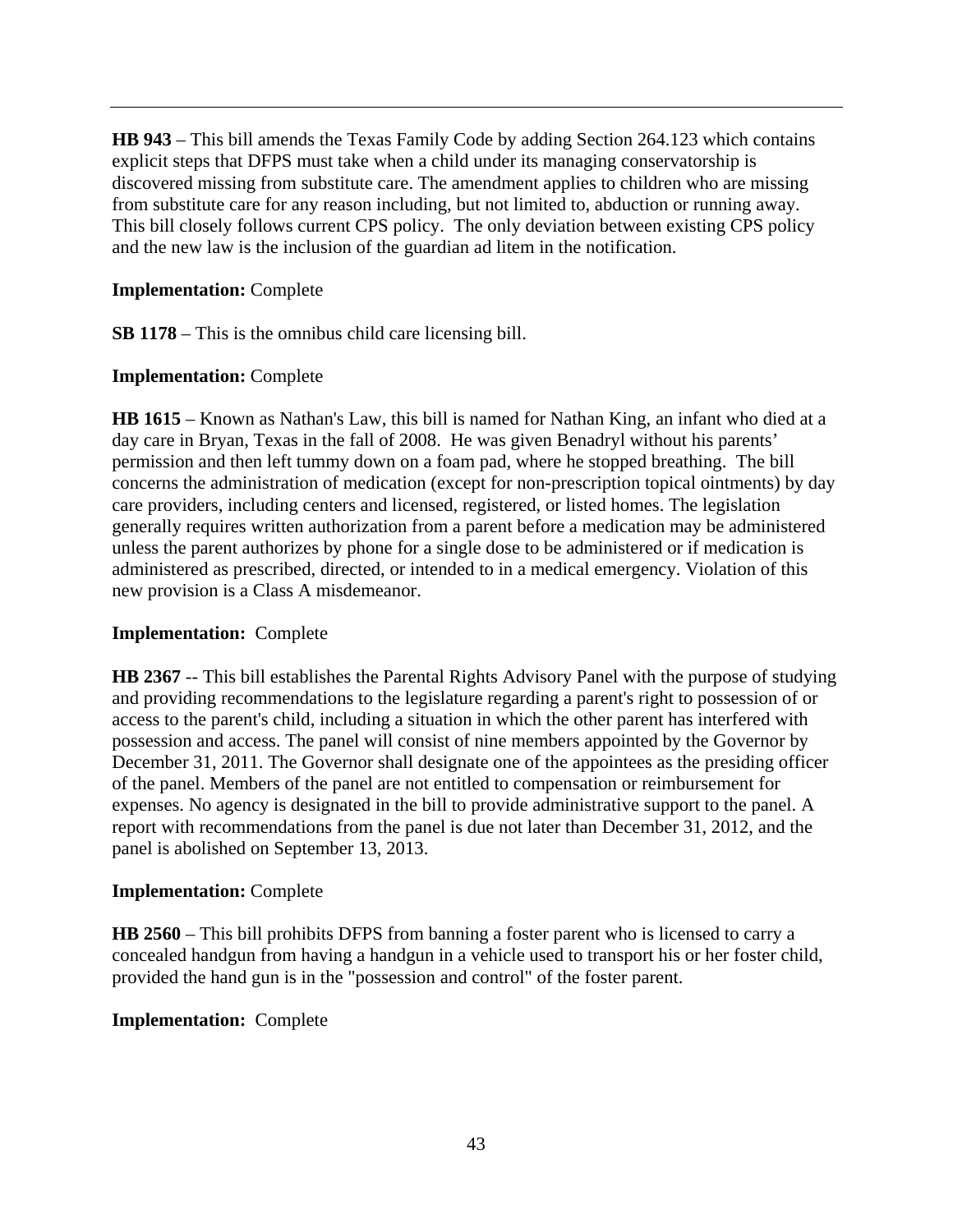**HB 3531** – This bill effectively codifies current processes; it requires HHSC to implement a system under which HHSC will use Medicaid prescription drug data to monitor the prescribing of psychotropic drugs for children who are in DFPS conservatorship and enrolled in STAR Health. The monitoring system must include a medical review of a psychotropic medication prescription "when that review is appropriate." This bill was initially brought to Rep. Strama by the DFPS Council chair, but was amended considerably over the course of the session.

# **Implementation:** Complete

**HB 3833** – This bill relates to the adoption of a new Uniform Collaborative Family Law Act. This new chapter will provide the policy, general provisions, including definitions, applicability, and uniformity with other states, and procedures relating to the collaborative family law ("CFL") process. Generally, the CFL process is a voluntary process that is intended to resolve family law matters without court intervention. All parties are represented by attorneys and agreements and settlements are reached by cooperation among the participants.

## **Implementation:** Complete

# DEPARTMENT OF AGING AND DISABILITY SERVICES

**HB 1481** -- Relating to the use of person first respectful language in reference to individuals with disabilities.

## **Implementation:** Ongoing

**HB 2109** -- Relating to agency action concerning assisted living facilities, including regulation of inappropriate placement of residents at facilities; providing a penalty. The bill authorizes an assisted living facility (ALF) to retain and not move a resident who may be inappropriately placed if the facility obtains the required written statements and the inappropriate placement waiver. The bill also prohibits DADS employees from retaliating against a facility owner, controlling person or employee if the facility complains about the DADS employee's conduct or if the facility employee disagrees with the DADS employee or asserts a state or federal right

## **Implementation:** Ongoing

**HB 2609** -- Relating to convictions barring employment at or by certain facilities serving the elderly or persons with disabilities. The bill added obstruction or retaliation and cruelty to livestock and non-livestock animals to the list of offenses which bar a person from employment at nursing facilities, assisted living facilities, adult day care centers, intermediate care facilities and home health agencies.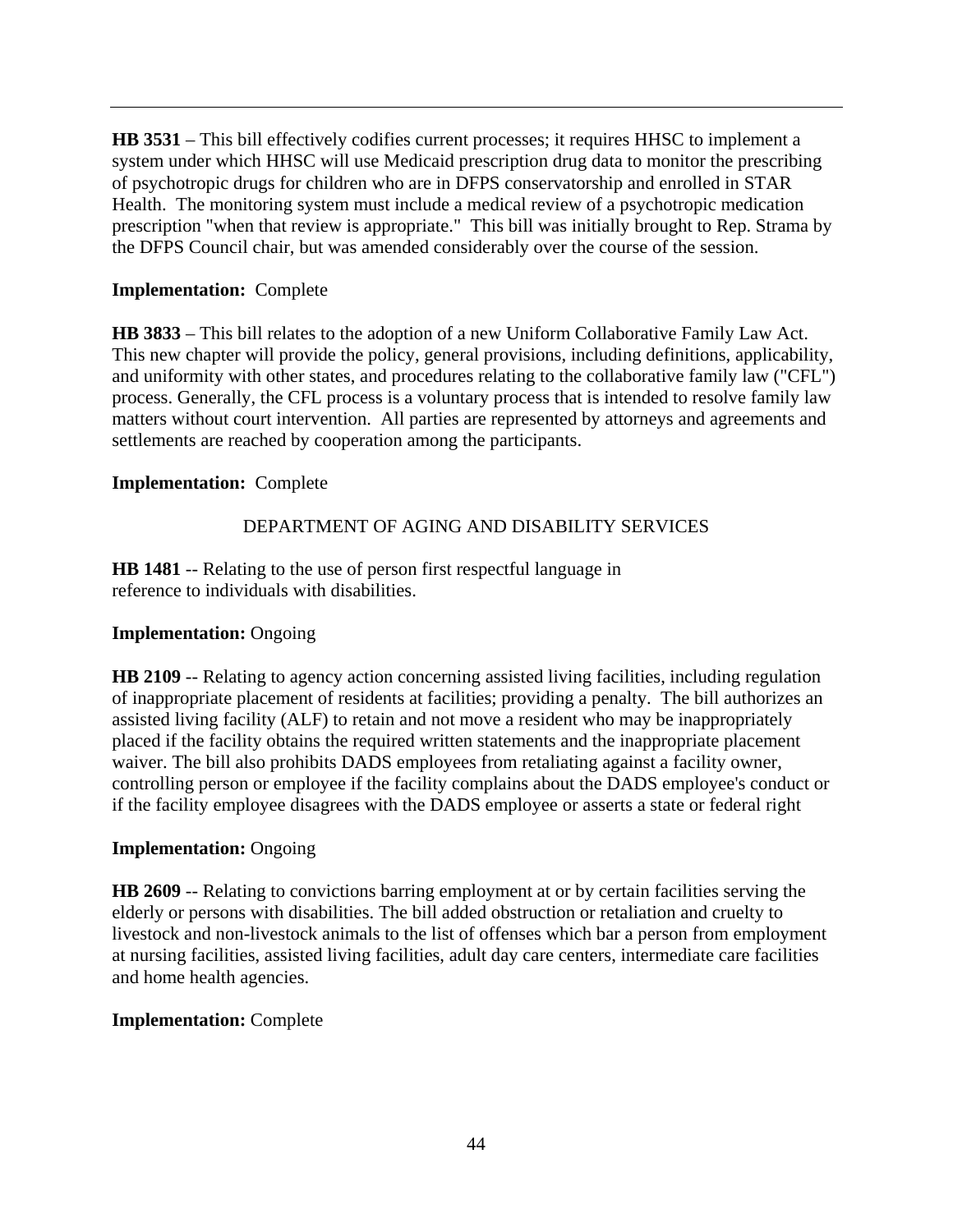**HB 2903** -- Relating to the program of all-inclusive care for the elderly. The bill required HHSC to ensure participation in the program of all-inclusive care for the elderly (PACE) is available as an alternative to enrollment in a Medicaid managed care plan and required managed care organizations consider the availability of PACE when co whether to refer a recipient to a nursing home or other long-term care facility.

## Implementation: **Ongoing**

**HB 3197** -- Relating to creating a pilot program to implement the culture change model of care at certain state supported living centers. The bill required the creation of a pilot program implementing the culture change model of care at one state supported living center (SSLC). The bill required DADS to file a quarterly report with the Legislative Budget Board (LBB) for each SSLC that includes the numbers of unfounded and confirmed allegations of abuse, neglect or exploitation and to submit a report on the pilot program to the governor and the LBB by September 1, 2012. Brenham SSLC was chosen as the

## **Implementation:** Ongoing

site for the culture change pilot.

**SB 78** -- Relating to adverse licensing, listing or registration decisions by certain health and human services agencies.

## **Implementation:** Ongoing

**SB 220** -- Relating to guardianships, including the assessment of prospective wards for, and the provision of, guardianship services by the Department of Aging and Disability Services.

## **Implementation:** Complete

**SB 222** -- Relating to access to certain long-term care services and supports under the medical assistance program. The bill required HHSC to consider developing risk management criteria that would allow persons in home and community-based services (1915(c) waiver programs) to assume greater choice and responsibility over their services and supports.

## **Implementation:** Ongoing

**SB 223** -- Relating to certain facilities and care providers, including providers under the state Medicaid program; providing penalties. The bill gave Consumer Directed Services Agencies (CDSAs) authority to access the secure Department of Public Safety (DPS) criminal history website to conduct criminal history checks for potential providers on behalf of Consumer Directed Services (CDS) employers and to share the results with the CDS employer.

## **Implementation:** Ongoing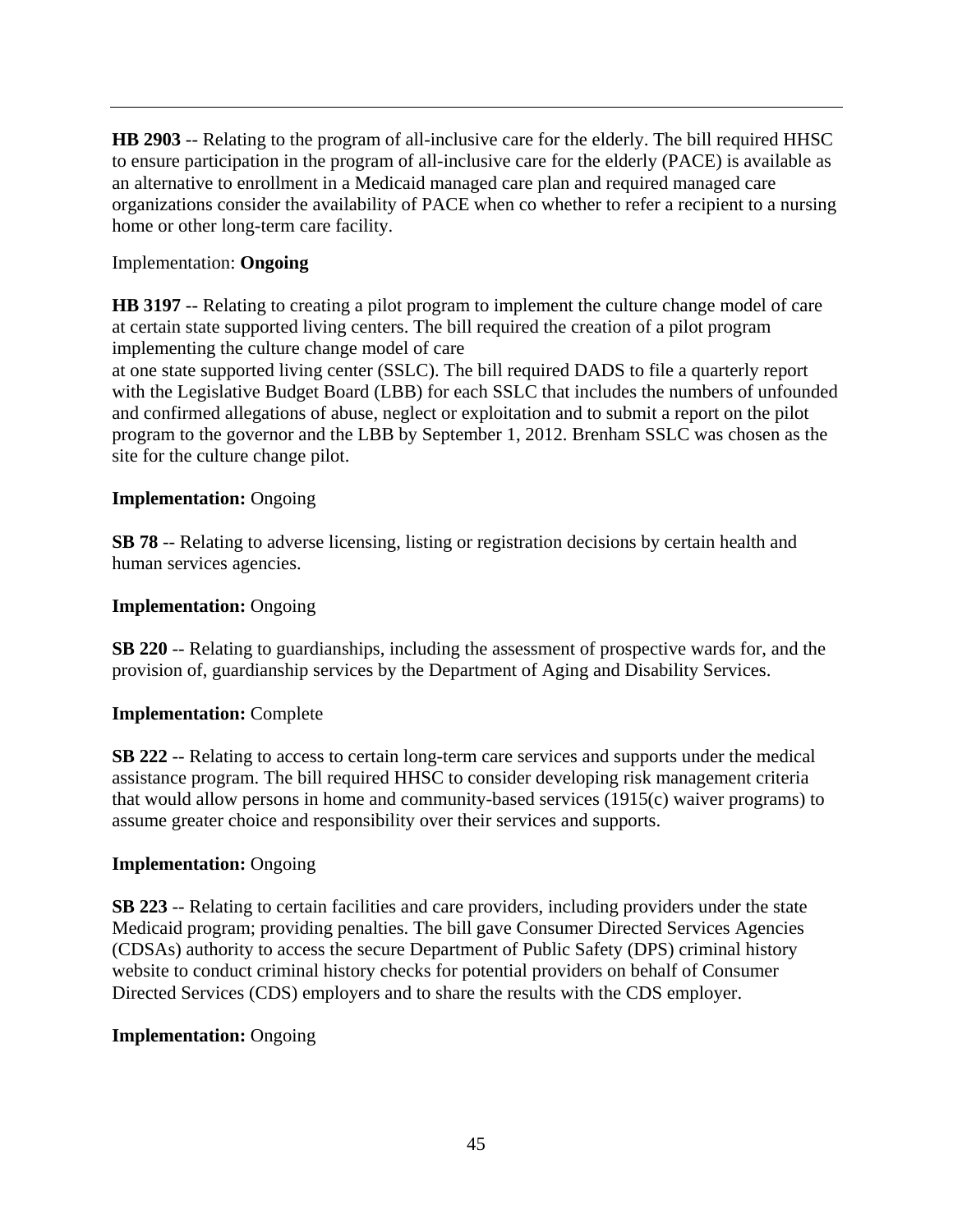# DEPARTMENT OF ASSISTIVE AND REHABILITATIVE SERVICES

**HB 442** -- Relating to the establishment of an emergency radio infrastructure account. HB 442 increases the percentage of fees appropriated to CRS from the fund from payments collected on court costs, fines and convictions from 5.3218 percent to 9.8218 percent. As a result of increased appropriations, DARS has served more clients in the program.

# **Implementation:** Complete

**SB 501** -- Relating to the establishment of an interagency council for addressing disproportionality. Requires the Health and Human Services Commission to establish the Interagency Council for Addressing Disproportionality and requires DARS to appoint an executive member to participate in the council activities. DARS appointed a member in accordance with the timelines set forth in the bill.

# **Implementation:** Complete

**SB 867** -- Relating to testing accommodations for a person with dyslexia taking a licensing examination administered by a state agency. The bill requires a state agency administering a licensing examination to provide reasonable examination accommodations to examinees with dyslexia. Although DARS had policy to comply with the bill, the agency adopted rules as mandated. The rules were adopted in December 2011, as mandated by the bill.

# **Implementation:** Complete

**SB 1106** -- Relating to the exchange of confidential information among certain governmental entities concerning certain juveniles. Required state agencies, including DARS, make available to other agencies that provide services to a juvenile any educational records, juvenile offense records and personal health information on juveniles. DARS policy was drafted and adopted on January 9, 2012 to comply with the bill requirements.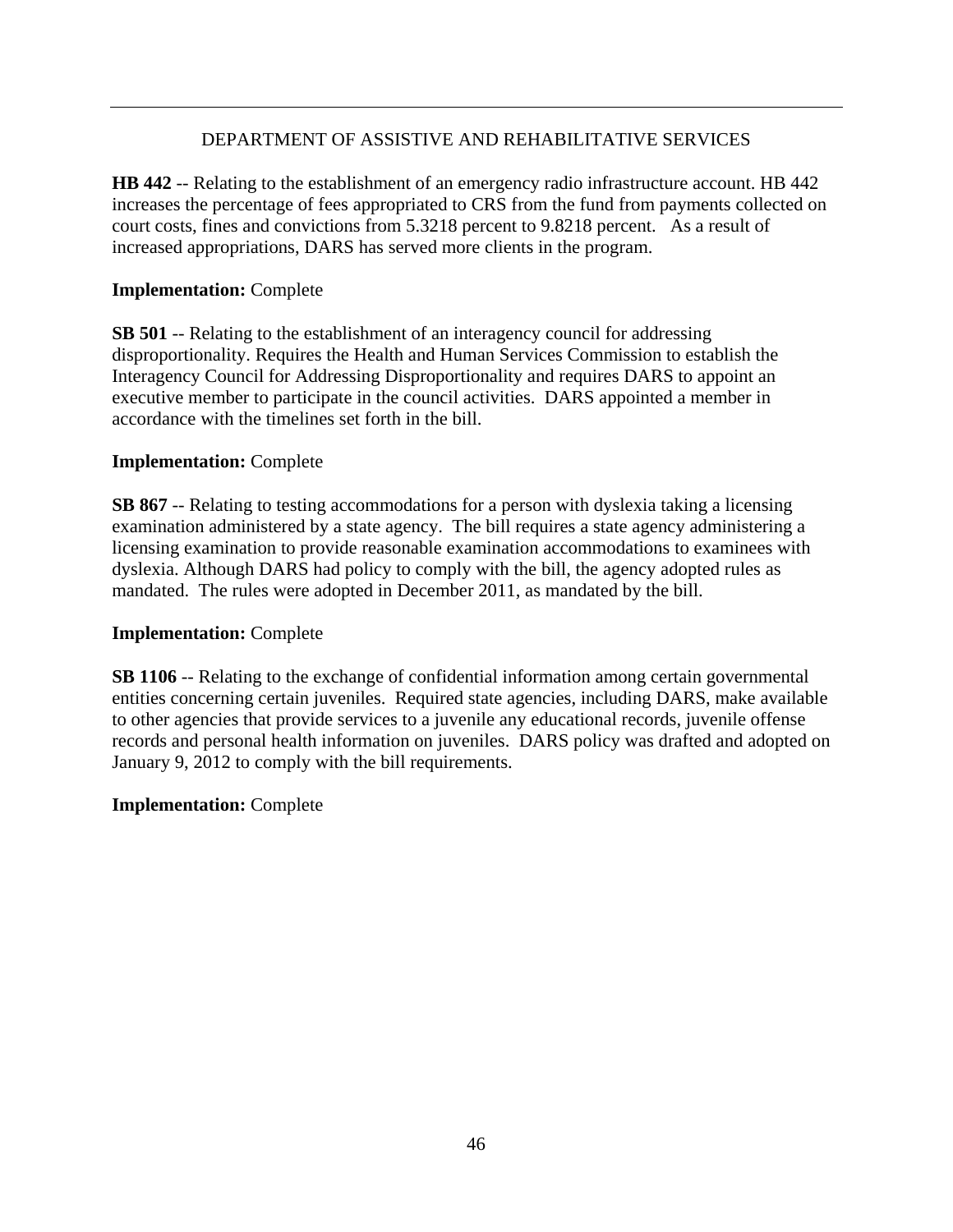#### **SUPPLEMENTAL MATERIALS**  WITNESS LISTS

## **Human Services Committee November 28, 2011 - 9:00 AM Medicaid Managed Care Roll Out**

For:

 Adams, Cindy (Superior Health Plan) Cardenas M.D., Carlos (TMA - Border Health Caucus) Garza, Mario (Self) Jett, Clay (Family Service Association) Peterson, Mary Dale (Driscoll Children's Health Plan) Trevino, Dee (Self)

#### Against:

 Reyna, Jaime (Mercy Rehab Services - CORF) Solis, Carlos (Self)

#### On:

 De Los Santos, Mario (Self) Fredriksen, Amanda (AARP) Hairston, Don (Molina Healthcare of Texas) Hard, Nancy (Non-profits in San Antonio Non-Profit Council Family Service Association) HAWKINS, JOHN (TEXAS HOSPITAL ASSN.) Luna, Michael (Self) Martin, Dorinda (Self) Millwee, Billy (HHSC) Moore, William (Self) Navarro, Jesus (Texas Healthcare Advocacy Association) Riggs, Jennifer (TEXAS TRUECARE PHARMACIES) Rogers, Bruce (Texas Community Pharmacy, Texas Pharmacy Business Council) Rumsey, Ronald (Self) Shepherd, Marv (Self) Suehs, Tom (HHSC) Theiss, John (Mental Health America of Texas) Traylor, Chris (Dept. of Aging & Disability Services (DADS)) Vela, Danny (Rio Grande Valley Independent PHR) Wiesner, Dennis (HEB, Texas Federation of Drug Stores) Wolfe, Leslie (Maximus, Inc.) Yukon, Norine (United Healthcare Community Plan) Registering, but not testifying: Against: Muniz, Jose (Self) Muniz, Michael (Self) Rios, Jesus (Self)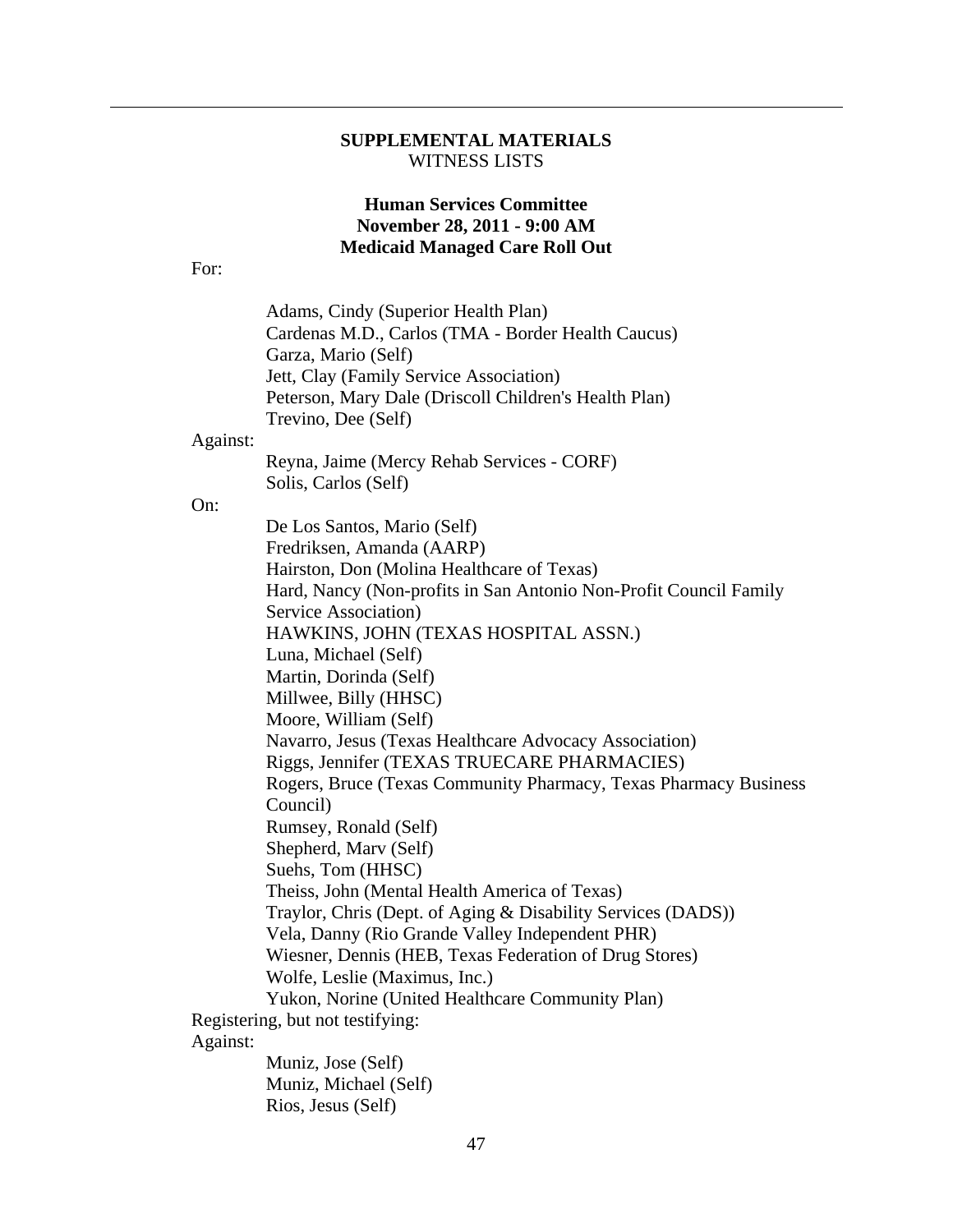Villarreal, Yolanda (Self)

On:

 Green, Benjy (Health Spring) Jessee, Gary (Dept. of Aging & Disability Services (DADS)) Metteauer, Melinda (MAXIMUS, INC) Rodriguez, Miguel (Texas Pharmacy Business Council) Rymal, Greta (HHSC) Saenz, Jesus (Self) Tyson, Robert (Self) Vesowate, Joe (HHSC) Walsh, Edgar (Self) Ware, Terri (Department of Family & Protective Services)

## **Human Services Committee March 27, 2012 - 9:00 AM Supporting Needs of Aging Texans**

On:

 Baker, Norma (Texas Legal Services Center) Baldwin, Candace (Community Southwest Group, NCB Capital Impact) Berndt, Trey (AARP) Borel, Dennis (Coalition of Texans with Disabilities) Burgett, Debby (Texas Culture Change Coalition) Covington, Lucila (Self) Higgens, Carlos (Texas Silver-Haired Legislature) Jesse, Gary (Department of Aging & Disability Svs.) Klein, Sandy (Touchstone Communities) Lee, Kristen (Alzheimer's Association, Houston and Southeast Texas Chapter) Luck, Dorothy (Self; GRADE & NOTEGA) Luft, Gary (Texas Association of Area Agencies on Aging (T4A)) Machado, Marissa (Texas Association for Home Care and Hospice) McGinty, Ione (Guardianship Reform Advocates for the Disabled & Elderly) McPhail, Jennifer (ADAPT of Texas) Morriset, Lin (Self) Ring, Latifa (Self; NOTEGA) Scarbro, Jodi (THCA - Texas Healthcare Association) Strickland, Britta (Touchstone Communities) Suehs, Thomas (HHSC) Thomas, Stephanie (Self; ADAPT of Texas) Traylor, Chris (Department of Aging & Disability Svs.) Urban, Karl (Department of Family & Protective Services) Valdez, Debby (Guardianship Reform Advocates for the disabled and elderly) Vesowate, Joseph (HHSC)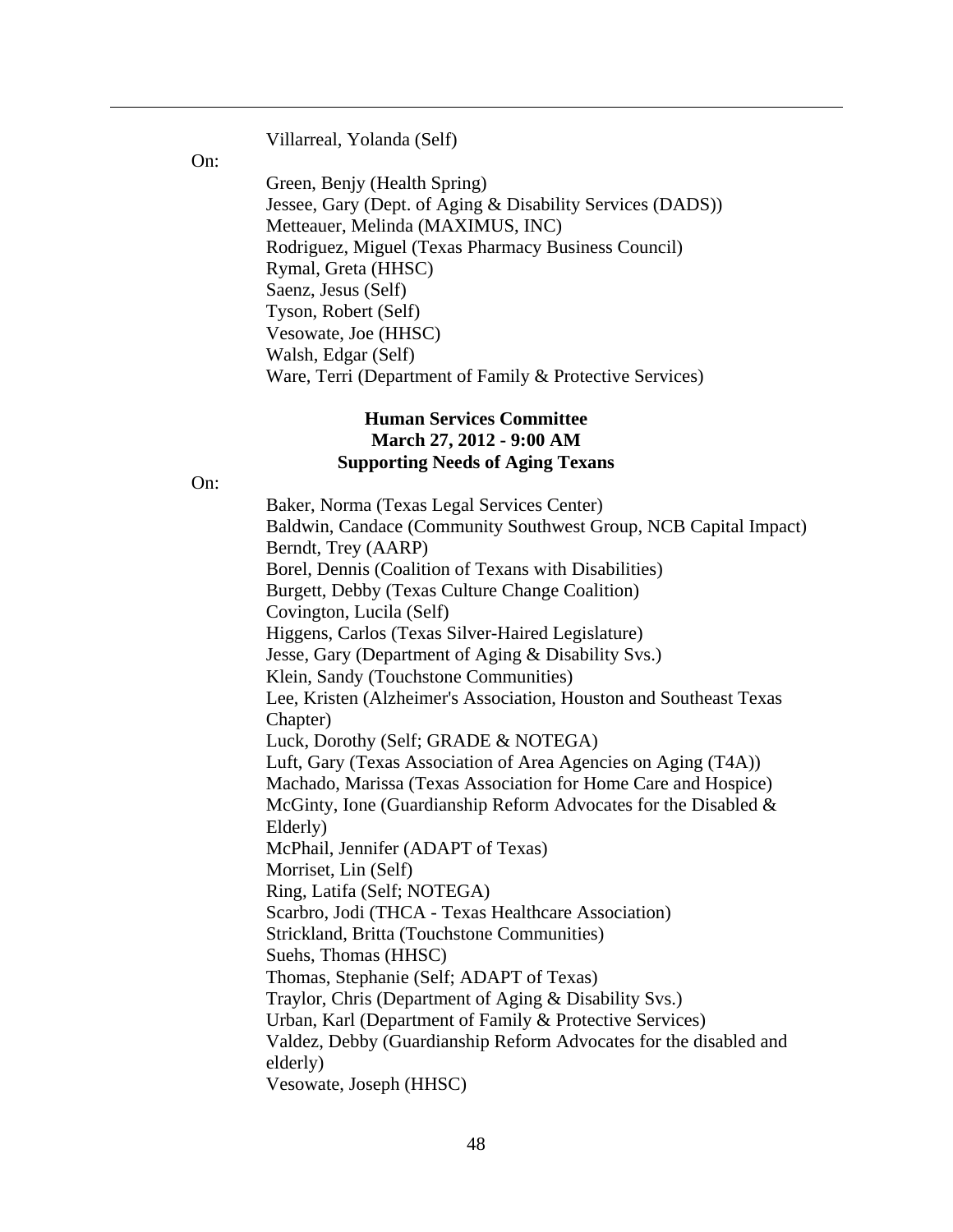Registering, but not testifying: On:

 Cook, Don (Capital City Village) Higgins, Pam (Capital City Village) Hoffman, Leslie Sue (Capital City Village) Thomas, Dyana (Capital City Village) Vasper, Beth (Capital City Village) Warren, Kevin (Texas State Veterans Home Program)

## **Human Services Committee May 22, 2012 - 10:00 AM Food Nutrition (Joint Hearing with Public Health Committee)**

Anding, Jenna (Tx AgriLife Extension Service)

Arredondo, Melissa (Council Member Stephen Costello & Stephen Williams, Director City of Houston) Buuck, Adam (DSHS, Meat Safety Assurance Unit) Cole, Celia (Texas Food Bank Network) Cooper, Jason (Brookshire Grocery Company) DeBerry, Drew (Texas Department of Agriculture) Dimitry, Lauren (Texans Care for Children & The Partnership for a Healthy Texas) Everett, Jeremy (Texas Hunger Initiative, Baylor University) Gonzalez, Hector (City of Laredo & Health Department) Gonzalez, Mona (River City Youth Foundation) Green, Kathy (Capital Area Food Bank of Texas) Hersh, Sharon (Comptroller of Public Accounts, Property Tax Assistance Division) Jones, Sheila (Incorporating Nutritional Standards into SNAP) Kimball, Mandi (Children at Risk) Lewis, Jonathan (Center for Public Policy Priorities) Loera, Julie (DSHS Food Safety) Marshall, Susie (Texas Organic Farmers and Gardeners Association (TOFGA)) McGeary, Judith (Farm and Ranch Freedom Alliance) Miller, Bert (City of Navasota) Montgomery, Mike (DSHS) Moorhead, Bee (Texas Impact) Muth, Stephanie (Texas Health & Human Services Commission) Rehkopf, Ron (Texas Retailers Assoc) Rutledge, Ronda (Sustainable Food Center) Smiley, Andrew (Sustainable Food Center) Waite, John (Self; Farm Owner, Agua Dulce Farm) Wengrovian, Emily (Nat'l Conference of State Legislatures)

Wilkinson, Vince (Walgreens Co.)

On: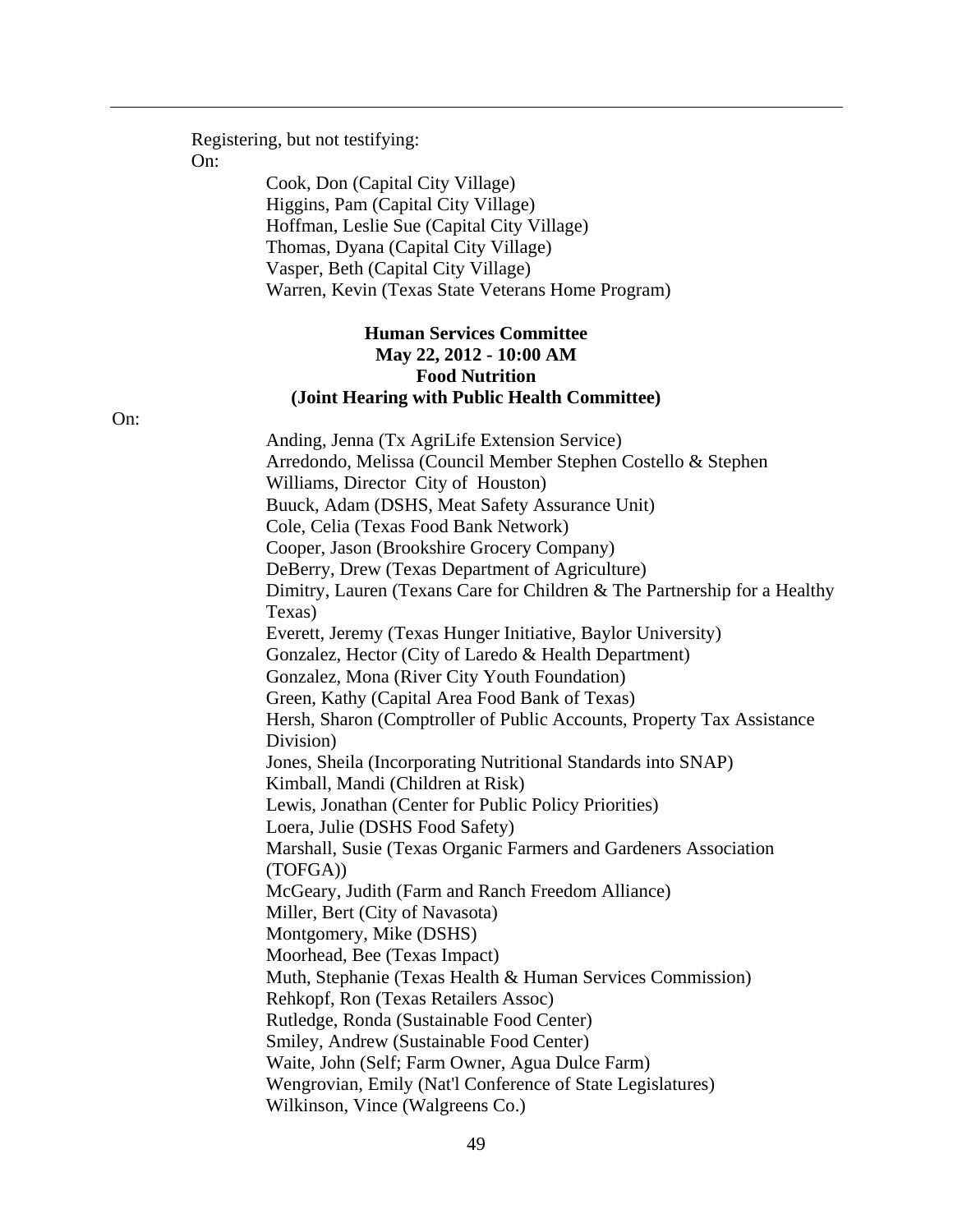Registering, but not testifying:

On:

Donovan, Jeanie (Center for Public Policy Priorities)

# **Human Services Committee July 16, 2012 - 10:00 AM Foster Care Redesign**

For:

 Clements, Irene (Texas foster parents association) Etheridge, Susan (Self; Texas CASA and CASA of Collin County) Holman, Nancy (Texas alliance of child and family services) Lundy, Scott (Arrow child and family ministries)

# Against:

Dolores, Sister Raquel (Self; The ark assessment center and emergency shelter for youth) Edwards, Lisa (Self; Circles of Care) Kinman, Rahman (Self; The open arms agency) Oerter, Charles (The giocosa Foundation) Trejo, Delma (Self; The ark assessment center and emergency shelter for youth)

#### On:

 Allen, Rebecca (Texas association of Child Placing Agencies) Amberboy, Tina (Supreme court children's commission) Baldwin, Howard (TX Department of Family and Protective Services) Card, Chris (Providence service corp of Texas) Deckinga, Audrey (Tx Dept. of Family and Protective Services) Ferrino, April (Legislative budget board) Foster, Mike (Self; A world for children) Harris, Ashley (Texans CAre for children) Mathison, Tony (Self) Shell, Randy (Self) Specia, John (Self; Supreme court commission) Wagner, Laquinton (Self)

Registering, but not testifying:

#### For:

 Redden, Michael (New Horizons) Rodriguez, Annette (Self; The Children's Shelter)

#### Against:

 Esquivel, Michael (Self; Circles of care) Gomez, Jose Mario (Self; Beacon of hope foster care agency) Jackson, Kathryn (The open arms agency) Orozco, Adriana (Self; Beacon of hope foster care agency) Rivera, Anita (Self; The ark assessment center) Salas., Margaret (Self; Ark emergency shelter)

#### On:

Guthrie, Betsy (Lutheran Social Services)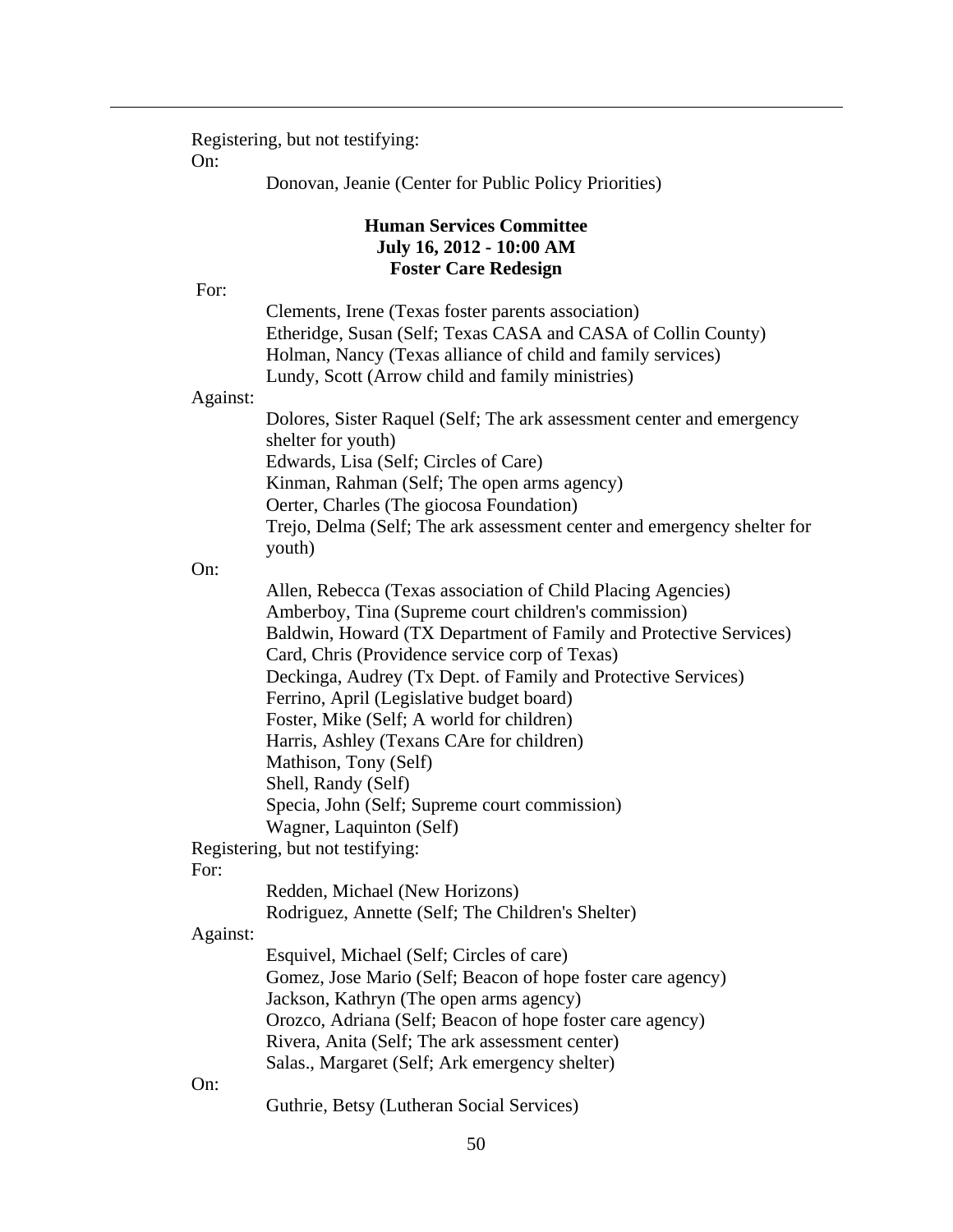# **Human Services Committee September 17, 2012 - 10:00 AM Medicaid Managed Care Update --Agency Oversight**

| <b>DADS</b>       |                           |                                                                                        |
|-------------------|---------------------------|----------------------------------------------------------------------------------------|
|                   | On:                       |                                                                                        |
|                   |                           | Taylor, Gordon (Department of Aging & Disability Svs.)                                 |
| <b>DARS</b>       |                           |                                                                                        |
|                   | On:                       |                                                                                        |
|                   |                           | Wanser, Debra (Dept. of Assistive & Rehabilitative Services)                           |
|                   |                           | Registering, but not testifying:                                                       |
|                   | On:                       | Wright, Mary (Dept. of Assistive & Rehabilitative Services)                            |
|                   |                           | <b>DFPS-FCR &amp; LAR</b>                                                              |
|                   | On:                       |                                                                                        |
|                   |                           | Baldwin, Howard (Department of Family & Protective Services)                           |
|                   |                           | Cody, Beth (Department of Family & Protective Services)                                |
|                   |                           | Foster Care Redesign                                                                   |
|                   | For:                      |                                                                                        |
|                   |                           | Harrison, Lee (Self; CASA volunteer from Corpus Christi)                               |
|                   |                           | Registering, but not testifying:                                                       |
|                   | Against:                  |                                                                                        |
|                   | On:                       | Flores, Susie (Parental Rights U.S.A.)                                                 |
|                   |                           | Holman, Nancy (TX. Alliance of Child and Family Services)                              |
|                   |                           | Health & Human Svs Agency Updates                                                      |
|                   | On:                       |                                                                                        |
|                   |                           | Weizenbaum, Jon (Department of Aging & Disability Svs.)                                |
| <b>HHSC</b> Items |                           |                                                                                        |
|                   | On:                       |                                                                                        |
|                   |                           | Janek, Kyle (HHSC)                                                                     |
|                   |                           | Muth, Stephanie (Health and Human Services Commission)                                 |
|                   |                           | Rymal, Greta (HHSC)                                                                    |
|                   |                           | Traylor, Chris (HHSC)<br>Vesowate, Joe (HHSC)                                          |
|                   | <b>HHSC</b> Managed Care  |                                                                                        |
|                   | On:                       |                                                                                        |
|                   |                           | Baird, Jeanie (Self)                                                                   |
|                   |                           | Hammon, Rachel (Texas Association for Home Care & Hospice)                             |
|                   |                           | Sandoval, Vanessa (Texas Visiting Nurse Service; Texas Assoc Home Care<br>and Hospice) |
|                   |                           | Scepanski, Jon (Apex Primary Care)                                                     |
|                   |                           | <b>HHSC-</b> Managed Care                                                              |
|                   | On:                       |                                                                                        |
|                   |                           | Cardenas, Carlos (TMA)                                                                 |
|                   | <b>HSC Public Hearing</b> |                                                                                        |